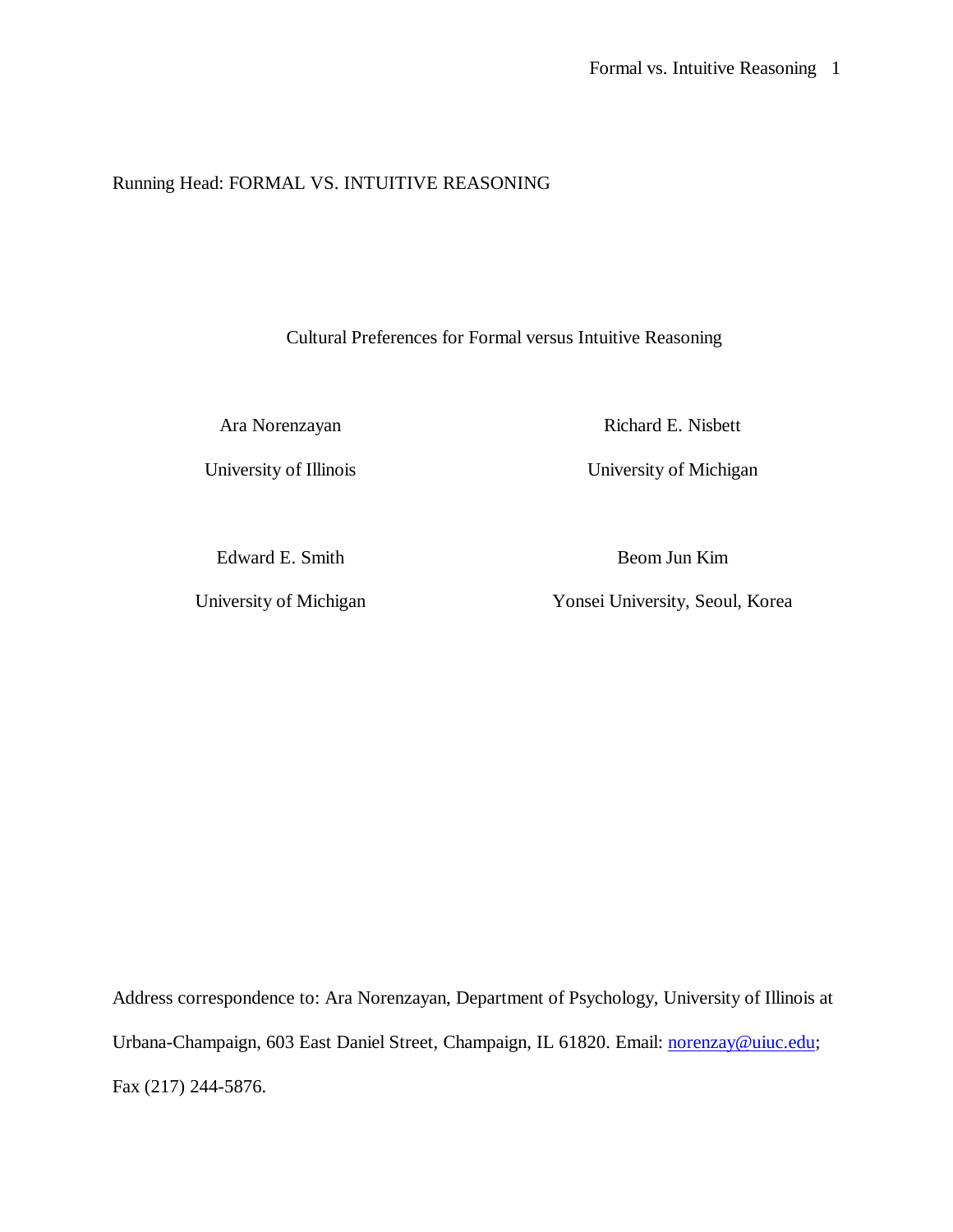### Abstract

We examined cultural preferences for formal versus intuitive reasoning among East Asian (Chinese and Korean), Asian American, and European American university students. We investigated categorization (Studies 1 and 2), conceptual structure (Study 3), and deductive reasoning (Studies 3 and 4). In each study a cognitive conflict was activated between formal and intuitive strategies of reasoning. European Americans, more than Chinese and Koreans, set aside intuition in favor of formal reasoning. Conversely, Chinese and Koreans relied on intuitive strategies more than European Americans. Asian Americans' reasoning was either identical to that of European Americans, or intermediate. Differences emerged against a background of identical reasoning tendencies across cultures in the absence of conflict between formal and intuitive strategies.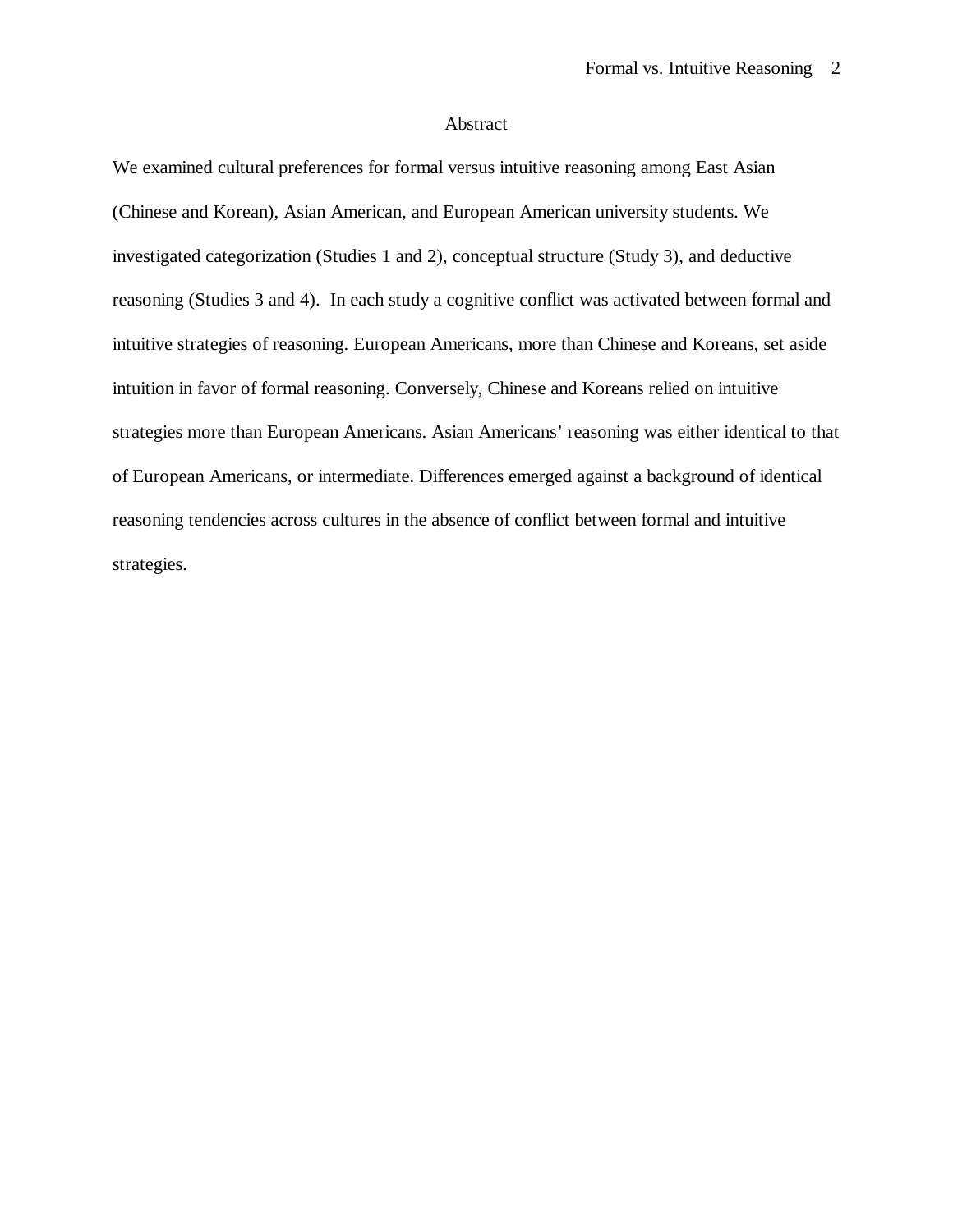Cultural Preferences for Formal versus Intuitive Reasoning

Consider the following problem: is the Pope a bachelor?

Two approaches suggest themselves to solve this "bachelor" problem, each producing a different answer. One possibility is an intuitive solution: our understanding of "bachelor" reflects similarity relations among people who are known to be bachelors. According to this intuitive approach, the Pope would not be seen as a bachelor. Alternatively, we may represent the concept of "bachelor" as a person who satisfies the rule, "unmarried, adult, male." Under this formal definition, the Pope, contrary to intuition, indeed would be a bachelor.

This "bachelor" problem illustrates an important theoretical distinction in the psychology of reasoning. According to this distinction, human thinking is guided by two separate classes of cognitive strategies that implement different computational principles. One can be described as intuitive, experience-based, or holistic, whereas the other can be described as formal, rule-based, or analytic (Evans & Over, 1996; James, 1890; Neisser, 1963; Smith, Langston, & Nisbett, 1992; Tversky & Kahneman, 1983; for a recent review of the empirical evidence for this distinction, see Sloman, 1996). The former cognitive strategies are associative or similarity-based in nature, and their computations reflect temporal contiguity and statistical regularities among features. The latter recruit symbolic representations, have logical structure and variables, and their computations reflect rule application. In this paper we use the terms intuitive and formal to refer to these two distinct reasoning systems.

In recent years, a growing number of research programs in psychology have examined these two cognitive systems under the rubric of "dual process" theories of thinking, including deductive reasoning (Evans & Over, 1996), categorization (Rips, 1989; Smith, Patalano, & Jonides, 1998), analogical reasoning (Gentner & Medina, 1998), decision making (Tversky &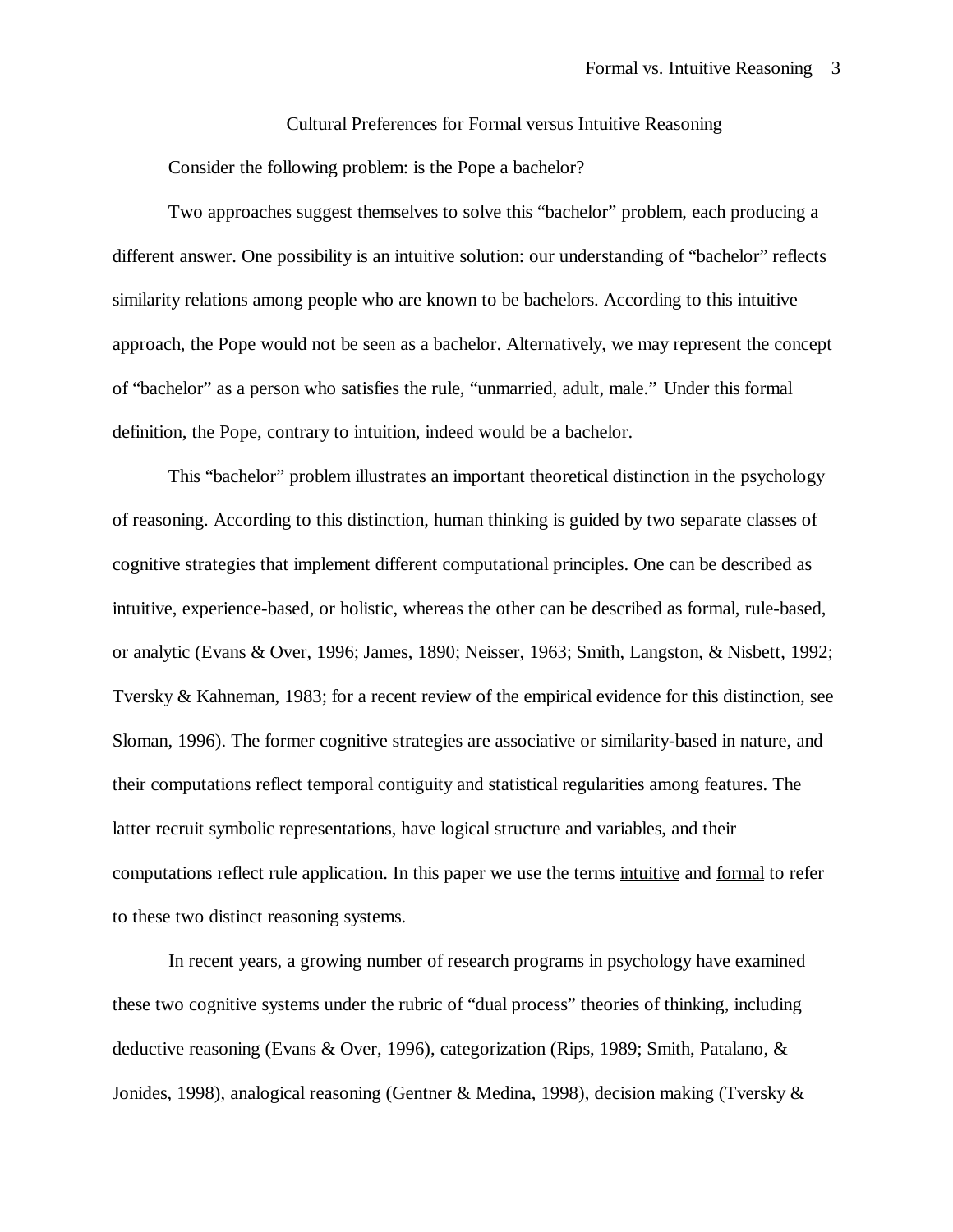Kahneman, 1983), belief formation (Gilbert, 1991), and social cognition (Chaiken & Trope, 1999). These two cognitive systems coexist in individuals, interact with each other in interesting ways (e.g., Gentner & Medina, 1998; Sloman, 1996), and occasionally may be in conflict and produce contradictory inferences, as in the above "bachelor" problem. Although the intuitive system tends to dominate, the relative influence of one system versus the other on reasoning has been found to be influenced by the nature of the task, by instructions that emphasize rulefollowing or deduction (Evans & Over, 1999; Sloman, 1996), by the particular reasoning domain (Atran, 1990; Keil, 1994), as well as by individual differences (Stanovich, 1999).

Little is known about the operation of these two systems of reasoning across diverse cultural groups. People in all cultures are likely to possess both of these reasoning systems, but cultural variation may exist in their relative accessibility and use to the extent that different values are placed on these reasoning systems. Many scholars have documented cultural differences in the intellectual outlooks of East Asian and Western cultures (Fung, 1952; Lloyd, 1996; Liu, 1974; Nakamura, 1960/1988). An analytic mode of thought has been held to be more prevalent in Western cultural groups. This mode is characterized by decoupling of the object from its context, assigning the object to categories based on necessary and sufficient features, and a preference for using rules, including the rules of formal logic, to explain and predict the object's behavior. In contrast, a holistic mode of thought has been held to be more prevalent in East Asian cultural groups. This mode is characterized by attention to the context or field as a whole, a concern with relationships among objects and between the field and the object, and a preference for intuitive approaches, as well as "dialectical" reasoning, which seeks the "middle-way" between conflicting propositions.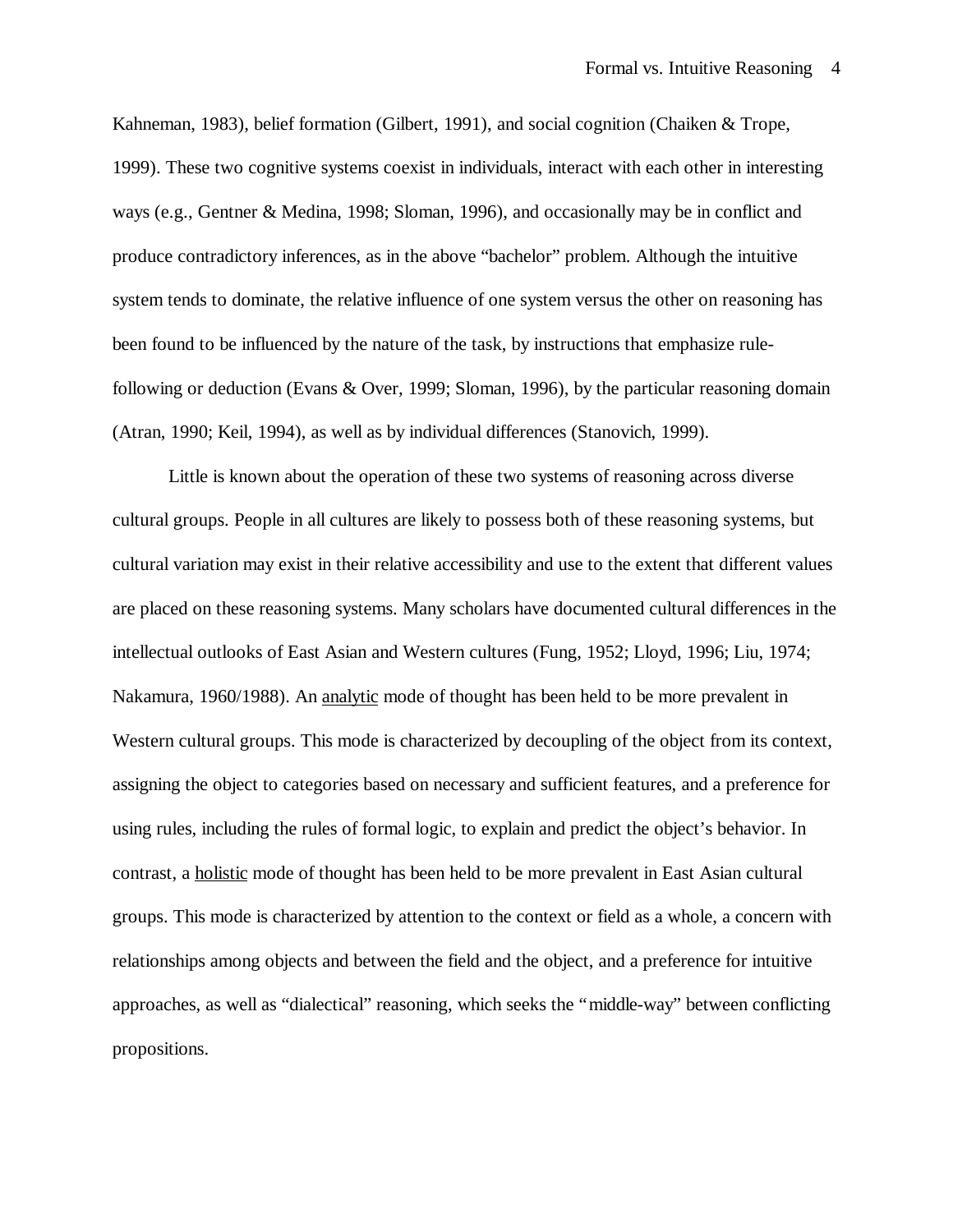Recent evidence indicates that some of these differences in analytic vs. holistic outlooks find their counterparts in a number of thought processes of contemporary Westerners and East Asians (for a review, see Nisbett, Peng, Choi, & Norenzayan, 2001; Nisbett & Norenzayan, in press). For example, East Asians see social behavior as the outcome of person-context interactions, in contrast to the characteristic American view of social behavior as the unfolding of dispositions. As a result, East Asians are less prone to the fundamental attribution error (Ross, 1977), or the tendency to overattribute behavior to dispositions despite obvious situational constraints (Choi, Nisbett, & Norenzayan, 1999). East Asians are more field dependent (Witkin & Berry, 1975) than Americans, being more influenced by the position of the surrounding frame when judging the position of the rod in the rod-and-frame task (Ji, Peng, & Nisbett, in press). East Asians have a more holistic sense of causality: they draw on a wider range of factors to explain events. As a result, East Asians experience less surprise at unexpected events and show more hindsight bias (Fischhoff, 1975), the tendency to view events as having been inevitable in retrospect (Choi & Nisbett, 2000). East Asians also prefer dialectical resolutions to apparent contradictions, so that the contradiction is tolerated or a compromise solution is sought. Americans respond to contradiction by "polarizing" their opinions – deciding that one proposition is true and the other false (Peng & Nisbett, 1999; Davis, Nisbett, & Schwarz, 2000). In this paper, we examine whether analogous cultural differences can be found in formal and intuitive systems of reasoning.

#### Selection of Participants

Participants were self-identified European American, Asian American, and East Asian undergraduate students, who were otherwise similar in their demographic background and intellectual ability. In Studies 1 and 2, the East Asians were international students at the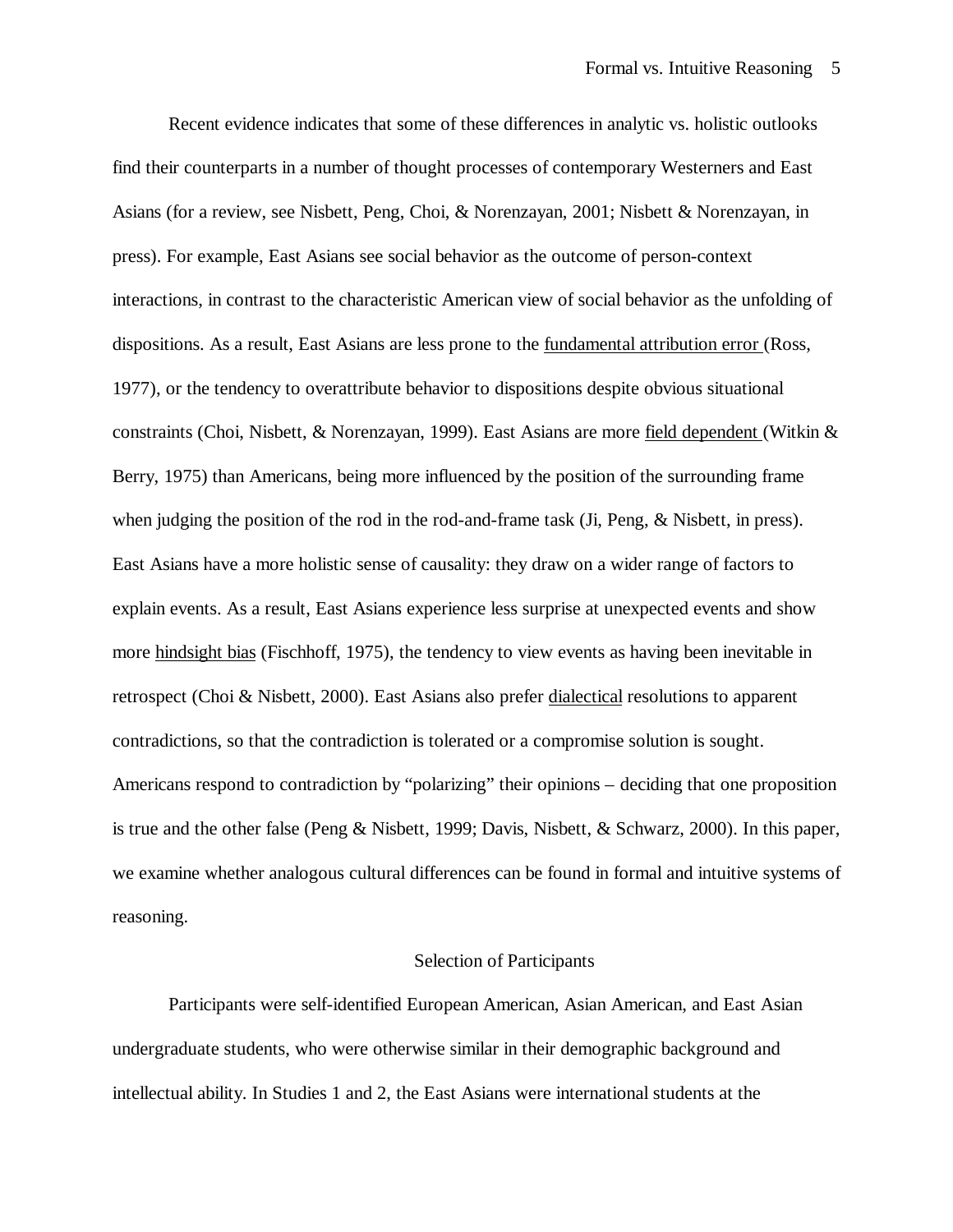University of Michigan who were of Chinese or Korean culture, had lived in the US for less than 4 years, had graduated from a high school in East Asia, and grew up speaking an East Asian language. In Studies 3 and 4, East Asians were Korean students at Yonsei University in Seoul, Korea. All European Americans were students at the University of Michigan. Asian Americans grew up in the United States, and were of Chinese, Korean, or Japanese ethnic background. The Asian American samples were included to examine acculturation effects. Their thinking was expected to be intermediate between the two other groups, because of their substantial, though probably not complete, socialization into American traditional culture.

### Theoretical Rationale for the Cultural Differences

In each study a simple research strategy was used to measure reasoning preferences. A cognitive conflict was activated such that formal thinking was pitted against intuitive thinking. If European Americans favor formal rules more than intuition, they should be more willing to set aside intuition and follow rules when the two are in conflict. If East Asians favor intuition more than formal rules, they should be less willing to abandon intuition in favor of formal rules.

We had a different prediction for reasoning based on intuition alone or on rules alone, with no cognitive conflict present. In these cases responses are a function of cognitive ability, rather than a function of preference for a particular cognitive strategy. Because we selected our participants in different cultures so that they were similar in cognitive abilities, we expected no cultural differences in their ability to implement a formal strategy or an intuitive strategy in the absence of a conflict between the two.

We examined the extent to which cultural differences might be found for a variety of cognitive tasks. In Study 1, we examined category learning. Participants were asked to apply a complex rule as a way of correctly classifying imaginary animals. Their category learning was then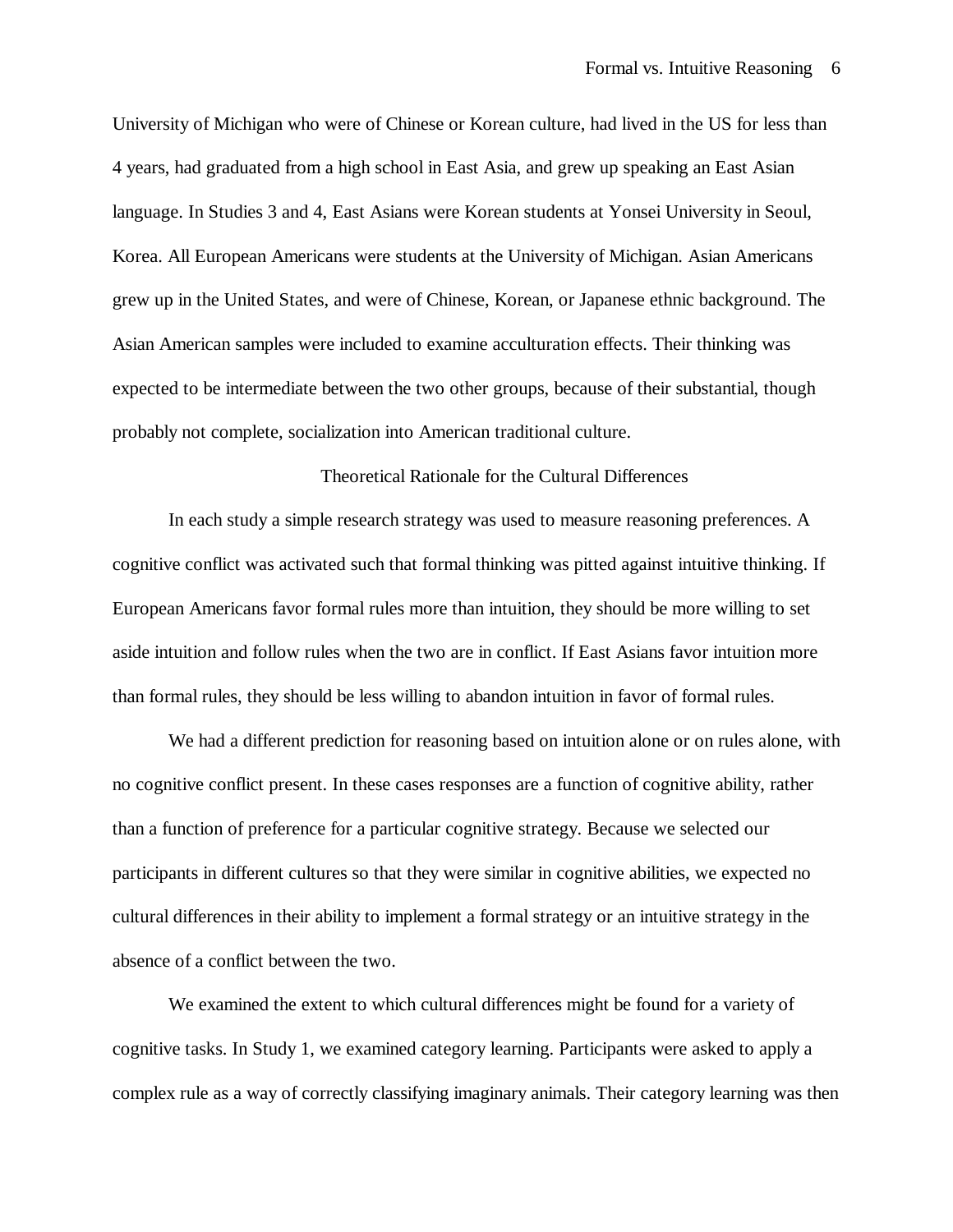tested in a situation in which the complex rule conflicted with memory for previously seen animals. In Study 2, we investigated classification and similarity judgments of drawings (e.g., geometric objects, houses, flowers) that admitted either a rule-based judgment or a judgment based on family resemblance structure. Studies 3 and 4 went beyond immediately perceptible stimuli to examine conceptual processes. In Study 3, participants evaluated the convincingness of deductive arguments when logic conflicted with the typicality of the conclusion. Finally, in Study 4 we investigated deductive reasoning when logical structure was pitted against the believability of the conclusion.

### **Study 1: Rule- vs. Exemplar-Based Category Learning**

If there is a cultural difference between European Americans and East Asians in formal and intuitive thinking, this difference might be apparent when categories have been learned by the formal application of rules, and when subsequent classification by rules conflicts with intuitive knowledge, such as exemplar memory. Rule-based categorization is accomplished by determining whether or not the novel object satisfies a rule that defines the category by its necessary and sufficient features, such as when a new neighbor is categorized as a bachelor if he satisfies the rule, "is an unmarried adult male." Exemplar-based categorization, in contrast, reflects similarity of the novel object to previously stored exemplars retrieved from memory. The more similar the new object and the retrieved exemplars are, the more likely it is that the new object belongs to the same category as the retrieved exemplars. Our new neighbor might be suspected of being a bachelor not because he satisfies some well-articulated rule, but because he is reminiscent of a bachelor relative.

Study 1 was based on a well-developed paradigm in categorization research (e.g. Allen & Brooks, 1991; Regehr & Brooks, 1993; Smith et al., 1998). Participants viewed imaginary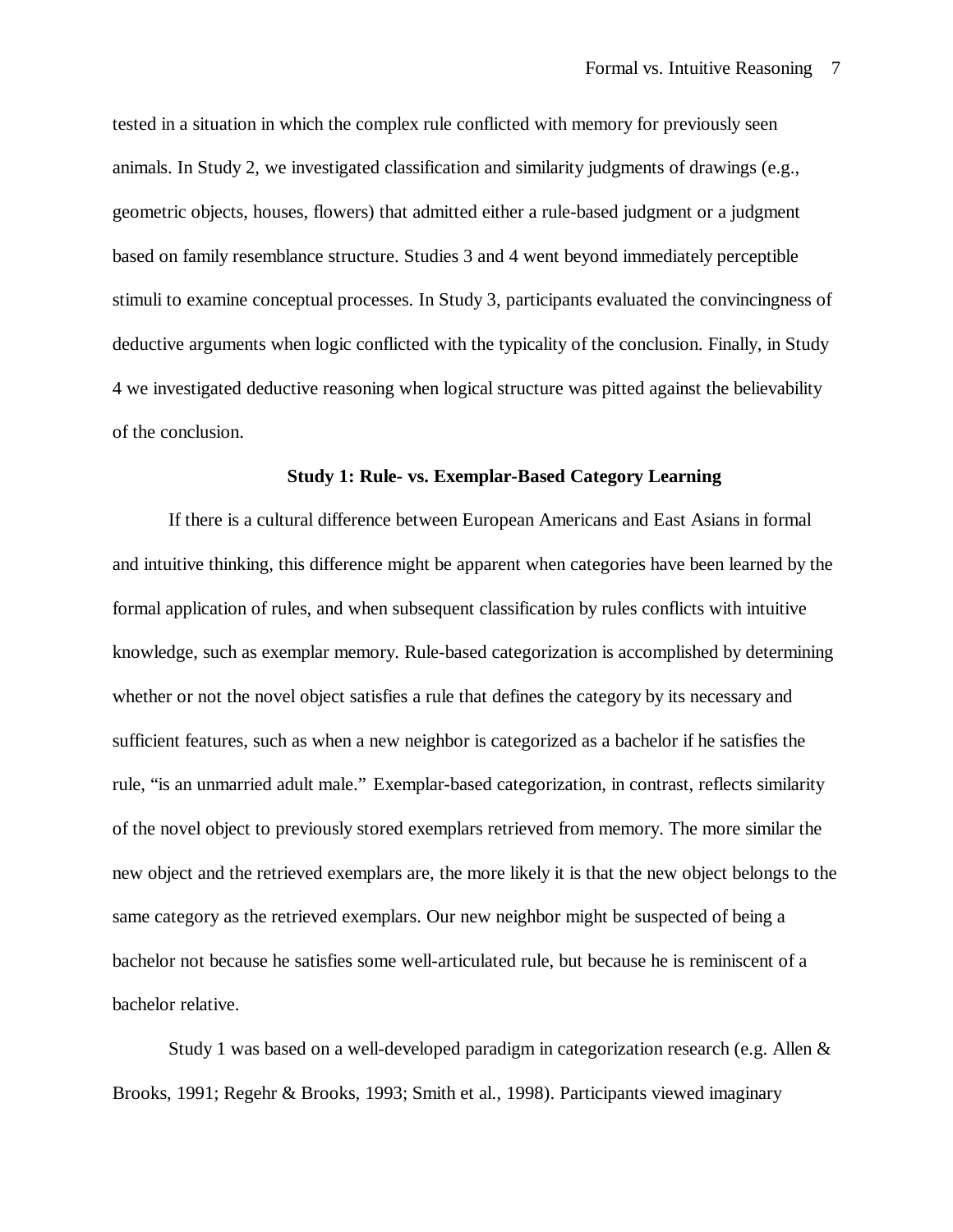animals on a computer screen and were told that the animals belonged to different categories, some being from Venus and others being from Saturn. In a training phase, participants learned to categorize, with feedback, the set of animals. This was followed by a test phase, in which participants were asked to categorize new animals. Participants in an exemplar memory condition, which served as a control condition, were asked during the training phase simply to observe a series of the cartoons and initially make guesses as to which animal belonged to which category. Feedback was given after each guess. As participants repeatedly categorized the same animals, they could rely on their memory of previous exemplars to assign the animals to their appropriate categories. Participants in the rule condition learned a complex rule, making categorizations based on whether or not the animal had three out of five specific bodily features.

Critically, in the test phase of the rule condition, half of the animals were positive matches: they belonged to one category by the rule, and also were very similar to a training exemplar from that same category. The other half of the new animals were negative matches: they belonged to one category as defined by the rule, but were very similar to a training exemplar from the opposite category (see Figure 1). Thus the negative match animals -- unlike positive match ones -- posed a cognitive conflict between rule-based and exemplar-based categorization.

Based on past findings (Allen & Brooks, 1991; Smith, et al., 1998; Patalano, Smith, & Jonides, 2001), we anticipated that: (1) participants would make fewer classification errors in the rule condition than in the exemplar memory condition, but take longer because of the necessity to compute the explicit rule, and (2) participants in the rule condition would make more classification errors and show slower reaction times for negative matches than positive matches, that is, when rule and exemplar memory were in conflict than when they were not.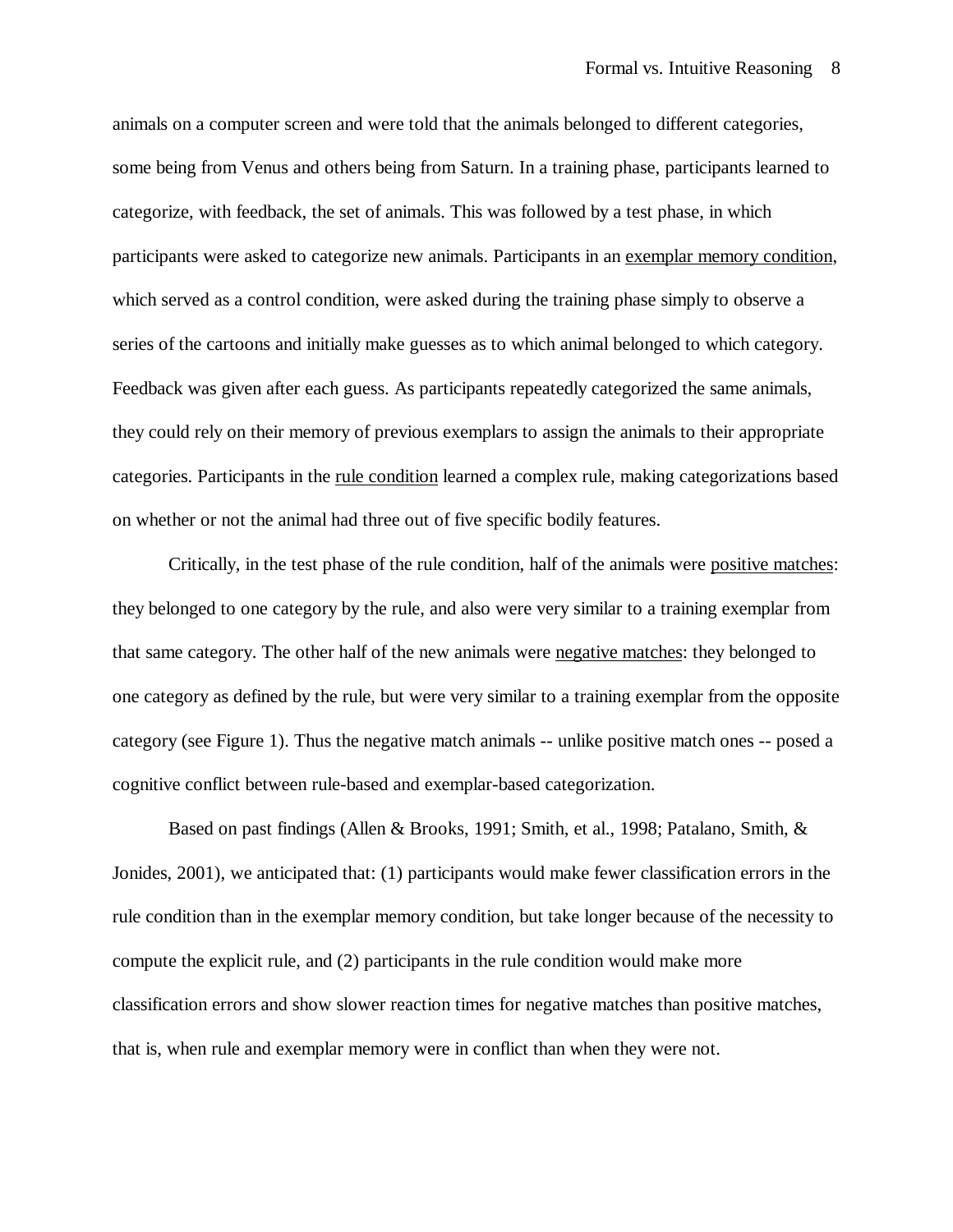Most importantly, the cultural analysis led to the prediction that (3) the difference in classification errors between positive- and negative-matches would be greater for East Asians than for European Americans, since East Asians would be more inclined to use memory for the exemplars in the rule condition. Similarly, the difference in response times between positive- and negative-matches was expected to be greater for East Asians.

# Method

# Participants

Participants were 61 European American (27 men, 34 women), 61 Asian American (32 men, 29 women), and 28 East Asian (12 men, 16 women) undergraduate students at the University of Michigan (age  $M = 19$ ) who received partial course credit for their participation. Stimuli

The stimuli were color drawings of imaginary animals (from Patalano et al, 2001; see Figure 1 for examples). The animals were constructed out of 10 binary features: ears (antennae ears or regular ears), tail (curly or straight), neck length (long or short), mouth (open mouth or snout), feet (hooves or webbed feet), leg length (short or long), head direction (pointed up or down), body color (red or blue), body marking (spots or stripes), and body shape (round or angular). The animals were categorized as being from Venus or Saturn by a 5-feature additive rule that used ears, tail, neck length, mouth, and feet as diagnostic features. An animal was defined as being from Venus if it satisfied at least 3 of the 5 diagnostic features; otherwise it was from Saturn. All Venus animals always satisfied exactly 3 of the 5 diagnostic features; all Saturn animals satisfied only 2 of the 5 diagnostic features.

Ten different animals were presented 4 different times in the training phase, followed by 20 new animals in the test phase, consisting of a positive match and a negative match to each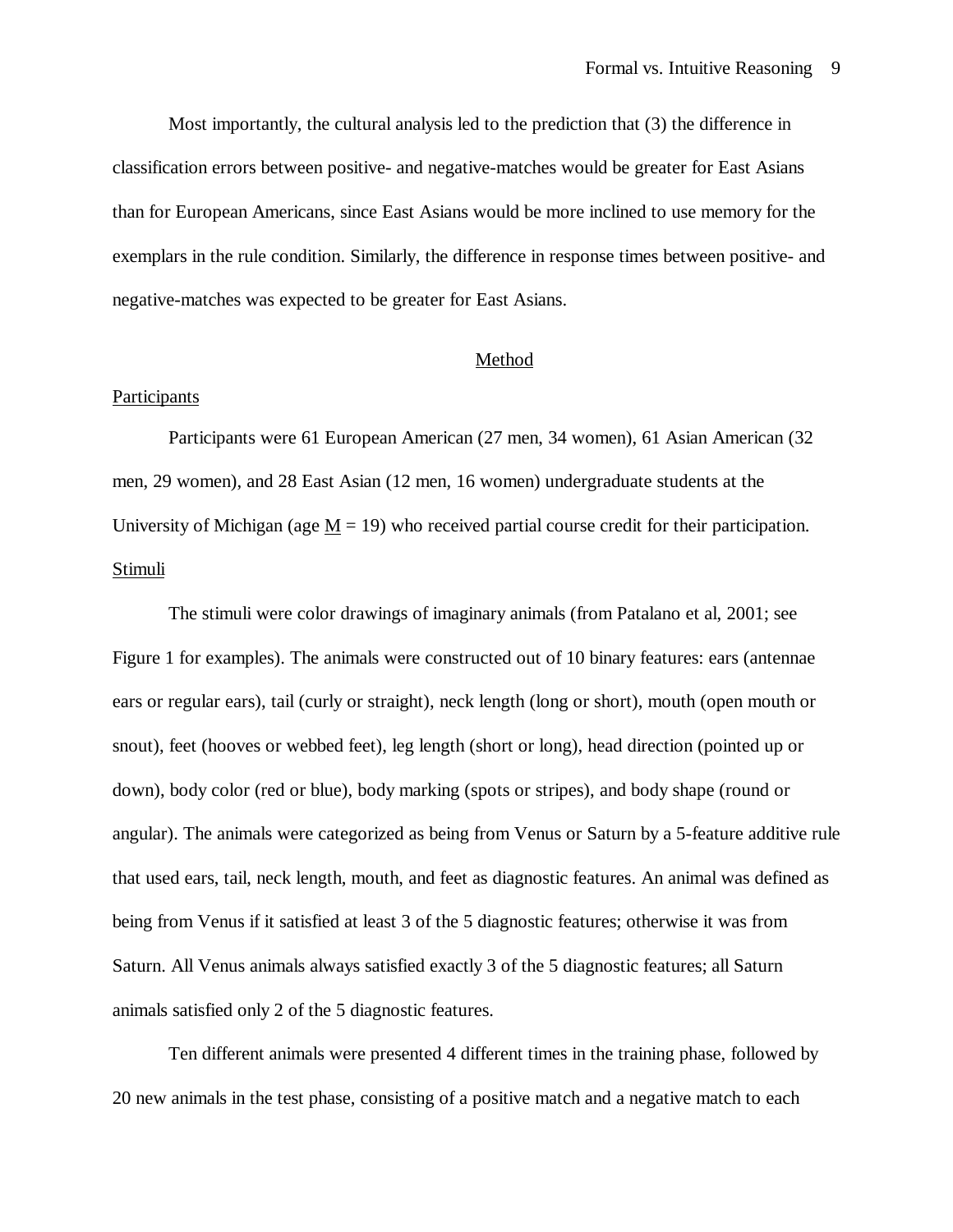animal in the training phase. The design was counterbalanced, such that half of the animals were from Venus, and the other half were from Saturn. As can be seen in Figure 1, a positive match was very similar to its corresponding training exemplar, varying only on one of the irrelevant features (e.g., head pointed up or down). In contrast, a negative match was also very similar to its corresponding training exemplar, but varying this time only on one of the features diagnostic of the rule (e.g., antennae or regular ears). This made it possible for animals to change categories, yet remain similar to an item in the opposite category. The values of the irrelevant features appeared equally often in each category, and thus were not diagnostic of category membership. Procedure

Participants were tested individually on a computer. All the instructions and materials were in English, as all participants, including the East Asian students, were enrolled at an American university and were fluent in English.

Participants from the three cultural groups were randomly assigned to either the rule condition or the exemplar memory condition, which served as an experimental control. Participants in the rule condition were given the rule at the beginning of training, and they memorized it before beginning the study (post-study interviews indicated that all participants in the rule group had successfully memorized the rule). Those in the exemplar-memory condition were never given a rule. They were instructed to guess whether the animal was from Venus or Saturn the first time they saw an animal, and subsequently categorize new ones by using their knowledge of previously studied animals. Prior to being presented with the actual animals, participants practiced with one sample animal as a way to familiarize themselves with the task.

In the training phase participants were given a total of 40 trials, consisting of 10 different animals categorized 4 times each, 1 animal at a time, each participant receiving them in 1 of 4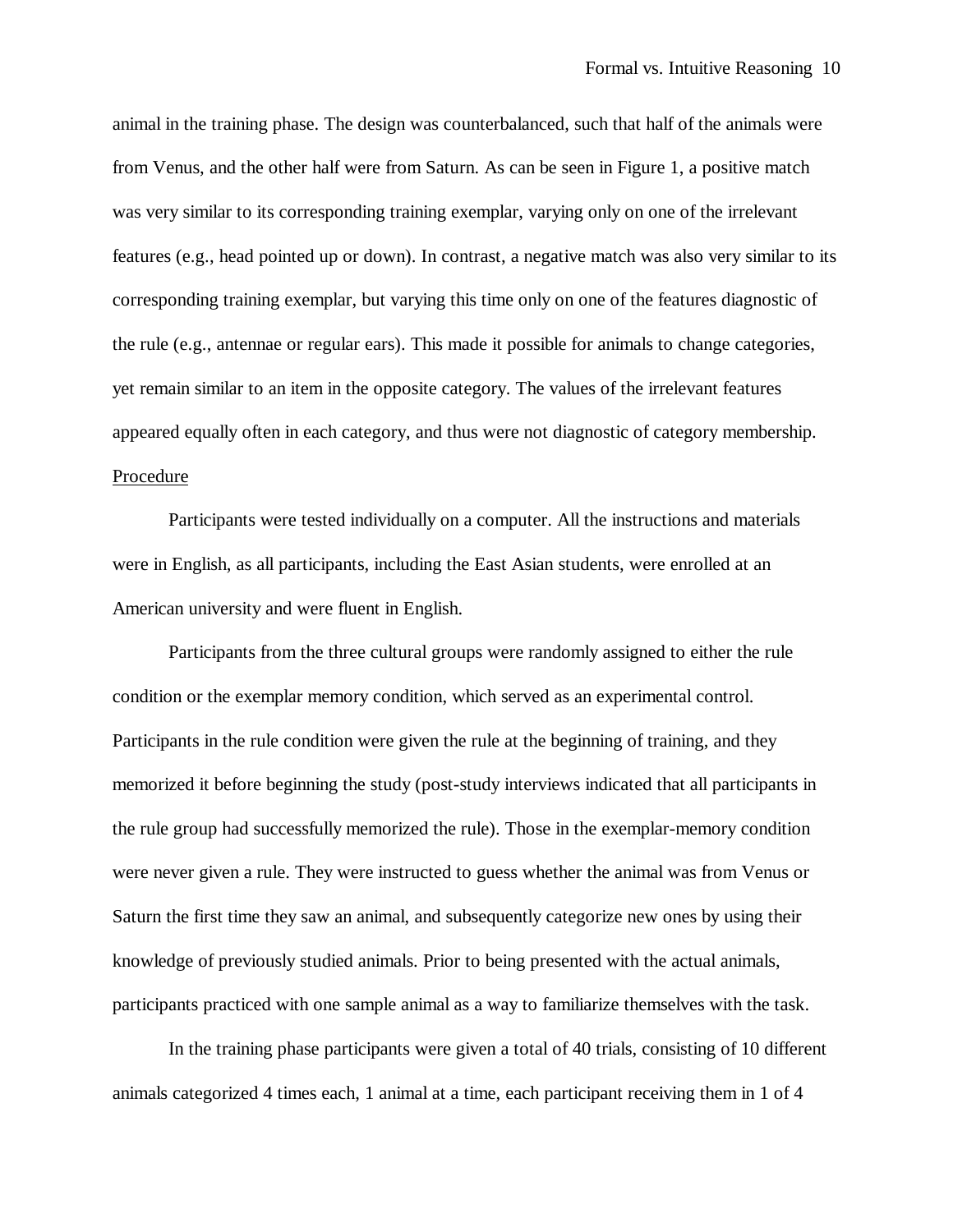different random orders. Participants were instructed to categorize the animals as quickly as they could, without sacrificing accuracy. They received feedback after each categorization decision, which they made by pressing a designated button on the keyboard. They then pressed another designated button to go to the next stimulus screen. The training phase was identical in the rule and exemplar memory conditions, except that rule participants used the rule.

The test phase was also identical for both experimental groups, with the same exception that rule participants continued to use the rule. Each training animal corresponded to one positive match and one negative match animal in the test phase. Unlike in the training phase, no feedback was given in the test phase. Otherwise the procedures in both phases were identical.

The dependent measures were: the percentage of classification errors, and the reaction times for accurate responses in the training and test phases.

### Results

# Training Phase

The data in the training phase established that all participants in both the rule and exemplar memory conditions learned to categorize the animals, the learning curves being similar for the three cultural groups. In the rule condition, a culture by trials analysis of variance (ANOVA) revealed a linear decrease of classification errors across the four trials,  $F(3, 201) = 6.43$ , p < .001, with no main effect of culture,  $F(2, 67) = 1.79$ , ns, or learning by culture interaction,  $F(6, 201) =$ 1.35, ns. Misclassifications, averaged across the three cultural groups, decreased from 20.7% (first trial) to 11.3% (last trial). Similarly, reaction times decreased linearly across the four trials, F(3, 201) = 42.30, p < .001 (M = 5586 ms, first trial vs. M = 3294 ms last trial). There was no main effect of culture,  $E < 1$ , or learning by culture interaction,  $E < 1$ .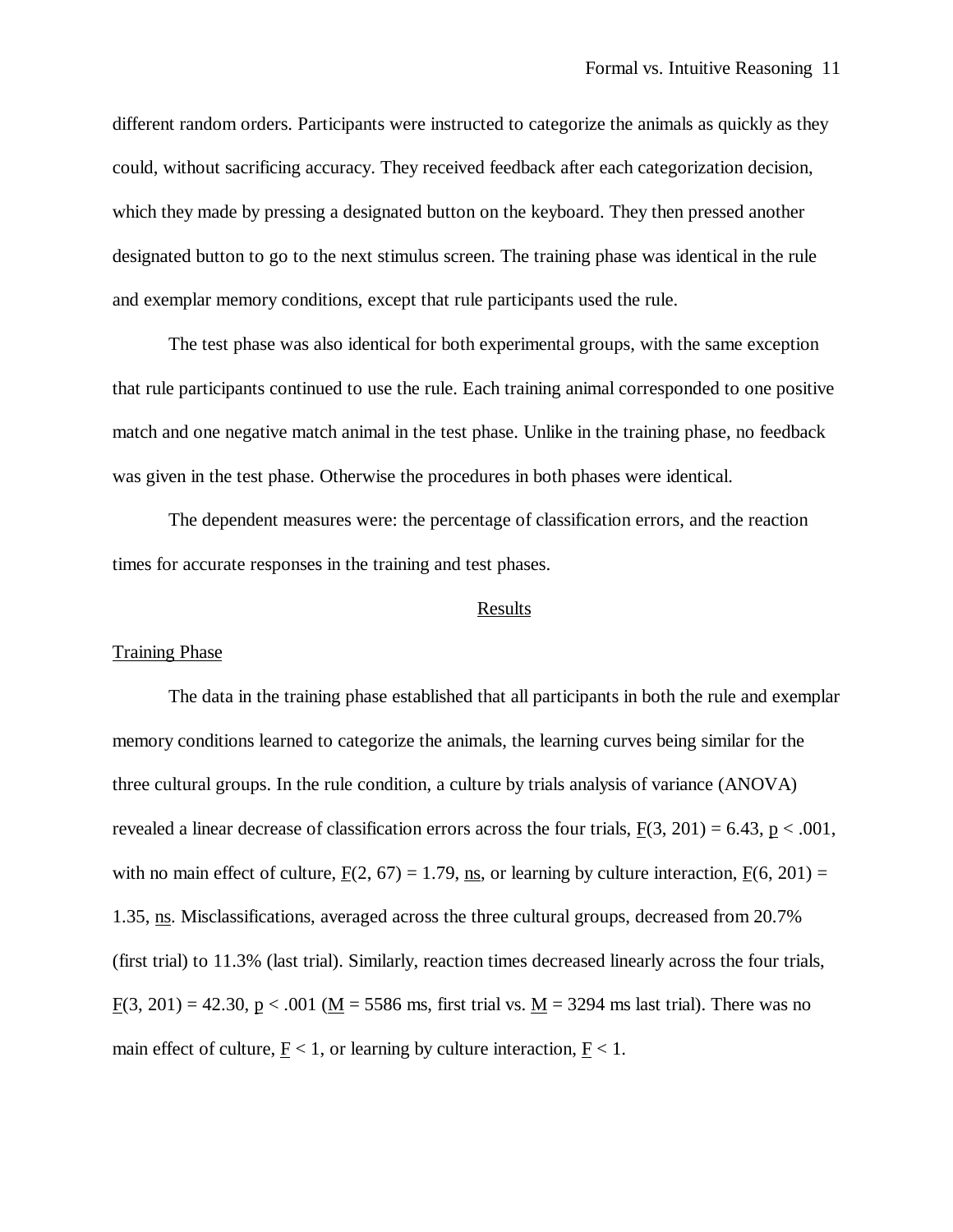Results were similar in the exemplar-memory condition. Classification errors decreased linearly across the four trials,  $F(3, 231) = 10.49$ ,  $p < .001$ , down from 51.9% (first trial), to 39.9% (last trial), which was significantly better than chance (50%),  $t(79) = 4.62$ ,  $p < .001$ . There was no main effect of culture,  $\underline{F}$  < 1, or culture by learning interaction,  $\underline{F}$  < 1. Reaction times also revealed a main effect of learning across the 4 trials,  $F(3, 231) = 7.88$ ,  $p < .001$ , down from M = 1883 ms (first trial), to  $M = 1431$  ms (last trial), with no main effect of culture,  $F < 1$ , or learning by culture interaction,  $F < 1$ .

# Test Phase: Rule Group versus Exemplar-Memory Group

Thus the three cultural groups in each condition learned to categorize successfully and entered the test phase on an equal footing. Based on prior research, we expected that participants in the rule condition would make fewer classification errors and have slower reaction times than participants who instead had to rely on exemplar memory. An instruction (rule vs. exemplar memory) by culture (European American, Asian American, East Asian) by match (positive vs. negative, repeated measure) ANOVA indicated that this was indeed the case, with a main effect for classification errors, F(1, 144) = 507, p < .001, and for reaction times, F(1, 144) = 124.30, p < .001.

# Test Phase: Exemplar-Memory Group

Categorization decisions were analyzed separately for participants who were given the rule and for those who had to rely on exemplar memory, the latter serving as an experimental control for the cultural predictions. The results for the exemplar-memory condition for classification errors and reaction times are shown in Figure 2. For the negative match items the classification error rate was reverse-scored, since in the absence of the rule the only correct response would be to categorize based on similarity to past exemplars. As can be seen, participants' categorization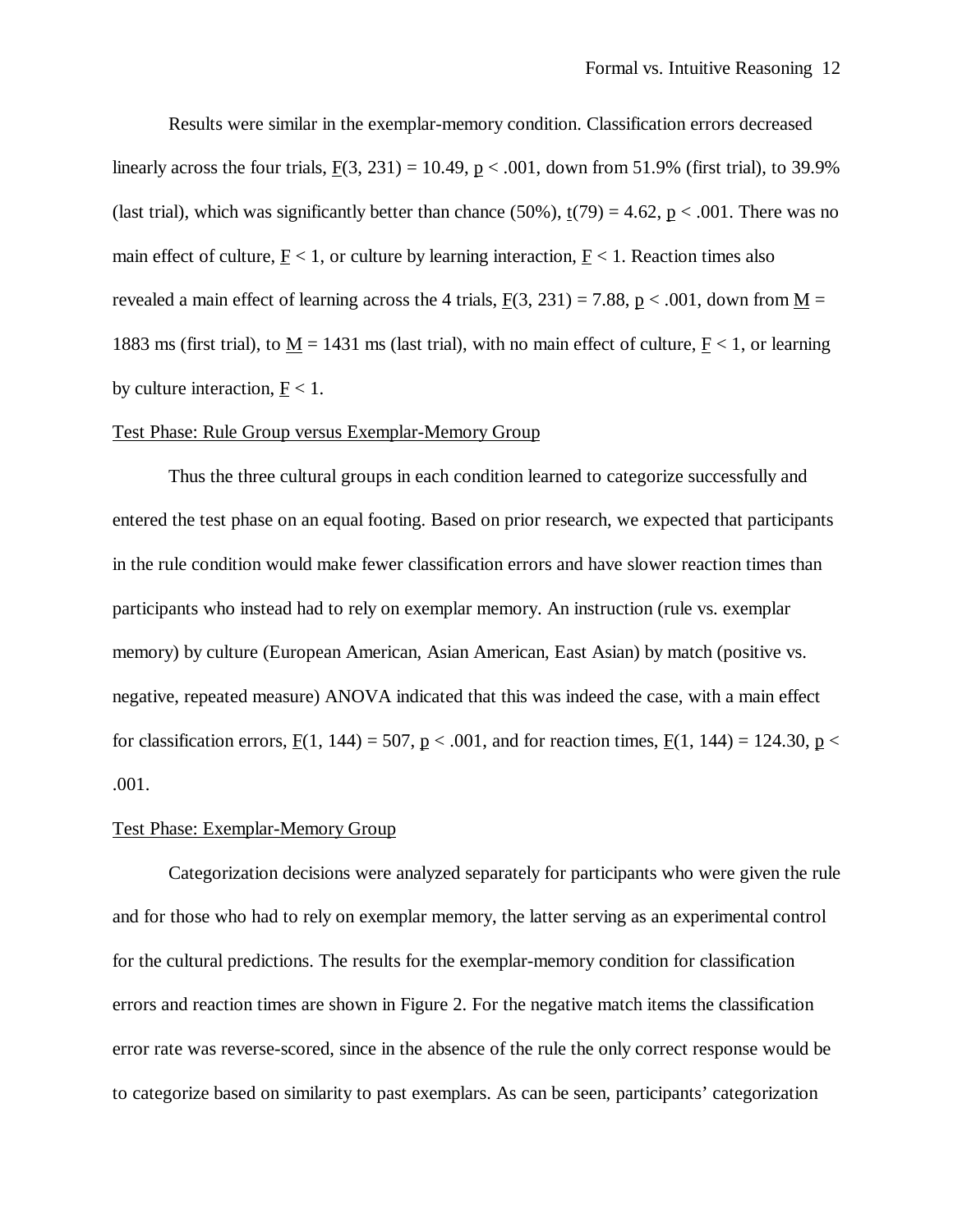was significantly better than chance (i.e., 50%) for positive matches,  $t(79) = 6.58$ ,  $p < .001$ , and for negative matches  $t(79) = 8.16$ ,  $p < .001$ . No cultural differences emerged for either classification errors or reaction times,  $F(2, 77) = 1.18$ , ns, and  $F < 1$ , respectively. All cultural groups learned the categories using exemplar memory equally well.

### Test-Phase: Rule Group

Consistent with prior research, a repeated-measures ANOVA for the rule group indicated that participants overall made more classification errors when the rule was in conflict with exemplar memory (negative matches), than when there was no such conflict (positive matches),  $F(1, 67) = 20.04$ ,  $p < .001$ . A similar main effect emerged for reaction times, with slower reaction times for negative than positive matches,  $F(1, 67) = 16.57$ ,  $p < 001$  (see Figure 3).

Most interestingly, the predicted cultural differences in the degree of classification errors for negative as opposed to positive matches was obtained: there was a significant culture by item type interaction,  $F(2, 67) = 3.81$ ,  $p < .05$ . Analyses of partial interactions indicated that, as expected, the negative-positive difference was larger for East Asians than European Americans,  $F(1, 67) = 4.97$ ,  $p < .05$ , and it was also larger for East Asians than Asian Americans,  $F(1, 43) =$ 7.49, p < .01 (see top panel of Figure 3). As to reaction times, there was a main effect of culture,  $F(2, 67) = 3.43$ , p < .05, but no culture by item type interaction, F < 1. Analyses of simple effects revealed that East Asians had slower reaction times than European Americans,  $F(1, 67) = 6.15$ , p  $<$  0.02, and Asian Americans,  $F(1, 67) = 3.86$ ,  $p = 0.05$  (see bottom panel of Figure 3).

Finally, two analyses were conducted to determine whether differences in English language fluency could account for the cultural differences in category learning. Because most East Asians were not native English speakers, and the study was conducted in English, it is conceivable that their lesser fluency could have contributed to a weaker tendency to apply the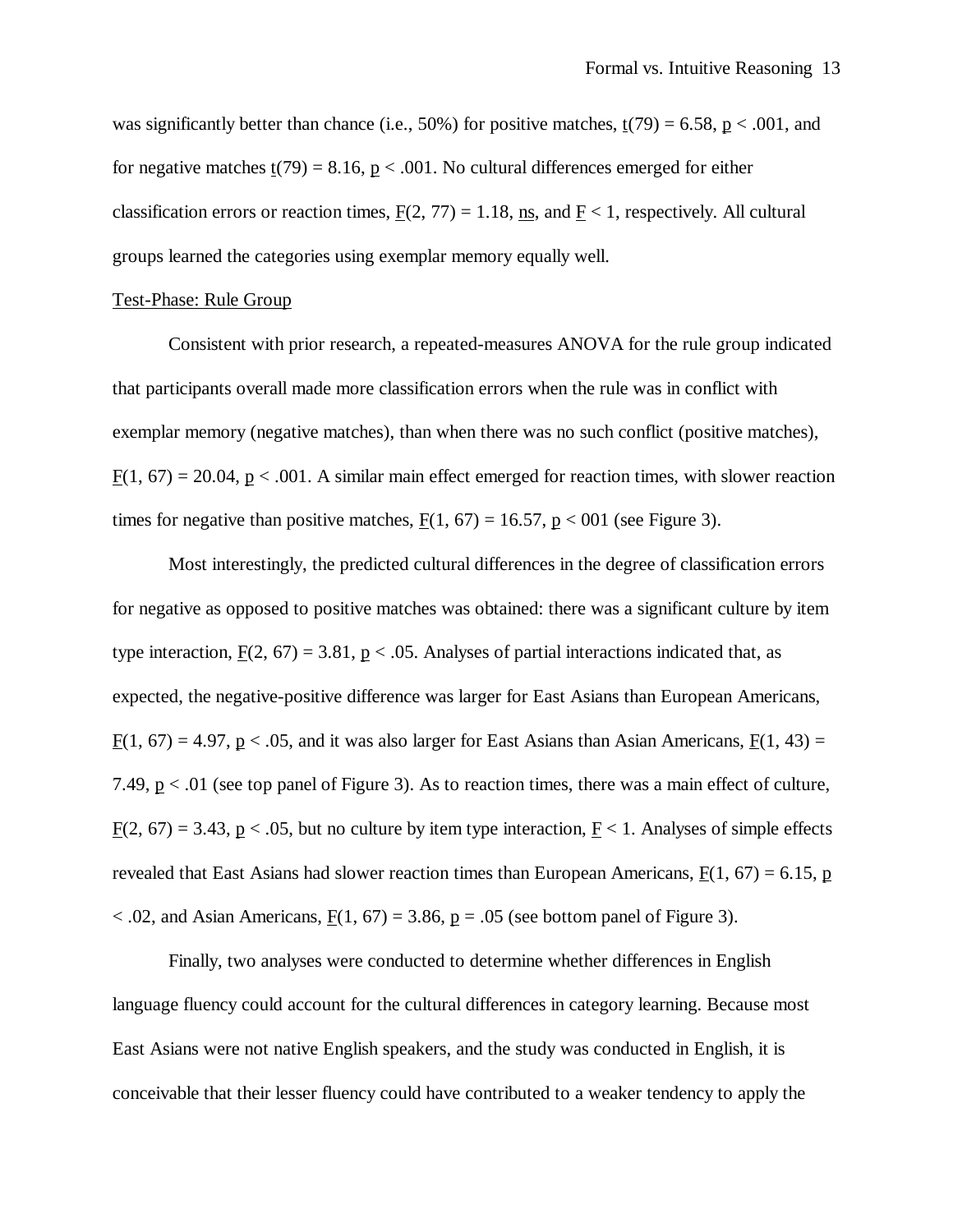rule, especially when the rule was in conflict with exemplar memory. This idea was tested in two ways: (1) the rule group's reported verbal SAT scores were correlated with their performance on the negative match items, and (2) East Asian and Asian American participants in the rule condition were pooled into a single sample (European Americans were excluded, because they were all native English speakers), and separated by their reported native language (whether or not they grew up speaking English or an East Asian language). If language fluency was a factor in their performance, those who reported an East Asian language to be their native language should have had higher error rates and slower reaction times for negative matches.

There was no evidence that the category learning results were influenced by English language fluency. The correlations between verbal SATs and performance on negative match items for the rule group were no different from zero, either for classification errors,  $r(58) = -.07$ , or for reaction times,  $r(58) = .04$  (11 participants failed to report their SAT scores). Nor did reported native language matter. Participants who grew up speaking an East Asian language made no more classification errors than native English speakers ( $M = 16.25$  vs.  $M = 17.14$ ),  $t < 1$ , nor did they have slower reaction times (M = 3806 vs. M = 4207),  $t(35) = 1.08$ , ns.

#### Discussion

Our central prediction was that a cultural difference would emerge in the extent to which memory for exemplars would interfere with rule application when the two processes were in conflict. The results supported this prediction. East Asians and European Americans categorized equally well in the exemplar memory condition. In the rule condition, however, European Americans and Asian Americans made fewer classification errors than East Asians for negative matches – for which a conflict existed between rule- and exemplar-based categorization. No differences emerged for the positive matches -- for which no such conflict existed.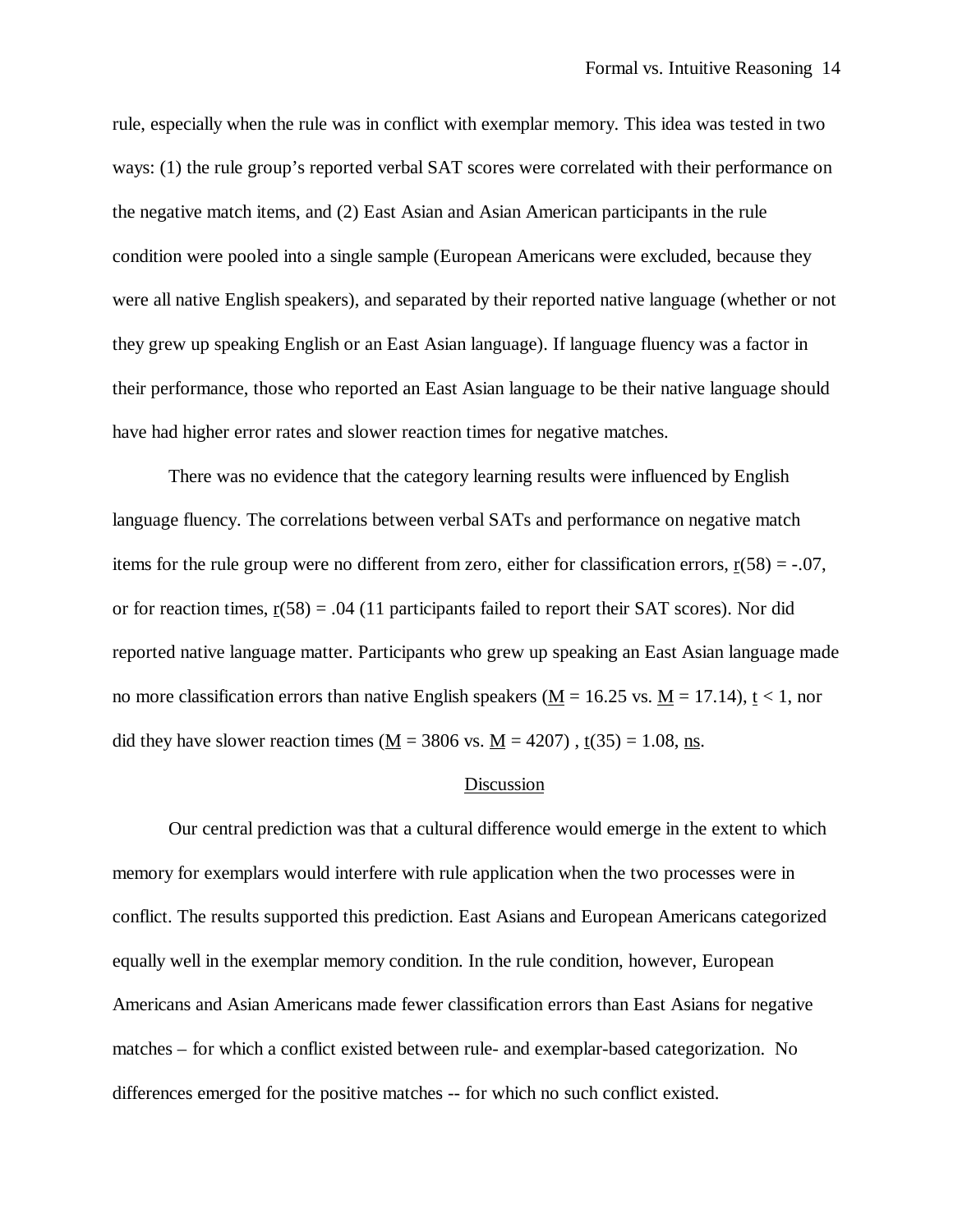Similarly, no cultural differences in response times emerged in the exemplar memory condition, although East Asians' response times in the rule condition were overall slower than those of European Americans. One possible explanation for this finding is that there might be an important difference between classification errors and reaction times. Since positive matches were randomly intermixed with negative matches, participants who were particularly sensitive to exemplar memory might have expected a conflict at any trial. Thus rule application might have been harder for East Asians, in a context where the rule could conflict with exemplar-based categorization for any given trial. Finally, Asian Americans responded identically to European Americans in all respects.

#### **Study 2: Rule- vs. Family Resemblance-Based Classification and Similarity Judgments**

Study 1 demonstrated that category learning based on the application of a formal rule was easier for Americans than for East Asians when the rule conflicted with exemplar memory. However, exemplar-based reasoning is only one strategy among many intuitive strategies, another being family resemblance. This strategy draws on knowledge of graded membership of exemplars within a category, such that some are believed to be more similar to the category than others (Rosch, 1978; Rosch & Mervis, 1975; Wittgenstein, 1953).

If Western thinking is more rule-governed and less intuitive than East Asian thinking, Westerners may be more tempted to spontaneously locate objects in novel categories based on a simple rule, and less willing to rely on family resemblance, whereas the reverse might be true for East Asians. Study 2 tested this hypothesis.

Participants placed objects in one of two categories that could be defined on the basis of a unidimensional rule or overall similarity (Kemler-Nelson, 1984). They saw a series of presentations, each consisting of a "target" object beneath two groups or categories of four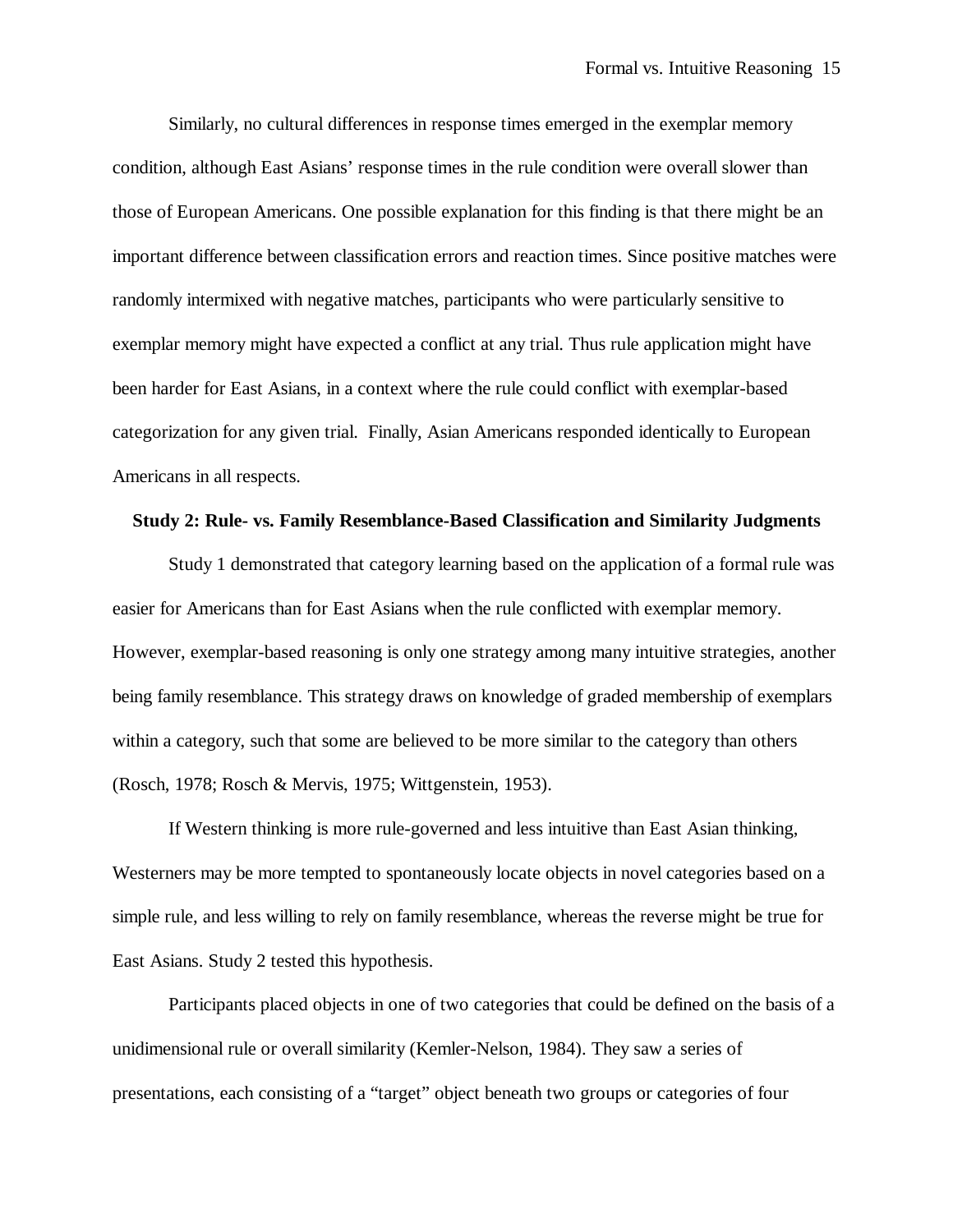similar objects, as illustrated in Figure 4. In one condition, participants were asked to decide which category the target object belonged to (the classification condition). Such free classification has been shown to be unidimensional, as long as the stimuli allow scanning of an array of dimensionalized objects, as was the case in this study (Ahn & Medin, 1992; Medin, Wattenmaker, & Hampson, 1987). To encourage more strongly the use of an alternate family resemblance strategy, other participants were instructed to judge which category the target object was most similar to (the similarity judgment condition). The stimuli were constructed such that the responses driven by the rule vs. family resemblance criterion led to different decisions. Participants could rely on a unidimensional rule, deciding whether or not the target object shared a single feature with all category members. Alternatively, they could rely on family resemblance, judging the target object to be holistically similar to all members of a category because it shared a large number of features with them, even though no one feature characterized all members of the category. The anticipation was that East Asians would make less use of rules and more use of family resemblance than would European Americans in both conditions. As to response times, it was expected that the similarity instructions would produce faster response times than the classification instructions. However, because making judgments based on a unidimensional rule or on family resemblance are equally fast, there was no reason to expect cultural differences in reaction times in this study.

### Method

## Participants

Participants were undergraduate students at the University of Michigan (age  $M = 19$ ). The sample consisted of 52 European Americans (27 men, 25 women), 52 Asian Americans (28 men, 24 women), and 53 East Asians of Chinese and Korean ethnic background (27 men, 26 women).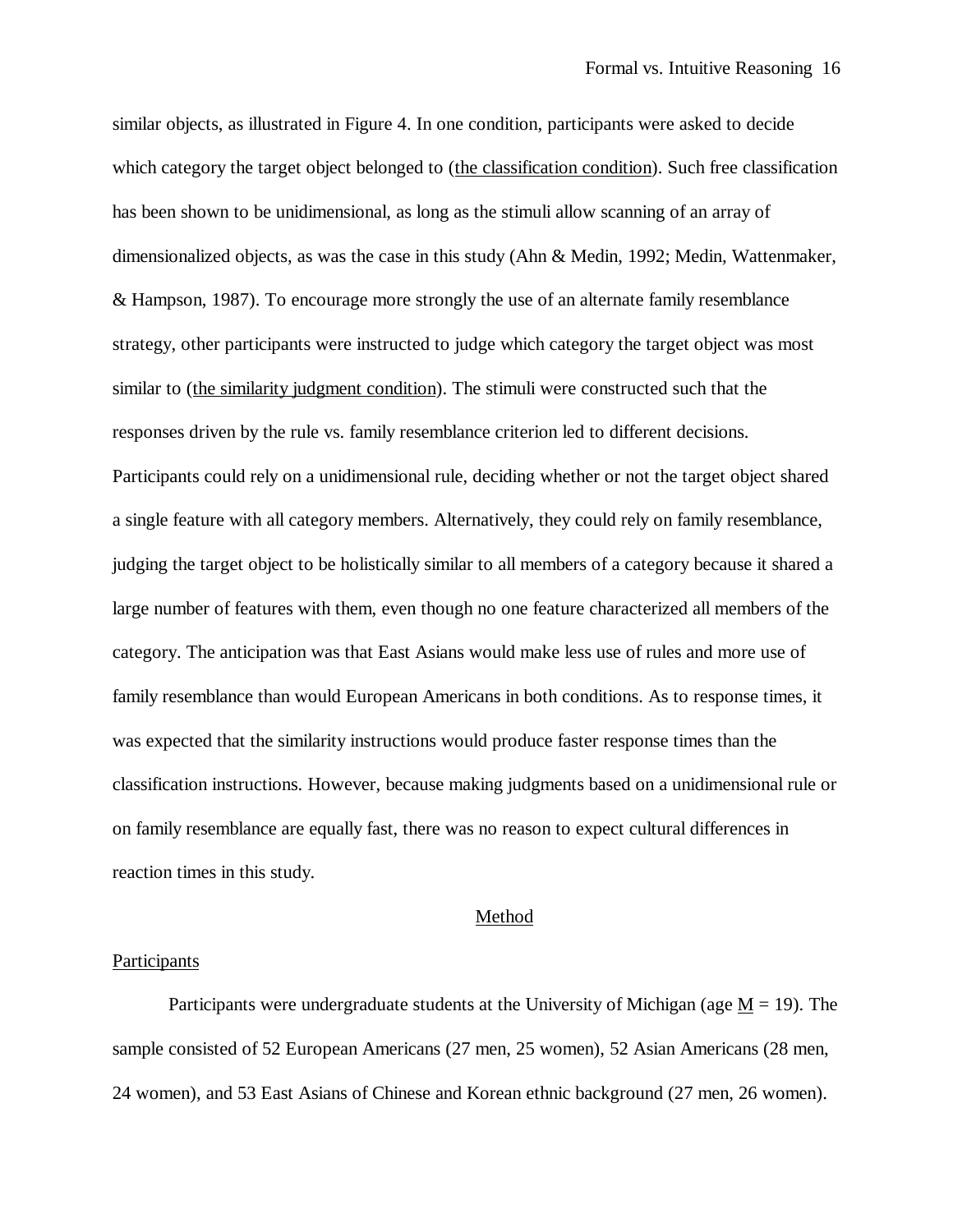# Stimuli

Figure 4 shows examples of the stimulus sets used. Each one had an abstract structure, described in Table 1, constructed from a set of 4 binary features. Each stimulus set corresponded to one item (e.g., flower, house), and was composed of a target object and two categories (Group 1 and Group 2), instantiated as four objects belonging to each category. The two categories and the target object for each stimulus set were designed so that two alternative solutions were possible. One of the four binary features always defined each category (e.g., all four instantiations of the flower in one group had a short stem and all four in the other had a long stem). The other three, non-deterministic features took on a different value for each category, such that each of the four objects in each category contained 3 out of the 4 values, which together produced a strong family resemblance structure that separated the two categories based on overall similarity. A rulebased solution would select the deterministic feature that the target object shared with one of the categories; a family-resemblance solution would select overall similarity of the target object to the category members. Ten category pairs were used, each pair shown with

1 of the 2 alternative targets, counterbalancing the design, and yielding a total of 20 stimulus sets. Procedure

Participants were tested individually on a computer. All the instructions and materials were in English, as all participants, including the East Asian students, were enrolled at an American university and were fluent in English. Participants were randomly assigned to the classification or the similarity judgment condition. In the classification condition, participants were asked, for each stimulus set, to decide "which group the target object belongs to." In the similarity judgment condition, other participants were instructed to decide "which group the target object is most similar to." Before seeing the actual stimuli, participants practiced with one sample stimulus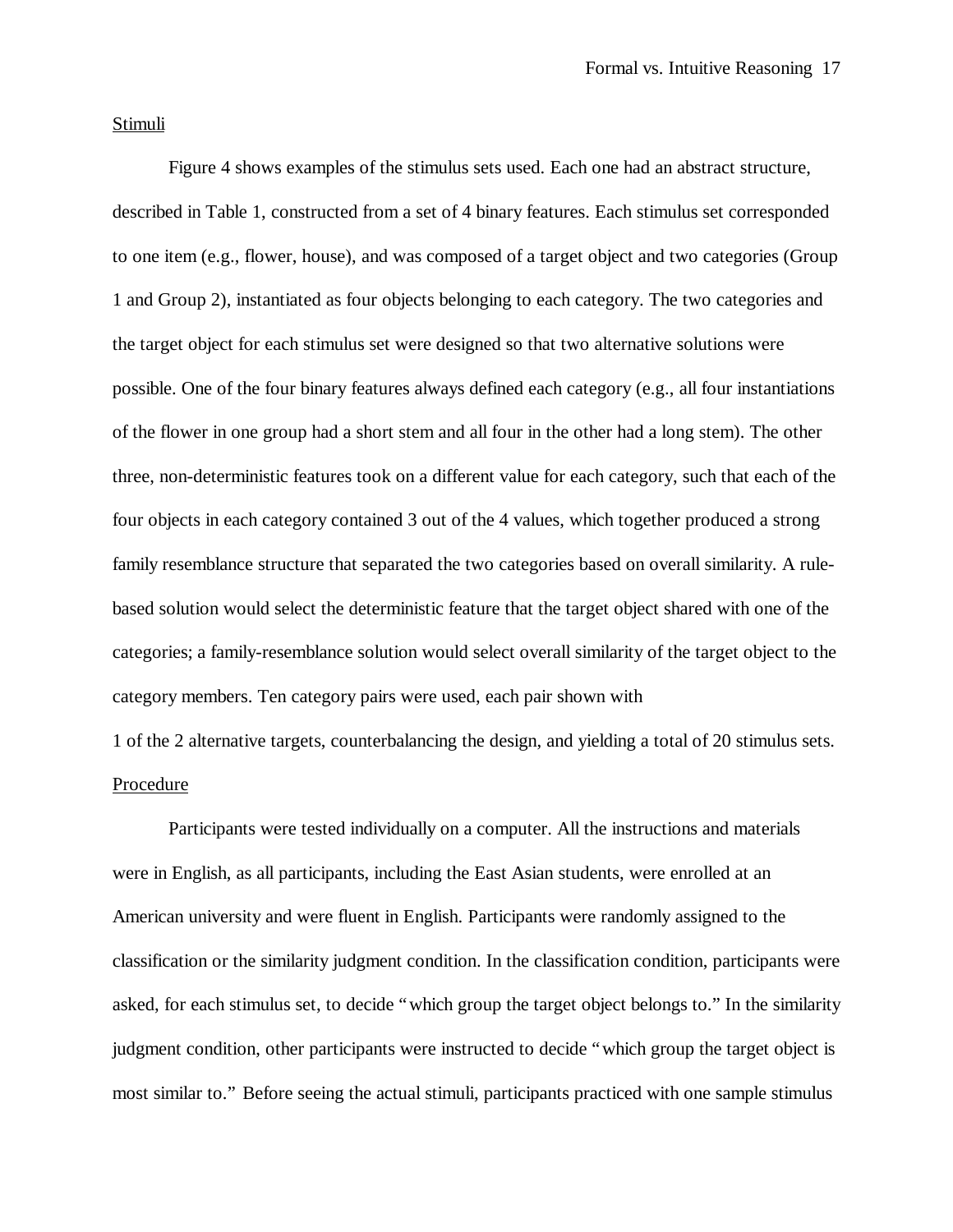set as a way to be familiarized to the task. At this point the experimenter verified that the participant understood the instructions and was ready to begin. The stimulus sets were then presented to participants in a random order. The computer program automatically moved to the next screen as soon as a response was made. Participants were asked "to take their time while responding, but not spend too much time on any single item."

For each stimulus set, participants indicated their classification or similarity judgment decision by pressing a designated button. The dependent measure was the percentage of rule and family resemblance solutions for each participant, averaged across the 20 trials. Reaction times (RT) were also recorded. Participants who were instructed to make categorization decisions were expected to be slower than those who were asked to judge overall similarity (Smith, et al., 1998).

### **Results**

The results are shown separately for the classification condition and the similarity judgment condition. As seen in the top panel of Figure 5, participants overwhelmingly preferred to classify based on the unidimensional rule rather than family resemblance, replicating past research (e.g., Medin, et al., 1987),  $F(1, 100) = 44.40$ ,  $p < .001$  ( $M = 67\%$  vs.  $M = 33\%$ ). Contrary to predictions, there was no culture by response type interaction,  $F(2, 100) = 1.25$ , ns. All three cultures substantially preferred rule-based over family resemblance classification,  $t(33) =$ 4.23,  $p < .001$  for European Americans,  $t(33) = 2.48$ ,  $p < .02$  for Asian Americans, and  $t(34) =$ 4.94, p < .001 for East Asians.

Matters were different when participants were asked to judge the similarity of the target object to the categories, as may be seen in the bottom panel of Figure 5. Under these instructions, a marked cultural difference emerged. There was a significant culture by response type interaction,  $\underline{F}(2, 51) = 8.01$ ,  $\underline{p} < .005$ , and no main effect of response type,  $\underline{F} < 1$ . European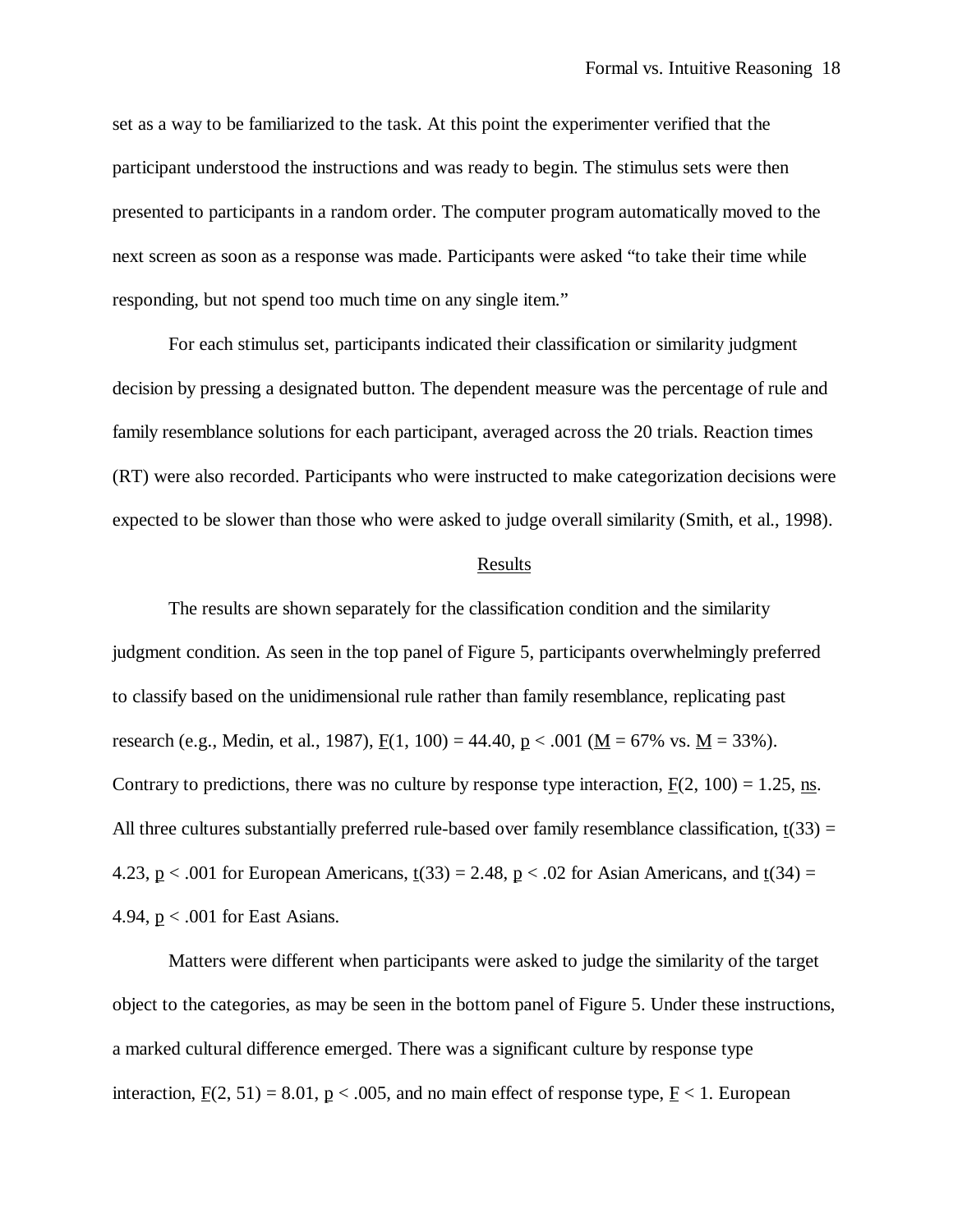Americans gave many more responses based on the unidimensional rule than on family resemblance,  $M = 69\%$  vs.  $M = 31\%$ ),  $t(17) = 3.68$ ,  $p < .005$  (Indeed, they preferred the unidimensional rule precisely to the same extent as when making classification decisions.) East Asians, in contrast, gave fewer rule-based responses than family resemblance responses,  $t(17)$  = 2.09,  $p = .05$ , ( $M = 41\%$  vs.  $M = 59\%$ ). Asian Americans were intermediate, having no preference for rule vs. family resemblance responses ( $M = 46\%$  vs.  $M = 54\%$ ),  $t < 1$ .

Reaction times were submitted to a culture by instruction condition (classification vs. similarity judgment) ANOVA. Only a main effect of judgment condition emerged, indicating that participants overall were slower when classifying than when judging similarity (in milliseconds, M  $= 7516, SD = 3160$ , vs.  $M = 6260, SD = 4379$ ),  $F(1, 151) = 4.25, p < .05$ . There were no main effects of culture,  $\underline{F}$  < 1, or culture by judgment condition interaction,  $F$  < 1.

# **Study 3: Conceptual Structure Based On Logic vs. Typicality**

The first two studies probed categorization and similarity judgments of artificially constructed categories. In contrast, in Study 3 we examined the extent to which people spontaneously rely on formal rules versus intuition to mentally represent naturally occurring categories. This was done by setting logic against the typicality of category exemplars. Typicalitybased reasoning relies on the similarity relations among particular exemplars of a category, with typicality judgments usually (but not always) being a function of the number of features shared by other category members (Rosch & Mervis, 1975; Smith & Medin, 1981). For example, penguins are atypical birds because of their perceptual peculiarities – large body, small wings, no flying ability -- that set them apart from other members of the category "bird."<sup>1</sup> This type of reasoning is intuitive in that it relies on the perceptual features of actual category members, or on second-hand knowledge of the perceptual features of exemplars of a category.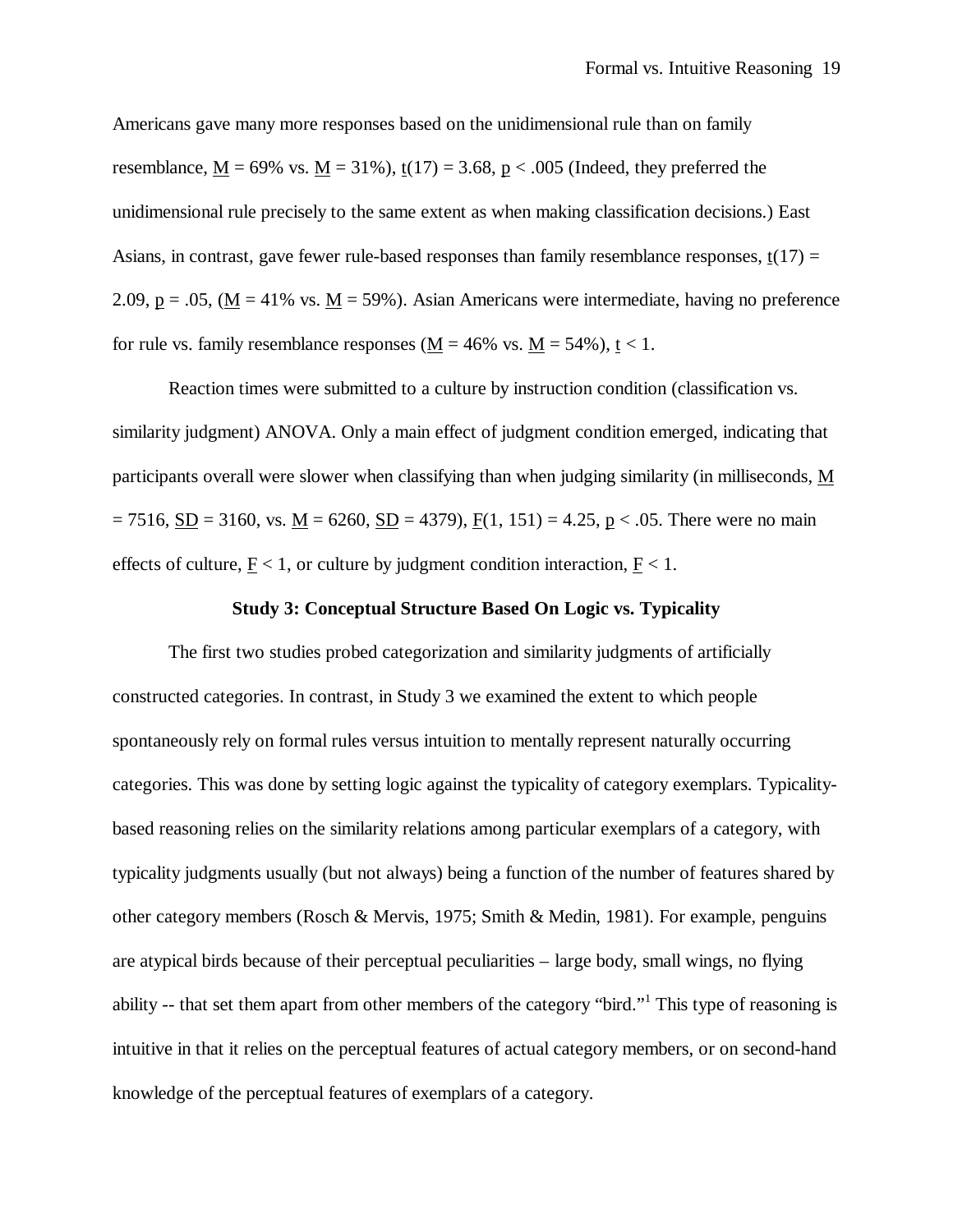In Study 3, we assessed reasoning preferences based on logic versus typicality,

investigating how people project fictitious or unknown features from a superordinate category (e.g., bird) to subordinate categories of varying typicality (e.g., eagle, penguin) (Sloman, 1993). Participants rated how convincing they found deductive categorical arguments such as:

1. All birds have ulnar arteries

Therefore all eagles have ulnar arteries

2. All birds have ulnar arteries

Therefore all penguins have ulnar arteries

There are two known strategies one can recruit to reason about these arguments -- one formal, and the other intuitive. Reasoners following logic would "discover" the hidden premise in each argument, that "All eagles are birds," and "All penguins are birds." Once these hidden premises are exploited, the argument becomes a standard valid deductive argument. Armed with this knowledge, participants should be equally convinced by the typical and atypical arguments.

But the typicality of the conclusion category can affect people's intuitions about the convincingness of arguments to the extent that they are inclined to ground their reasoning in intuition rather than logic. Sloman (1993) found that when both typical and atypical arguments were evaluated by every participant (thus making typicality salient), American students showed a typicality effect, being less convinced of atypical arguments than typical ones.

Study 3 examined this typicality effect cross-culturally. The phenomenon was evaluated both within-groups (when typicality information is salient), and between-groups (when typicality information is not salient). If East Asians are more likely than European Americans to rely on intuition when it conflicts with logic, the typicality effect should be stronger for East Asians than for European Americans, particularly when typicality is not made salient.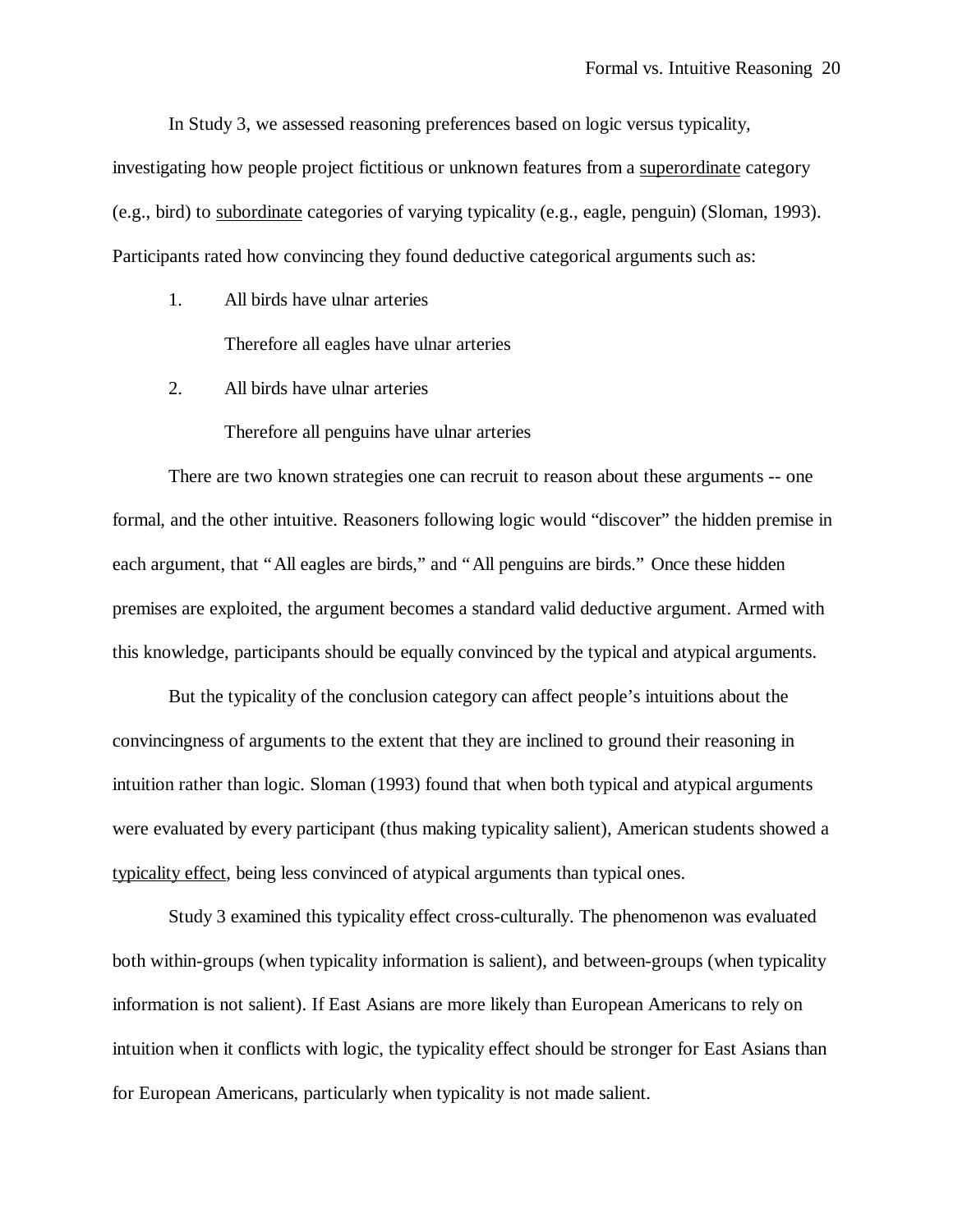#### Method

# Participants

Ninety-two European American students (40 men, 52 women, age  $M = 19$ ) and 74 Asian American students at the University of Michigan (35 men, 39 women, age  $M = 19$ ), as well as 93 Korean students at Yonsei University in Seoul, Korea (49 men, 44 women, age  $M = 23$ ) participated for partial course credit. In addition, a separate group of 42 European American students at Michigan (16 men, 26 women, age  $M = 19$ ) and 42 Korean students at Yonsei (26 men, 16 women, age  $M = 22$ ) rated the typicality of the conclusions as a manipulation check. **Materials** 

Materials were generated in collaboration with two bilingual Korean researchers to ensure the functional equivalence of the materials. Care was taken to generate categories that were equally familiar to Americans and Koreans, and having conclusion categories that were equally typical or atypical in these cultures. Ten pairs of arguments were constructed using this procedure. For each argument pair, the premise superordinate category was held constant, and the typicality of the conclusion subordinate category was varied, with an unknown or a fictitious feature being projected from the former to the latter category. Half of the arguments had typical conclusions and the other half had atypical ones (see Table 2 for examples).

# Procedure

The study was conducted in a classroom setting. Participants received a questionnaire packet containing all the instructions and materials. They were instructed to evaluate the convincingness of each argument on an 11-point scale:

0--------1--------2--------3--------4--------5--------6--------7--------8--------9--------10 Very Unconvincing/Very Weak Very Convincing/Very Strong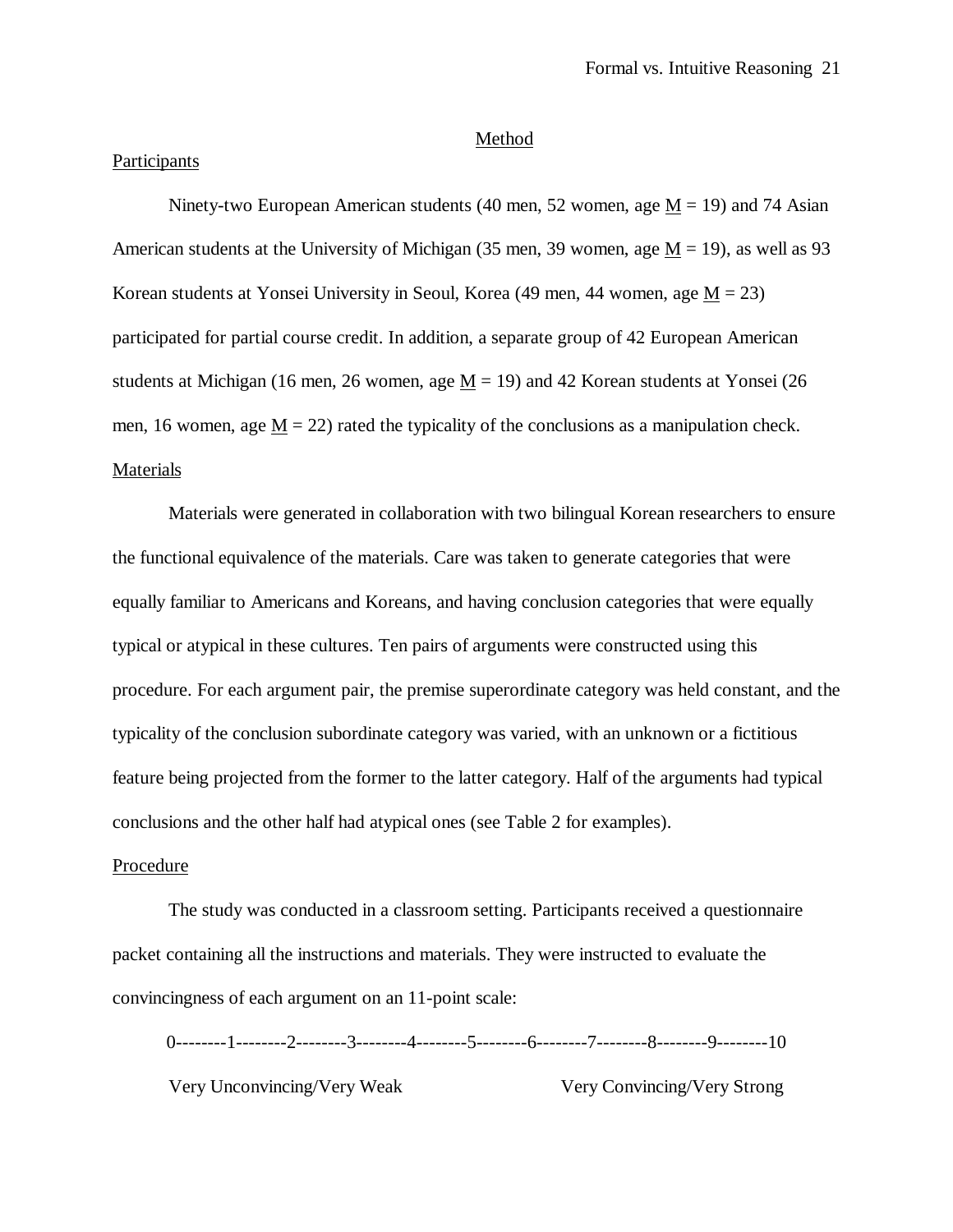Because Study 3 was concerned with the spontaneous reliance on logic versus conclusion typicality, the instructions did not provide any clues to respond logically to the arguments; instead, participants were asked to "read each argument, assume that the facts given to you are true, and using the scale, evaluate how convincing you believe each argument is."

After responding to all 20 arguments, participants completed a brief demographic questionnaire. They were given as much time as they needed, with all participants completing the questionnaire within 10 minutes. For Korean participants, all materials were translated into Korean using the back-translation method (Brislin, 1970).

#### Salience of Typicality Manipulation

In contrast to previous studies of this phenomenon which have relied on an exclusively within-groups methodology which makes typicality a salient feature of the task, the present study manipulated the salience of typicality by counterbalancing the order of presentation of the typical and atypical arguments. Half of the participants in each cultural group were randomly assigned to evaluate all 10 typical arguments first, followed by all 10 atypical arguments (typical first condition). The other half was randomly assigned to evaluate all 10 atypical arguments first, followed by all 10 typical arguments (atypical first condition). Thus, the typicality effect was evaluated in two ways: as a between-groups comparison of the first 10 typical versus atypical arguments (low salience of typicality). The typicality effect was also measured as a betweengroups comparison of the last 10 typical and atypical arguments (high salience of typicality). Manipulation Check

A separate group of European American and Korean students rated the typicality of the conclusion categories to establish the effectiveness of the typicality manipulation and the functional equivalence of the typicality information across cultures. Participants rated the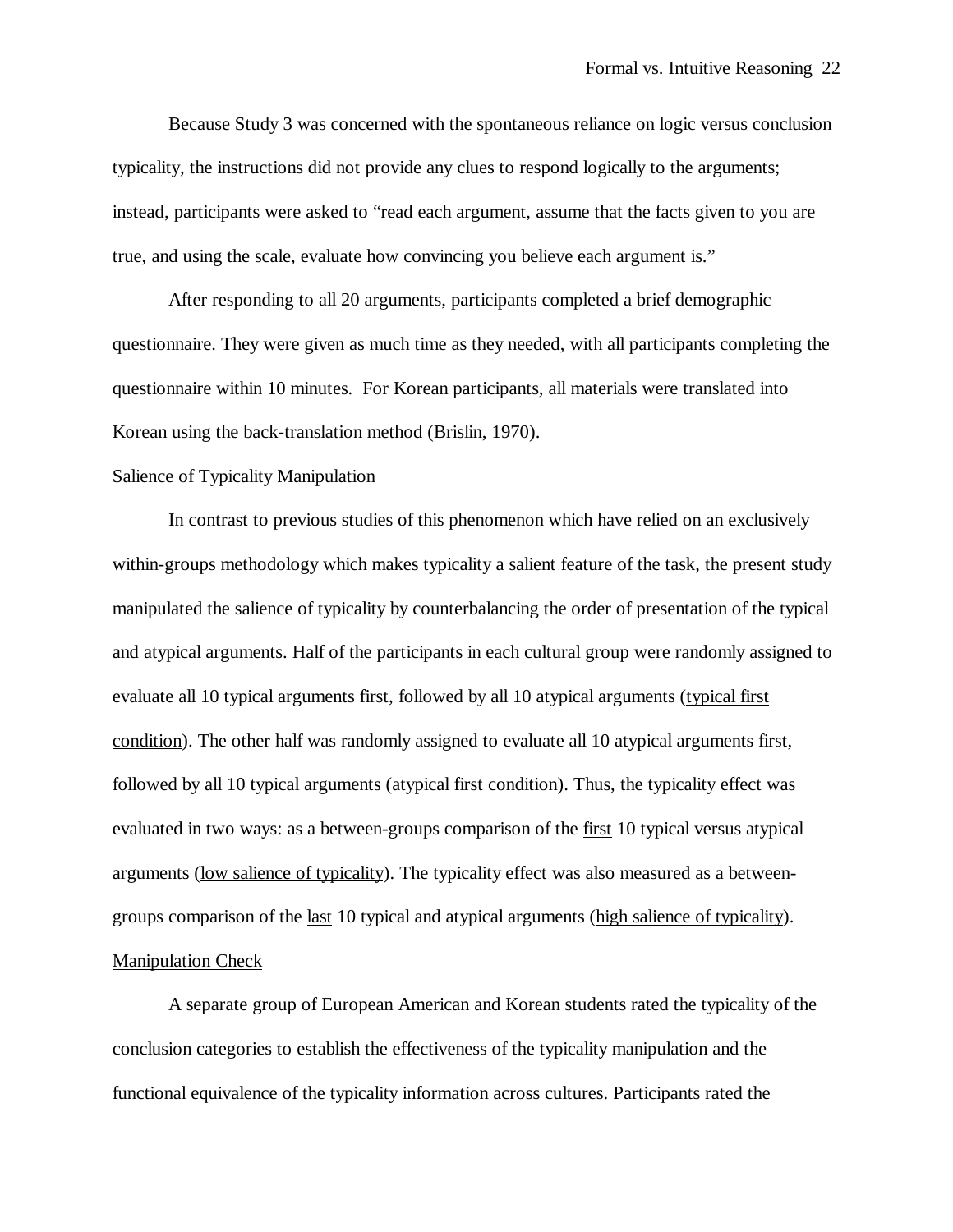typicality of the conclusions for each of the 20 arguments (for example, "how typical are eagles of birds?") on a scale anchored between 0 (Not at all typical) and 10 (Very typical). The items were counterbalanced so that half rated typical ones first, and half rated atypical ones first.

# **Results**

# Manipulation Check

The typicality manipulation was successful. All typical conclusions were rated as more typical than their atypical counterparts, for both European Americans and Koreans. Averaging across the ten typical and ten atypical conclusions, the effect was highly reliable, for European Americans,  $t(42) = 12.71$ ,  $p < .001$ , typical  $M = 8.32$ ,  $SD = 1.69$ , atypical  $M = 5.24$ ,  $SD = 2.15$ , and for Koreans,  $t(42) = 17.18$ ,  $p < .001$ , typical M = 8.49, SD = 1.18, atypical M = 5.00, SD = 1.45. There was no culture by conclusion typicality interaction,  $F(1, 82) = 1.61$ , ns.

# Convincingness of Arguments

We examined the results in a between-groups design separately where there was (1) low salience of typicality (the first 10 arguments), and (2) high salience of typicality (the last 10 arguments).

Low Typicality Condition. The top panel of Figure 6 shows the convincingness ratings when typicality salience was low (the first 10 arguments), allowing participants elbow room to set aside typicality and follow logic. A culture (European American, Asian American, Korean) by argument type (typical, atypical) between-groups ANOVA revealed a main effect of argument type, as an indicator of the typicality effect,  $F(1, 253) = 25.76$ ,  $p < .001$ . As predicted, a culture by argument type interaction emerged, reflecting differing strengths of the typicality effect for Koreans, European Americans, and Asian Americans,  $F(2, 253) = 4.67$ , p < .01. Analysis of partial interactions indicated that, as predicted, the typicality effect was stronger for Koreans than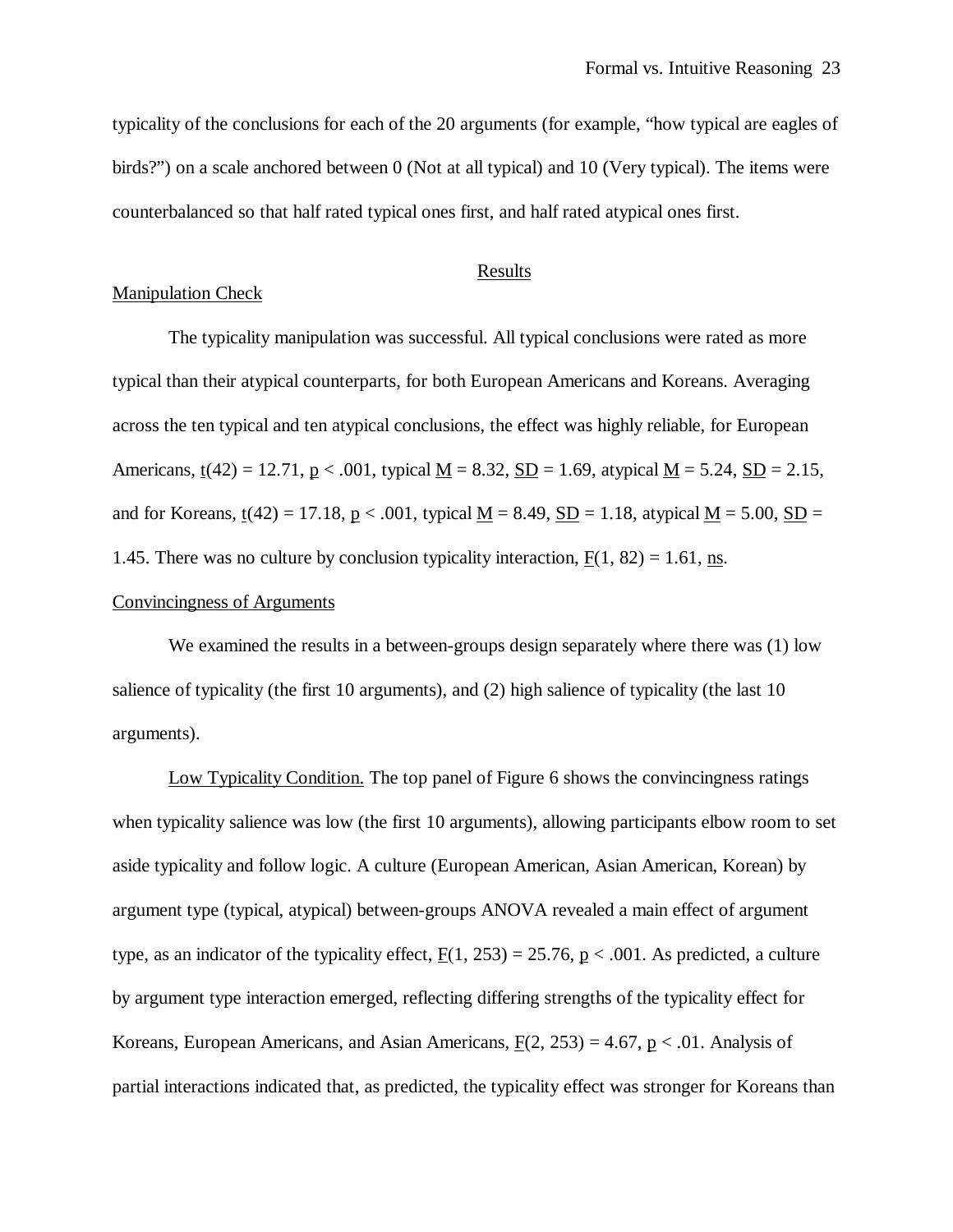European Americans,  $F(1, 253) = 9.09$ ,  $p < .005$ , and it was marginally stronger for Koreans than Asian Americans,  $F(1, 253) = 3.46$ ,  $p = .06$ . European Americans and Asian Americans did not differ,  $F < 1$ .

The cultural differences were most revealing when the typicality effect was evaluated separately for each cultural group. As expected, a large typicality effect emerged for Koreans,  $t(91) = 5.98$ , p < .001. It was marginally significant for Asian Americans,  $t(72) = 1.92$ , p = .06. Most tellingly, European Americans did not show the typicality effect,  $t(90) = 1.16$ ,  $p = ns$ . Instead, their responses were consistent with logic, being equally convinced by both arguments.

High Typicality Salience condition. The bottom panel of Figure 6 presents the results when salience of typicality was high (last 10 arguments). Reflecting the typicality effect, a culture (European American, Asian American, Korean) by argument type (typical, atypical) betweengroups ANOVA revealed a main effect of argument type, with typical arguments being more convincing than atypical ones,  $F(1, 253) = 94.59$ ,  $p < .001$ . There was no culture by argument type interaction,  $F < 1$ . Thus, all 3 groups showed the typicality effect to the same extent when the salience of typicality was high.

Finally, the results were reexamined with typicality as a within-groups manipulation. In this design, the expected cultural difference in the typicality effect emerged again, culture (European American, Asian American, Korean) by argument type (typical, atypical) interaction,  $F(2, 256) = 5.49$ , p < .005. An analysis of partial interactions revealed that the typicality effect was larger for Koreans than for European Americans,  $F(1, 256) = 10.82$ ,  $p < .005$ ; it was (marginally) larger for Asian Americans than European Americans,  $F(1, 256) = 3.62$ ,  $p = .06$ ; but did not differ in magnitude between Koreans and Asian Americans,  $F(1, 256) = 1.44$ ,  $p > .20$ .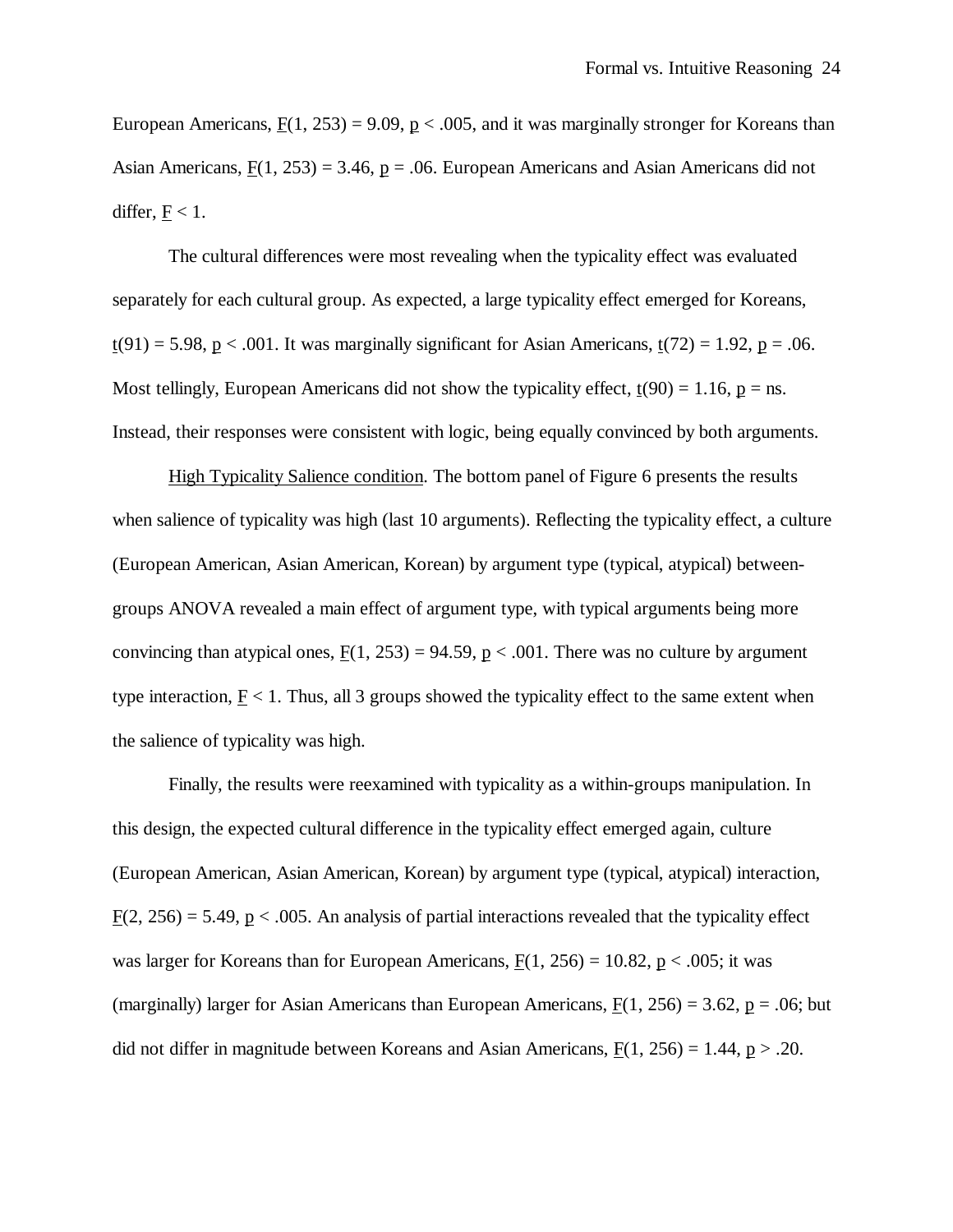### **Study 4: Logic vs. Belief in Deductive Reasoning**

Evidence presented in Studies 1-3 indicates that the divergent intellectual traditions of East Asia and the West may be reflected in the ways contemporary East Asians and Westerners categorize and organize concepts. In Study 4 we examined the consequences of this cultural difference for reasoning based on logical structure vs. empirical belief. Unlike Study 3, which did not directly manipulate the logical structure of arguments, Study 4 included an orthogonal variation of both the logical structure of arguments and the intuitive content of the conclusions.

Although cognitive psychologists have rarely examined the cultural bases of logical reasoning, there exists one such program, rooted in the Vygotskian tradition, and developed by early cultural psychologists (Cole, Gay, Glick, & Sharp, 1971; Luria, 1971; Scribner, 1977). The central finding of this research, conducted among non-Western cultures as diverse as Uzbek farmers in the former Soviet Union, the Kpelle of West Africa, and the Maya in Mexico, has been the participants' unwillingness to decouple the content of the deductive problem from its logical structure. For example, a Kpelle man was given the following problem: All Kpelle men are rice farmers/Mr. Smith is not a rice farmer/Is he a Kpelle man? The man's response, characteristic of many of these participants, was, "I don't know the man in person. I have not laid eyes on the man himself." (Scribner, 1977, p. 490). Thus, non-Westerners in these studies typically refused to solve deductive problems, on the grounds that the content is unfamiliar or contrary to experience. This suggests that knowledge may counter logic for non-Westerners to a greater extent than for Westerners, especially when the two are in conflict.

In Study 4, such a cognitive conflict was created between the logical structure of a deductive argument and the empirical plausibility of the argument's conclusion. Participants evaluated the logical validity of a series of categorical syllogisms and conditional arguments that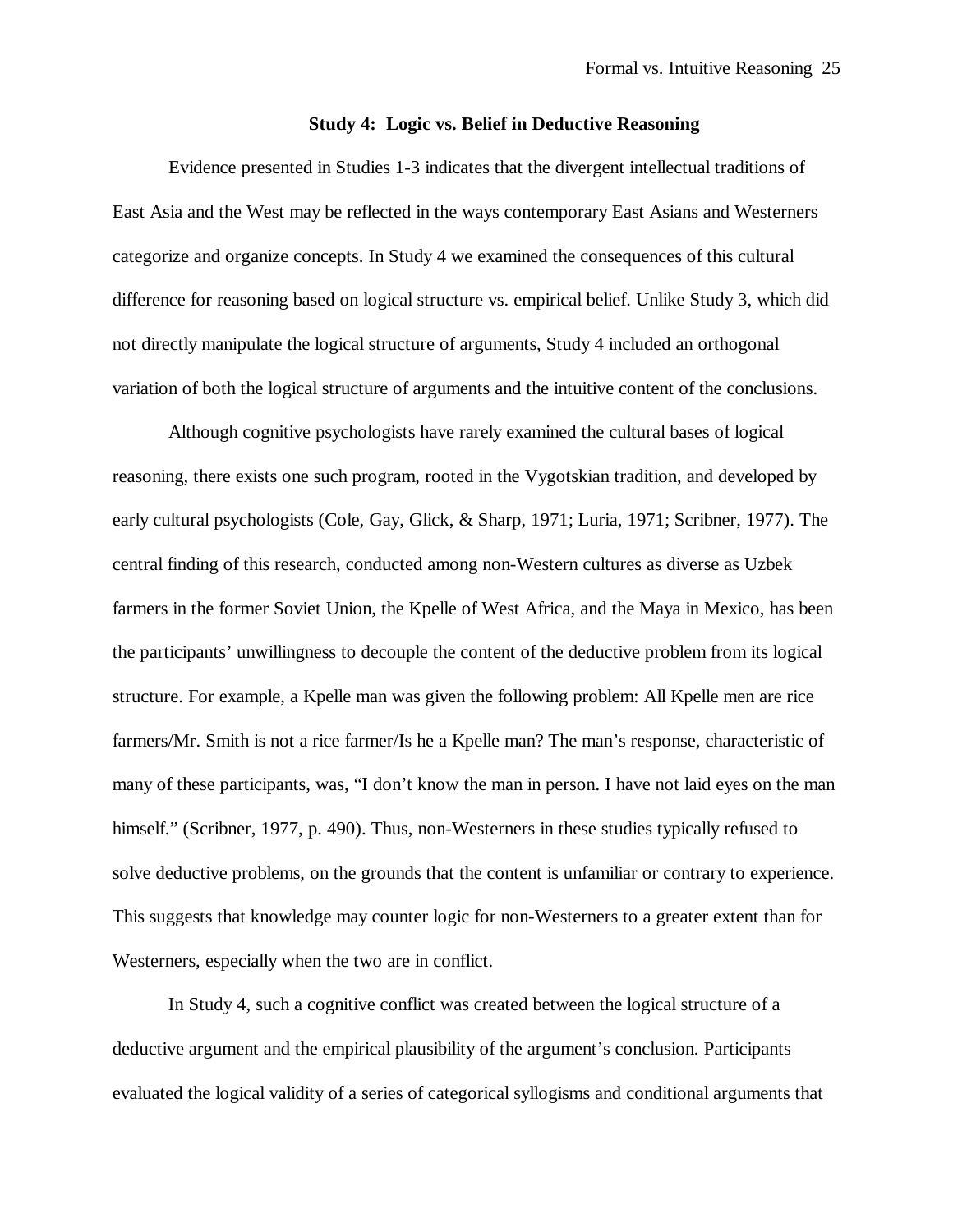were either valid or invalid and that had conclusions that were either believable or nonbelievable. Moreover, at the end of the task, the same argument forms were presented in an abstract version so as to assess logical reasoning independent of content. Finally a separate group of participants rated the believability of each conclusion as a manipulation check and in order to establish the functional equivalence of the believability manipulation across cultures.

To the extent that one's reasoning is guided by intuitive knowledge, the believability of the conclusion may interfere with logical evaluations. As a result, valid arguments with implausible conclusions may be mistakenly thought to be invalid, and invalid arguments with plausible conclusions may be mistakenly thought to be valid. This is known as the belief bias effect in psychology (Evans, Barston, & Pollard, 1983; Newstead, Pollard, Evans, & Allen, 1992; Oakhill & Johnson-Laird, 1985; Revlin, Leirer, Yop, & Yop, 1980). On the other hand, to the extent that one's reasoning strategy favors logic, one should be willing or able to ignore the empirical content of the conclusion and simply evaluate the argument in terms of its logical structure. This study was a first investigation into possible cultural differences in this robust phenomenon. It was expected that Koreans would show a stronger belief bias than European Americans. Furthermore, this cultural difference in belief bias was expected to emerge holding logical reasoning ability constant, as measured by performance on the abstract arguments.

# Method

# **Participants**

Eighty-seven European American students at the University of Michigan (35 men, 52 women, age  $M = 19$ ) and 99 Korean students at Yonsei University in Seoul, Korea (71 men, 28) women, age  $M = 23$ ) participated in this study for partial course credit. In addition, a separate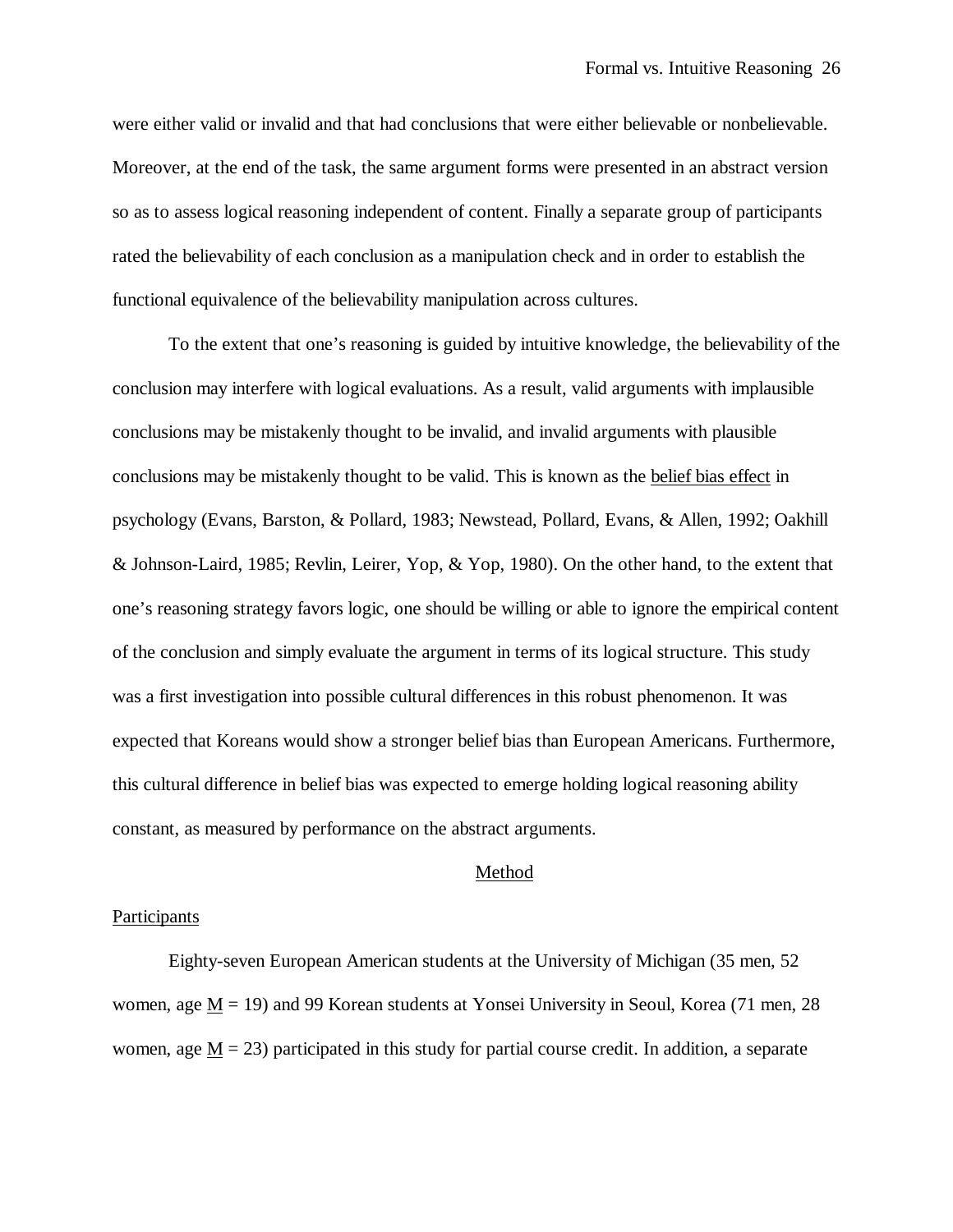group of 30 European Americans (12 men, 18 women, age  $M = 19$ ) and 30 Koreans (18 men, 12 women, age  $M = 22$ ) rated the believability of the conclusions as a manipulation check. Materials

Argument validity was crossed with conclusion believability, generating 4 arguments for each of the 4 following argument types: valid/believable, valid/nonbelievable, invalid/believable, invalid/nonbelievable (see Table 3 for examples). After participants evaluated the 16 arguments, they were asked to evaluate additional 8 arguments having the same logical structure as the prior arguments except that they were presented in abstract form, and hence believability was irrelevant. These abstract arguments were instantiated by letters and foreign unfamiliar words. Thus, each participant evaluated a total of 24 arguments.

Each type of argument as described above in turn consisted of four kinds of valid logical forms and their invalid counterparts that varied in difficulty: Modus Ponens (All A are B. C are A. C are B.), Modus Tollens (All A are B. C are not B. C are not A.), Modus Tollens conditional arguments conforming to a permission schema (If A is B, it may get C. X is not permitted to get C. X is not B.), and an argument of the form: No A are B. Some C are B. Some C are not A. Procedure

The study was conducted in a classroom setting. Participants received a questionnaire packet containing the 24 syllogistic and conditional arguments. The concrete arguments consisting of the 4 different types were listed in a scrambled order, followed by the abstract arguments, also in scrambled order. For the Korean participants, all materials were translated into Korean using the back-translation method (Brislin, 1970). Participants were given as much time as they needed, with all participants completing the study within 20 minutes.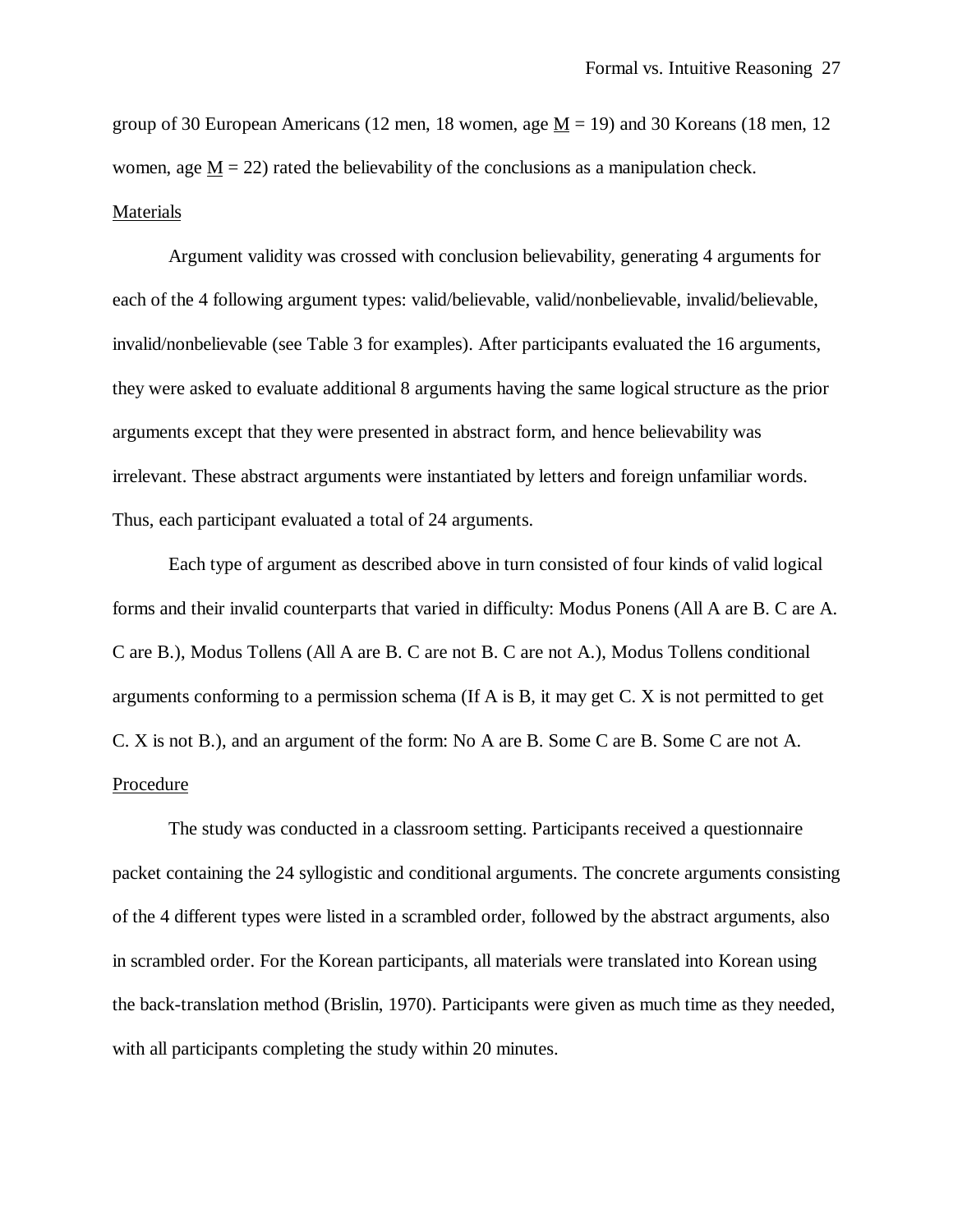Participants were instructed to evaluate whether or not the conclusion followed logically from the premises for each argument (they had to circle either yes or no). Unlike in Study 3 in which participants were not made aware that the task could be solved by applying logic, in this study, strong instructions were presented that explicitly encouraged logical reasoning:

In this study, you are going to see a series of problems. In each problem, you must decide whether the stated conclusion follows logically from the premises or not. You must suppose that the premises are true and limit yourself only to information contained in these premises. Do not be concerned if some of the terms in some of the problems seem unfamiliar to you… For each problem, decide if the given conclusion follows logically from the premises. Circle YES if, and only if, you judge that the conclusion can be derived from the given premises. Otherwise circle NO. You can take your time to answer each problem. However do not spend too much time on any single problem.

The dependent measure was each participant's percentage of "yes" responses for each argument type, indicating whether or not the participant thought the conclusion of the argument did follow logically from the premises.

A separate group of European American and Korean students rated the believability of the conclusions, as a manipulation check for believability, and in order to establish the functional equivalence of the believability information for both cultures. Participants rated the conclusions of the 16 concrete arguments, deciding their believability on a scale anchored between -3 (very nonbelievable) and +3 (very believable), with zero being neither believable nor nonbelievable.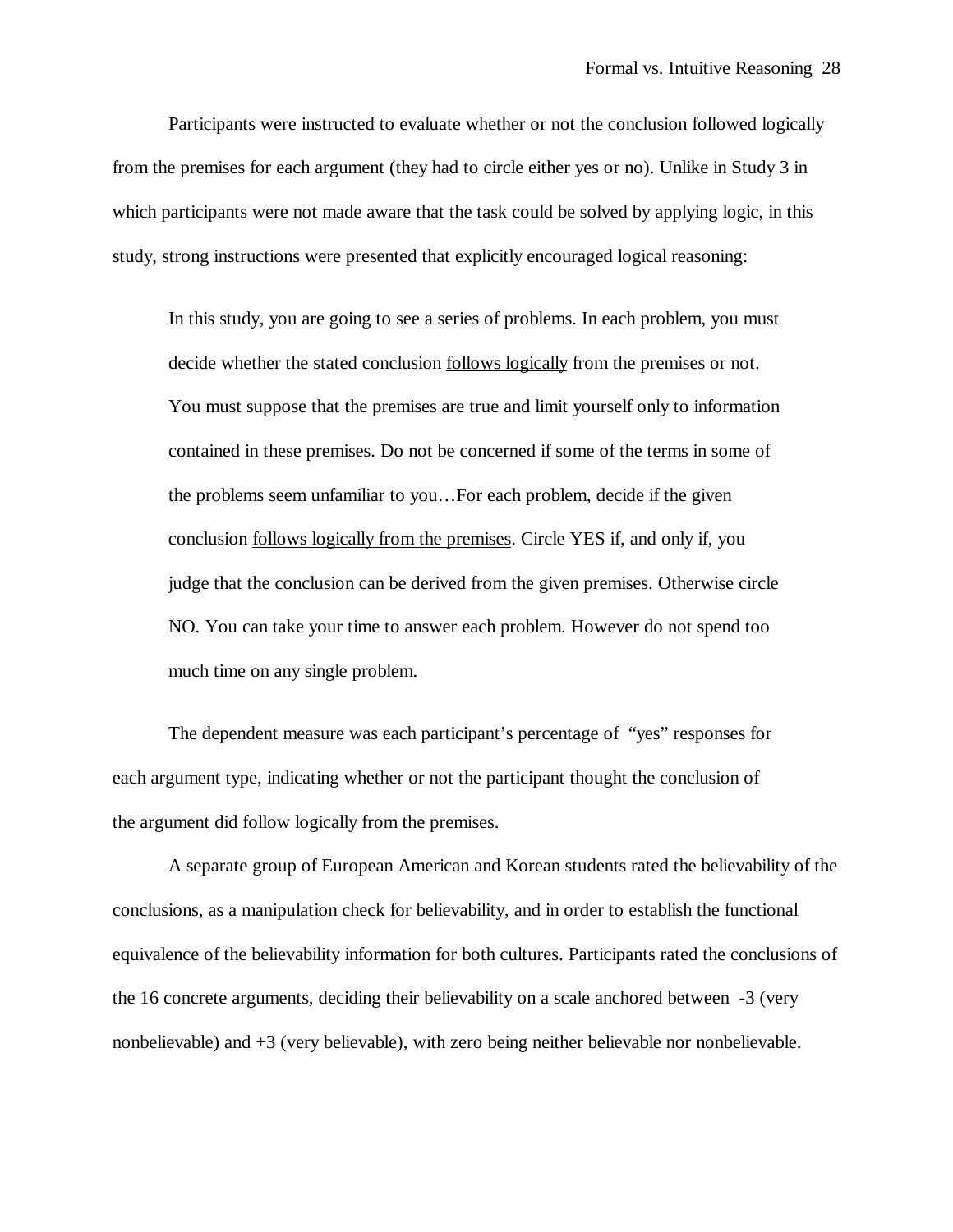#### Results

#### Manipulation Check

The believability manipulation was successful for both cultures: European Americans and Koreans agreed that believable conclusions were indeed believable and nonbelievable ones were indeed nonbelievable. Averaging across all 8 believable and 8 nonbelievable conclusions, European Americans rated believable conclusions,  $M = 2.12$ ,  $SD = .58$ , which is significantly different from zero,  $\underline{t}(29) = 19.92$ ,  $\underline{p} < .001$ , and they rated nonbelievable conclusions,  $\underline{M} = -2.12$ ,  $S<sub>D</sub> = .43$ , which is also different from zero,  $t(29) = 27.39$ ,  $p < .001$ . Similarly, Koreans' ratings of believable and nonbelievable arguments were different from zero,  $\underline{M} = 1.29$ ,  $\underline{SD} = .79$ ,  $\underline{t}(29) =$ 8.93,  $p < .001$ , and  $M = -2.20$ ,  $SD = .47$ ,  $t(29) = 25.80$ ,  $p < .001$ , respectively.

Although the ratings of European Americans and Koreans did not differ for nonbelievable conclusions,  $t < 1$ , Koreans found believable conclusions to be significantly less believable than did European Americans,  $t(58) = 4.63$ ,  $p < .001$ . The weaker Korean commitment to the believable conclusions works against finding support for the hypothesis of this study (for invalid arguments), which predicts a stronger belief bias for Koreans. Results consistent with this prediction, therefore, could not be due to differential commitment to the believable conclusions. Abstract Arguments

Figure 7 presents the results for the abstract arguments. There was evidence for response bias, such that Koreans were overall less likely to respond "yes",  $F(1, 184) = 14.41$ ,  $p < .001$ . To evaluate performance in discriminating valid from invalid arguments while controlling for response bias, a single measure of accuracy was computed: hits (percentage of "Yes" responses for valid arguments) minus false alarms (percentage of "Yes" responses for invalid arguments). There was no cultural difference in accuracy,  $t < 1$ ,  $M = 45.1\%$  and  $M = 48.5\%$  for European Americans and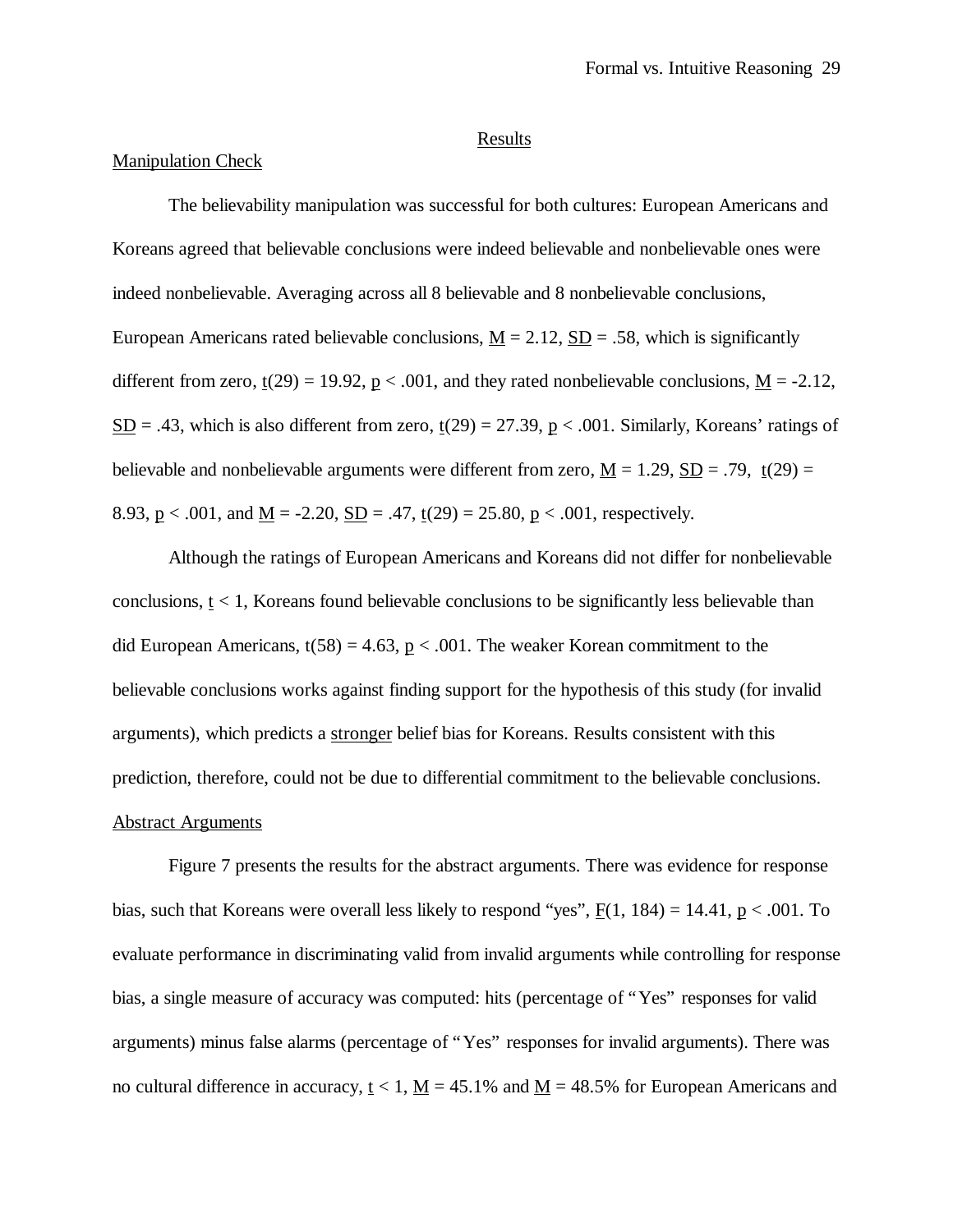Koreans, respectively. Consistent with this pattern, there was no culture by argument validity interaction,  $F < 1$ . Thus any cultural differences found in belief bias cannot be attributed to differences in logical reasoning ability.

As can be seen, participants' reasoning, regardless of culture, tracked the logical structure of the arguments. European Americans and Koreans rated valid arguments as valid at significantly above chance (i.e., 50%),  $t(86) = 17.34$ ,  $p < .001$ , and  $t(98) = 11.42$ ,  $p < .001$ , respectively. Similarly, they rated invalid arguments as not valid at significantly above chance,  $t(86) = 4.61$ ,  $p <$ .001, and  $\underline{t}(98) = 9.75$ ,  $\underline{p} < .001$ , respectively.

#### Concrete Arguments

We anticipated that Koreans, relative to European Americans, would be more likely to evaluate the arguments as valid when the conclusion is believable, and less likely to do so when the conclusion is nonbelievable. A culture by argument validity by conclusion believability ANOVA revealed a main effect of argument validity  $F(1, 184) = 1161.73$ , p < .001, indicating sensitivity to logical structure; conclusion believability,  $F(1, 184) = 90.45$ ,  $p < .001$ , indicating a belief bias; and culture,  $\underline{F}(1, 184) = 26.91$ ,  $\underline{p} < .001$ , indicating a response bias (discussed below). Critically, there was a 3-way interaction between culture, argument validity, and conclusion believability,  $F(1, 184) = 4.73$ ,  $p < .05$ . This 3-way interaction reflects the fact that the belief bias was stronger for valid than invalid arguments<sup>2</sup>, and that it was larger for Koreans than for Americans, but only for valid arguments. Therefore, the belief bias effect was examined separately for valid and invalid arguments, with culture as a between-groups factor, and conclusion believability as a within-groups factor.

Valid Arguments. As may be seen in the top panel of Figure 8, the predicted interaction was obtained: Koreans showed a stronger belief bias effect than Americans,  $F(1, 184) = 4.31$ , p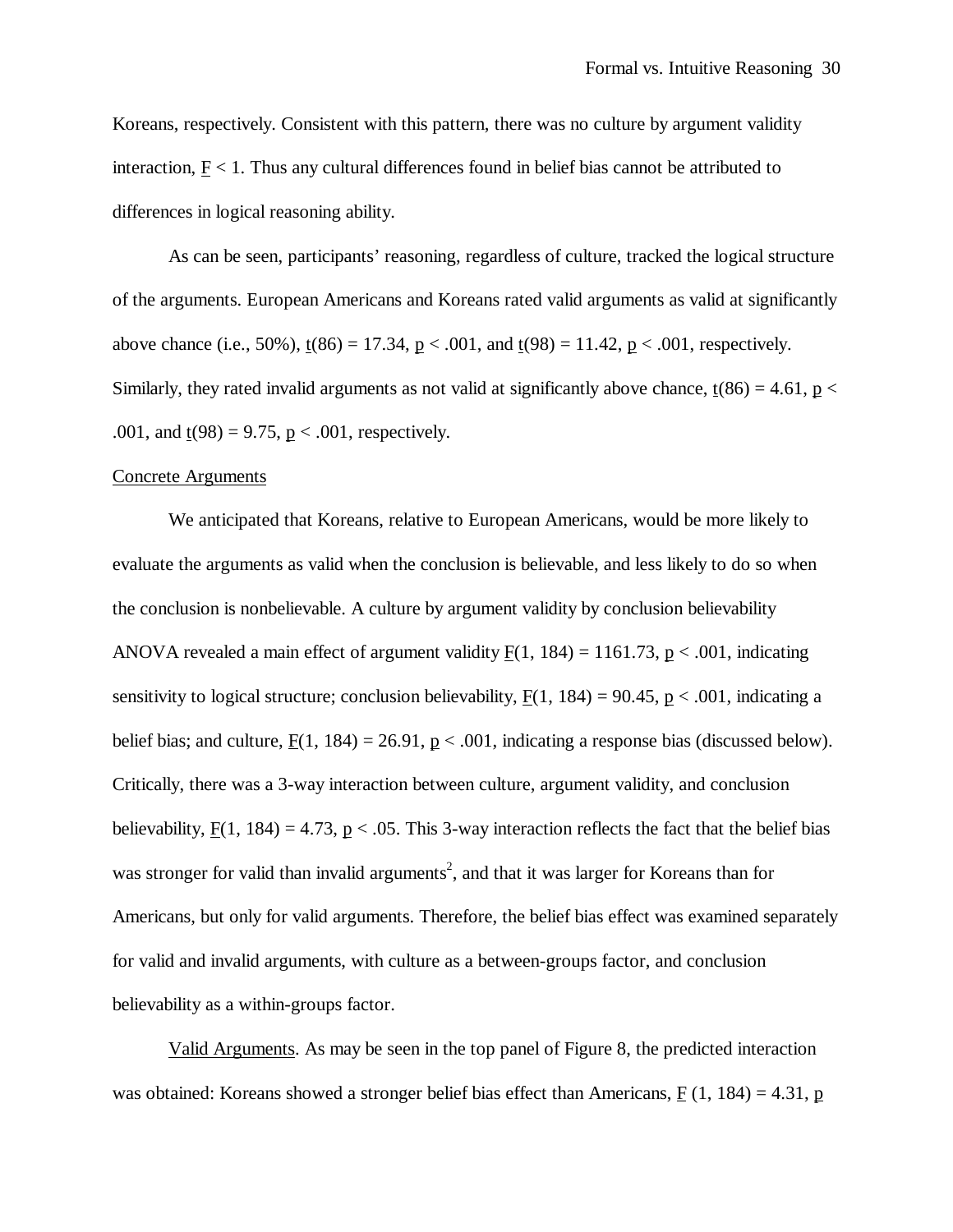$\langle .05.$  Overall, there was a belief-bias effect across cultures, F(1, 184) = 86.45, p  $\langle .001.$  As in abstract arguments, there was a difference in response bias such that Koreans were overall less likely to respond "yes,"  $F(1, 184) = 11.82$ ,  $p < .002$ .

Invalid arguments. Contrary to predictions, no culture by conclusion believability interaction emerged for invalid arguments,  $F < 1$  (bottom panel of Figure 8). The belief bias effect was replicated for invalid arguments,  $F(1, 184) = 25.27$ ,  $p < .001$ . The response bias across cultures emerged again,  $\underline{F}(1, 184) = 13.43$ ,  $\underline{p} < .001^3$ .

As was the case with abstract arguments, overall performance in the concrete arguments was well calibrated to the logical structure of the concrete arguments. All 8 comparisons of the means to the chance level were statistically significant at  $p < .001$  for both European Americans and Koreans, for both believable and nonbelievable arguments.

# Discussion

In sum, Koreans showed a stronger belief bias effect than European Americans, though only for valid arguments. Because European Americans and Koreans showed the same degree of logical reasoning ability for the abstract arguments, we can conclude that the stronger belief bias of Koreans was not due to differences in reasoning ability, but rather to differing tendencies to decontextualize the content of an argument from its logical structure.

Why did we obtain a cultural difference in belief bias for valid but not invalid arguments? Recall that in the manipulation check, separate groups of Koreans and Americans judged the plausibility of the believable and nonbelievable conclusions. Both cultural groups found the nonbelievable conclusions equally implausible. However Koreans found the believable conclusions on average less plausible than did the Americans. Thus the same believable conclusions--contained in the invalid arguments--were weaker for Koreans than for Americans. Since Koreans had a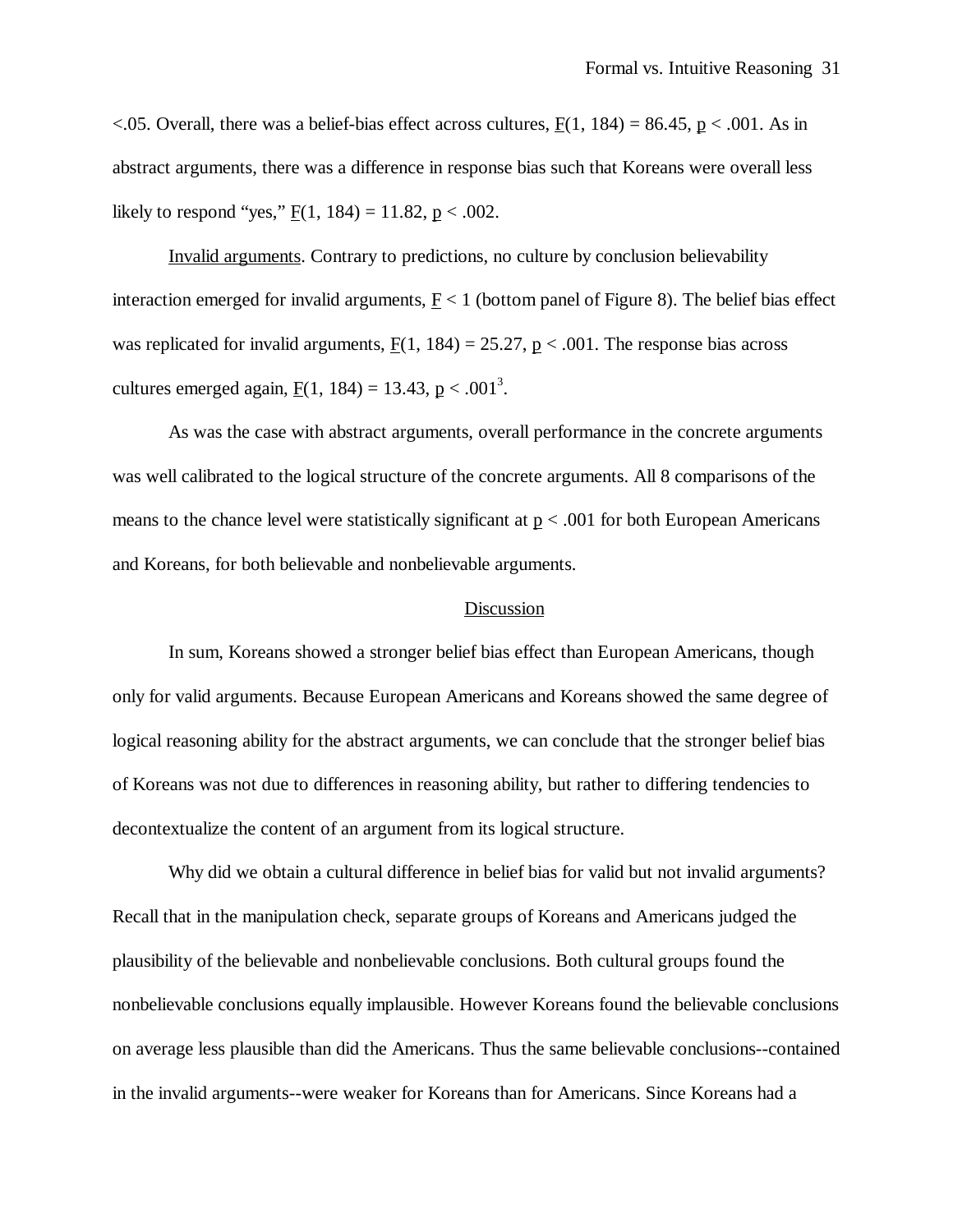weaker belief only in the invalid arguments, they may have been less influenced by beliefs in the invalid arguments. As a result, belief bias for the invalid arguments was not stronger for Koreans.

#### **General Discussion**

The present research investigated cultural preferences for formal and intuitive reasoning. Formal reasoning is rule-based, emphasizes logical inference, represents concepts by necessary and sufficient features, and overlooks sense experience when it conflicts with rules or logic. Intuitive reasoning is experience-based, resists "decontextualizing" or separating form from content, relies on sense experience and concrete instances, and overlooks rules and logic when they are at odds with intuition.

We compared the reasoning of European American, Asian American, and East Asian university students, under conditions where a cognitive conflict was activated between formal and intuitive strategies of thinking. The central hypothesis was that European Americans would be more willing to set aside intuition and follow rules than East Asians.

Study 1 showed that when a complex rule was in conflict with exemplar memory, European Americans made fewer classification errors in category learning than East Asians. European Americans were also faster in rule application than East Asians. Learning based on exemplars, in contrast, was entirely similar for East Asians and European Americans. Study 2 examined classification in which a simple rule was pitted against family resemblance structure. When participants were asked to assign the object to a category, all participants, regardless of culture, made their assignments based on the rule, consistent with prior research (e.g., Medin et al., 1987). However, when instructions encouraged attention to all properties of the categories by judging the similarity of the object to the categories, East Asians' responses were most often based on family resemblance, whereas those of European Americans were still based on the rule.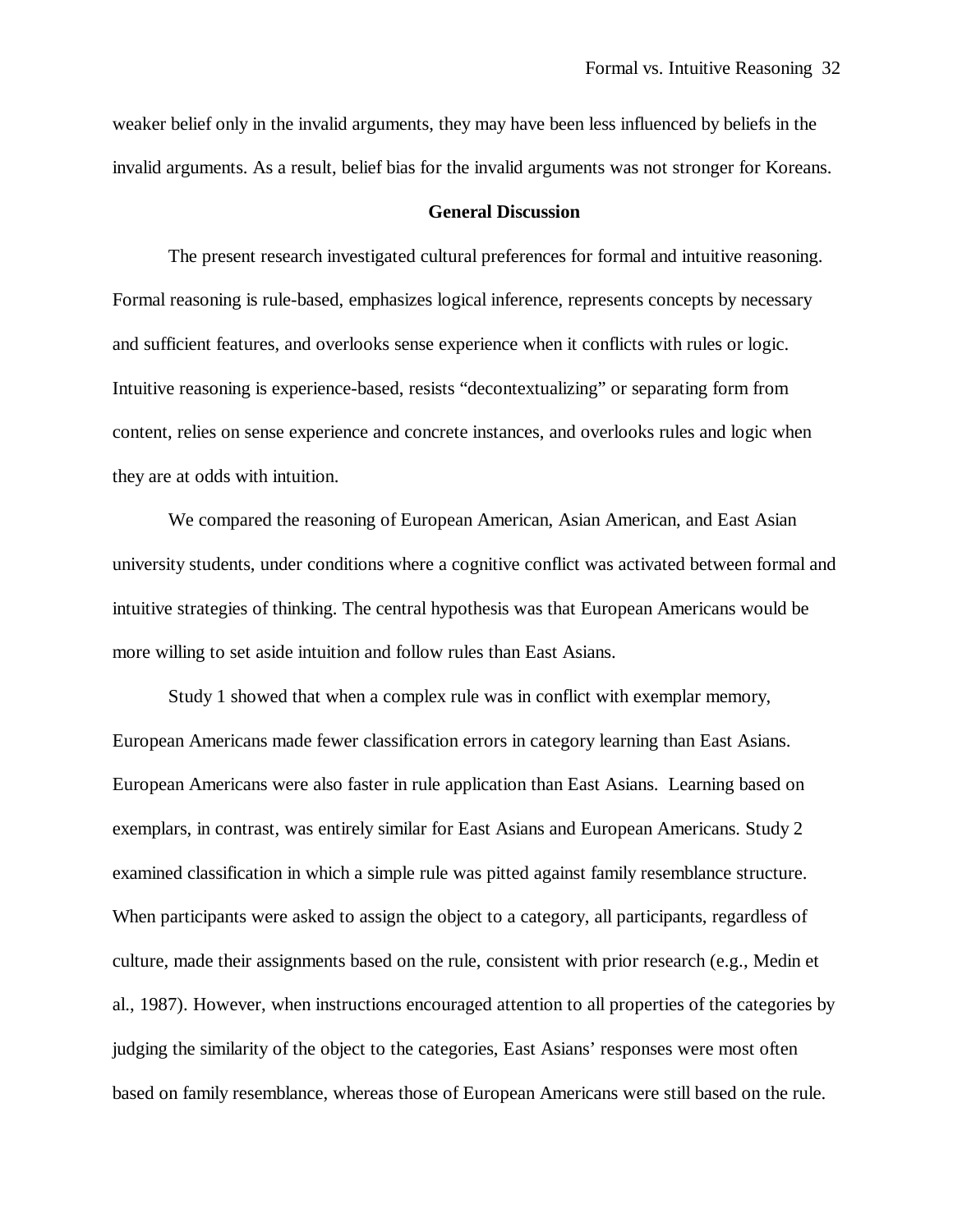Studies 3 and 4 examined thought processes that were less driven by immediate perception, and relied on pre-existing concepts and beliefs. Study 3 pitted logic against exemplar typicality. Participants rated the convincingness of deductive categorical arguments with either typical or atypical conclusions. Koreans showed a strong typicality effect, whereas European Americans produced responses that were consistent with logic. Moreover, Koreans were equally affected by typicality whether or not typicality was made salient; European Americans were affected by typicality only when it was salient. Finally, Study 4 investigated deductive reasoning, pitting argument validity against conclusion believability. Whereas Americans and Koreans showed similar deductive reasoning for abstract arguments, Koreans showed a stronger belief bias effect (Revlin et al., 1980) for valid concrete arguments. (The same cultural difference did not occur, however, for invalid arguments.)

The cultural differences emerged only when formal and intuitive strategies were in conflict. There were no differences when participants were instructed simply to implement an intuitive strategy (exemplar-based categorization in Study 1), or a formal strategy (abstract deductive reasoning in Study 4). Although in each study we strived to rule out obvious methodological artifacts, it is possible that each individual finding could be subject to an alternative explanation. For this reason, we note that each specific cultural difference reported in this paper should be interpreted with caution. However, our strategy of seeking converging evidence from four rather different paradigms, using different sets of instructions, tasks, stimuli, and cultural samples suggests that the best explanation for the cognitive differences that emerged in these studies is that there are different cultural preferences for the use of cognitive strategies to solve the same problem.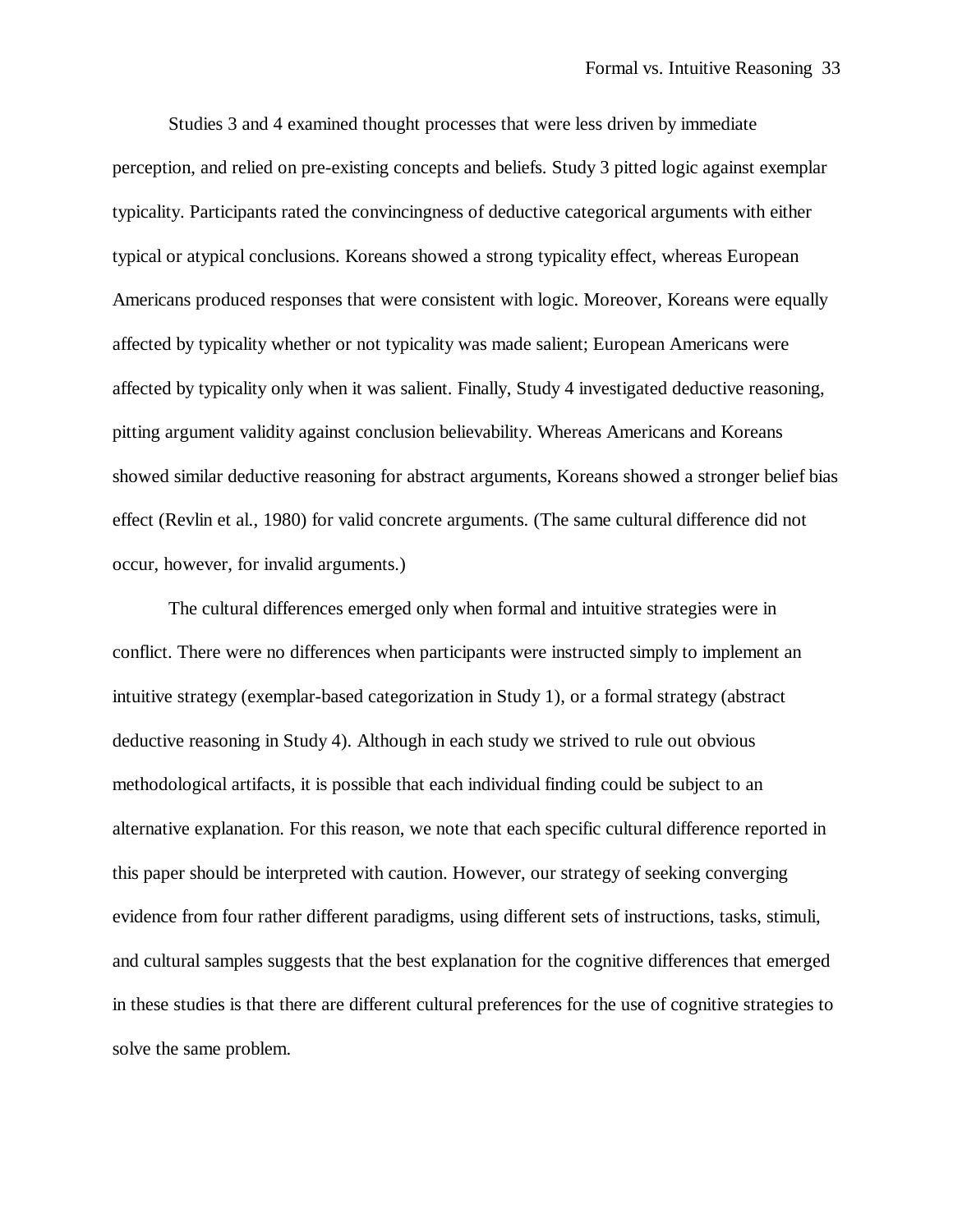In all three studies in which they were included, Asian Americans were either similar to European Americans, or intermediate between European Americans and East Asians. This finding perhaps reflects a substantial though not complete socialization of Asian Americans into the Western mode of thought. Because Asian Americans are exposed to many of the same extrafamilial experiences as European Americans (in that they largely experience the same societal and educational environment), but are likely to differ in the kinds of intrafamilial and perhaps peer socialization they receive, this finding suggests that intellectual socialization is at least partly due to proximal influences<sup>4</sup>.

### Possible Social Origins of the Cultural Differences in Reasoning

Why are Western and East Asian participants biased towards different modes of reasoning? The attempt to answer this important question must of course be speculative at this time because it involves complex sociological and historical issues beyond the scope of this paper, and we leave it as an open question for the future. Here we mention briefly three factors that have been identified by philosophers, ethnographers, and social historians (for a fuller discussion, see Nisbett, et al., 2001). First, the practice of adversarial debate prevalent in Western cultures, as opposed to the practice of consensus-based decision making prevalent in East Asia have been linked to analytic versus holistic cognitive orientations, respectively (e.g., Lloyd, 1990; Ohbuchi and Takahasi, 1994). Second, pedagogical practices emphasizing critical thinking in Western classrooms, as opposed to experience-based learning in Chinese classrooms appear to encourage differing modes of thinking in Western and East Asian societies (On, 1996; for a review, see Tweed & Lehman, in press). Third, many historians of science and philosophy both Western and East Asian have reported important cultural differences in the dominant philosophical traditions that have influenced the intellectual practices in the West and East. Early Greek and Chinese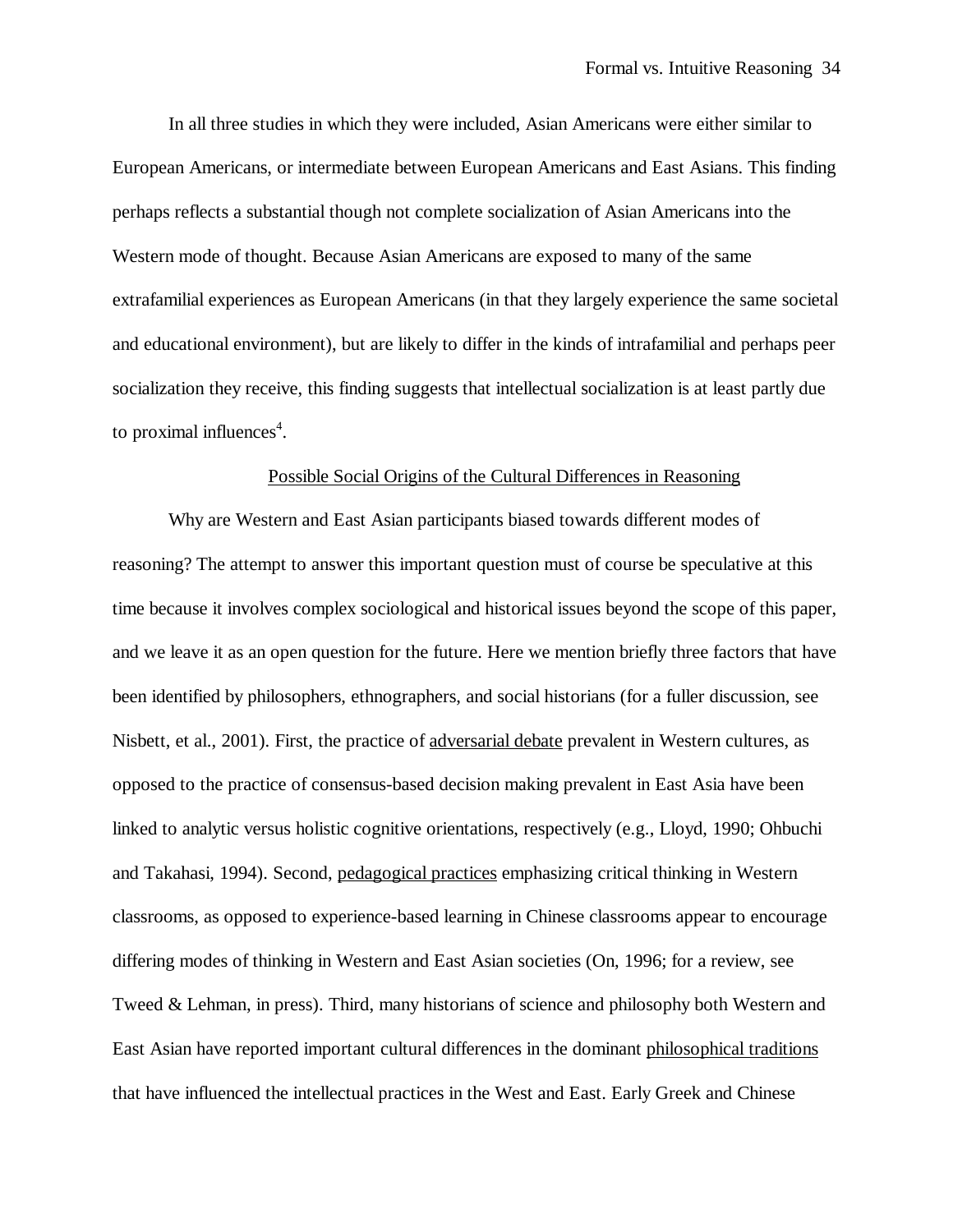philosophy, science, and mathematics were quite different in their strengths and weaknesses. Many Greek philosophers looked for universal rules to explain events and were concerned with categorizing objects with precision and with respect to their "essences." There was a marked distrust of intuition. Chinese philosophers, especially Taoists, were more pragmatic and intuitive, and were distrustful of formal logic and rational distinctions (Fung, 1952; Liu, 1974; Lloyd, 1990, 1996; Nakamura, 1960/1988; Needham, 1954; Russel, 1945; for a discussion of the evidence, see Norenzayan, 1999).

We found cognitive differences in reasoning that to some degree mirror differences in philosophical traditions. As provocative as this congruence may be, we cannot know at this time if these traditions are actually implicated in such reasoning processes. Whether or not there is psychological continuity between these philosophical traditions and reasoning processes remains an open question. The findings reported in this paper and elsewhere (see Nisbett, et al.) can serve as one starting point for such interdisciplinary investigation.

#### Normative Considerations: Reasoning Strategies as Tools for Thought

Although a full examination of normative issues is beyond the scope of this paper, it is nevertheless important to mention several normative considerations.

A general point about analytic and holistic thinking is that each mode of thought produces a mixed bag of normative and non-normative outcomes. For example, in deductive reasoning, analytic thinkers tend to respond more logically than holistic thinkers, but in causal attribution, the former more readily commit the fundamental attribution error than the latter. Conversely, holistic thinkers are more accurate in covariation detection (Ji, Peng, & Nisbett, in press), yet they are more vulnerable to hindsight bias (Choi & Nisbett, 2000). Thus, neither the analytic nor the holistic mode guarantees accuracy in reasoning.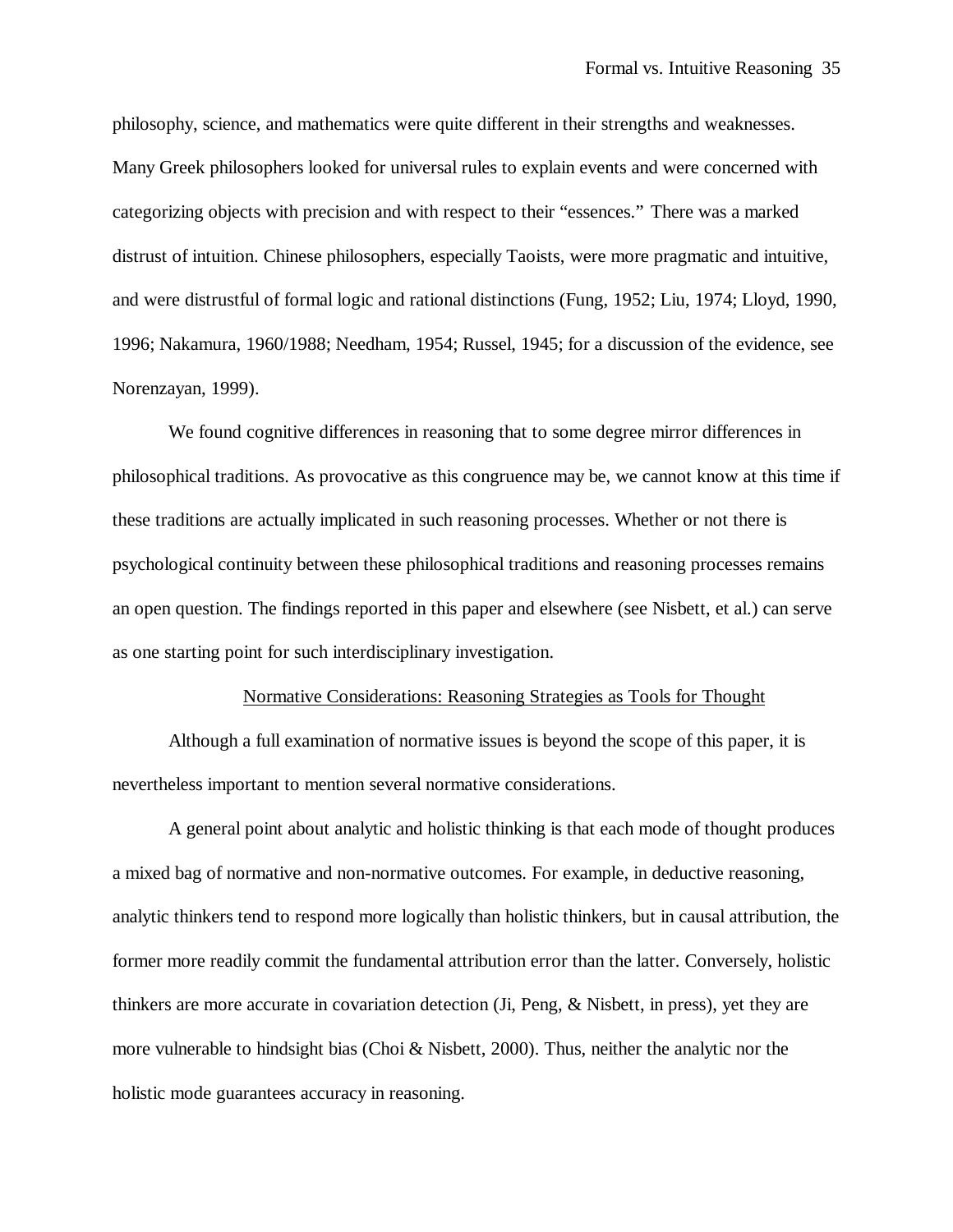In two studies presented here, the East Asian reliance on intuitive processes led to less accurate responses than the American reliance on rule-based approaches. In Study 1, East Asians made more errors when asked to categorize the negative matches--for which a conflict existed between rule-based and exemplar-based judgments. We note, however, that under other task conditions intuitive responses could lead to more accurate responses than would formal processes. One circumstance that favors reliance on an intuitive strategy occurs when a rule is only partially predictive, like many rules in everyday life. For example, in the category learning procedure of Study 1, suppose the rule were made only partially predictive of the categories, such that it would accurately predict category membership for positive match animals, but would predict the wrong category for negative match animals. In such a situation, it has been shown that switching to an exemplar-based strategy leads to superior overall performance than continuing to use the rule (e.g., Allen & Brooks, 1991, Experiment 4), and East Asians might perform more accurately than European Americans (a proposal that remains to be tested).

East Asians also made more errors in Study 4, in which they were explicitly asked to judge the logical validity of the concrete arguments, as opposed to their plausibility or convincingness. Though this is an error, and undoubtedly one that would have been acknowledged by the participants themselves given their performance with fully abstract materials, it is the result of a bias that does not always yield less reasonable conclusions than the rationalistic bias of Westerners. Indeed, many East Asian scholars have noted that in East Asian cultures logic does not enjoy the normative status that it does in the West. In Japanese culture, for example, "to argue with logical consistency is thus discouraged, and if one does so continuously one may not only be resented but also be regarded as immature (Nagashima, 1973, p. 96). Liu (1974) makes a similar point about China when he writes, "… it is precisely because the Chinese mind is so rational that it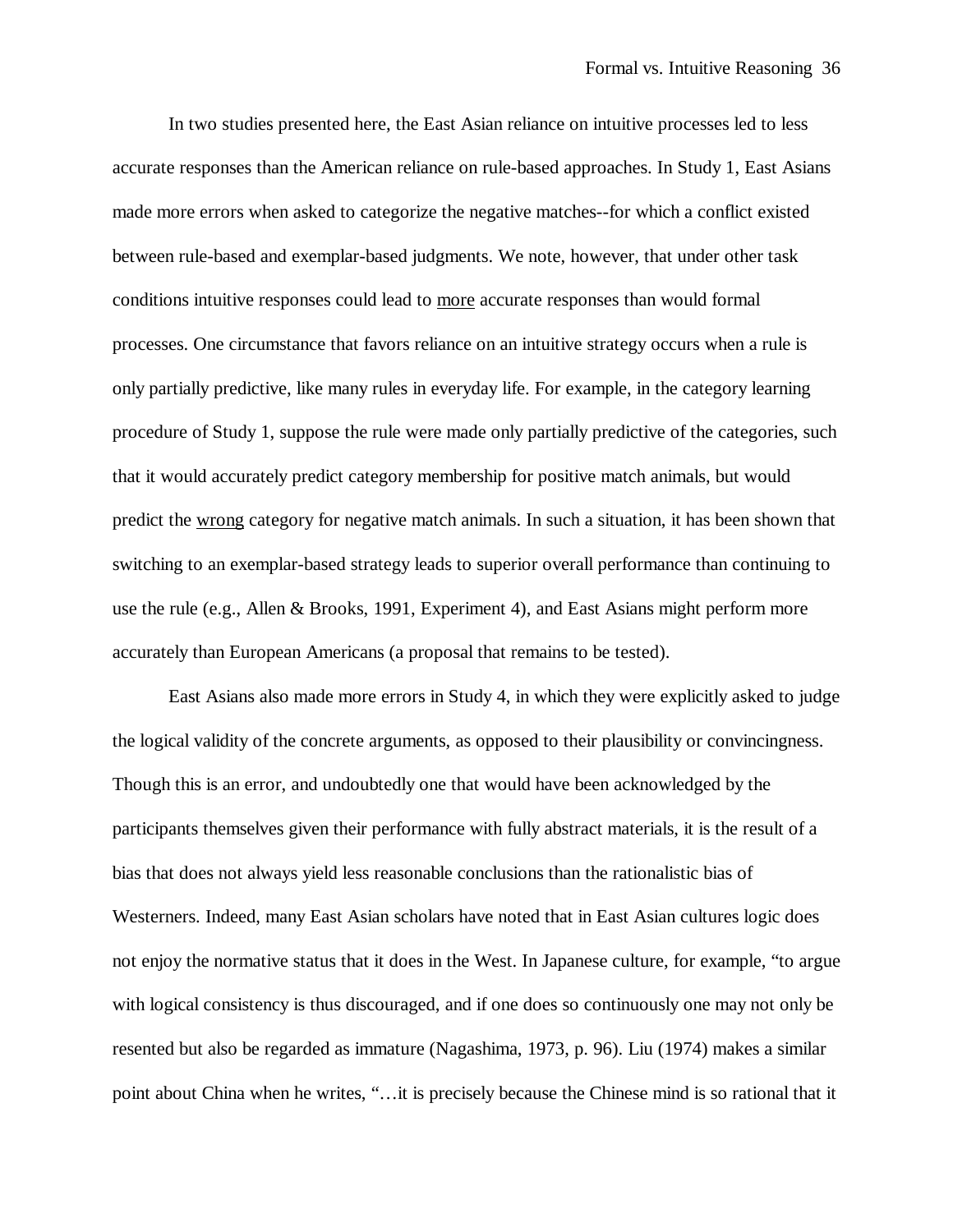refuses to become rationalistic and … refuses to separate form from content" (p. 325). Consistent with these assertions, recent evidence indicates that Koreans rank "being an intuitive person" to be important for work success more than Americans, whereas the opposite is true for "being a logical person" (Norenzayan & Sanchez-Burks, 2002). Furthermore, in some of the research conducted by our colleagues, European Americans have been shown to make errors, in their efforts to be logically consistent, that actually result in judgments that are incoherent in the sense that one judgment actually follows from the opposite of the other (Peng & Nisbett, 1999; Davis, Nisbett, & Schwarz, 2000). These errors were avoided by East Asian participants, who, however, made logical errors of their own in their attempts to reconcile opposing views.

 The philosopher Stephen Stich (1990) has said that "there are no intrinsic epistemic virtues… cognitive mechanisms or processes are to be viewed as tools or policies and evaluated in much the same way that we evaluate other tools or policies" (1990, p. 24). If there are culturally diverse ways to go about the business of cognition, and if there are culturally diverse systems of justification which serve the needs of various cognitive communities, then the reasonable philosophical position would be to evaluate thinking in terms of the local standards of justification, as well as specific task requirements (Stich, 1990; see also Resnick, 1994). This is not to say that it is unreasonable to criticize specific inferential practices, even by the standards of another culture, but just that criticism must be cognizant both of inferential goals and cultural context.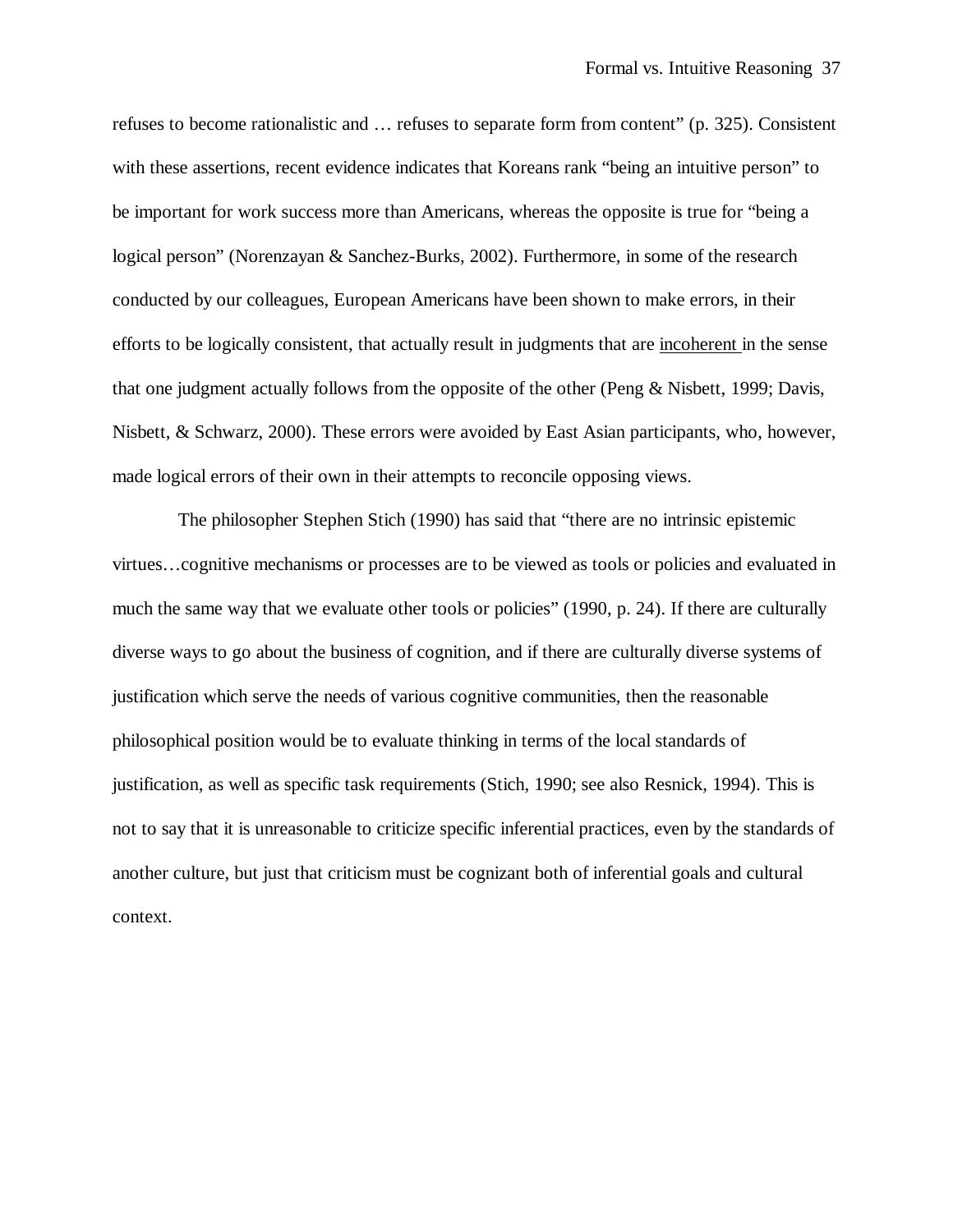#### References

Ahn, W., & Medin, D. L. (1992). A two-stage model of category construction. Cognitive Science, 16, 81-121.

Allen, S. W., & Brooks, L. R. (1991). Specializing in the operation of an explicit rule.

Journal of Experimental Psychology: General, 120, 3-19.

Arnheim, R. (1969). Visual thinking. Berkeley, CA: University of California Press.

Atran, S. (1990). Cognitive foundations of natural history. New York: Cambridge University Press.

Brislin, R. W. (1970). Back-translation for cross-cultural research. Journal of Cross-Cultural Psychology*, 1*, 185-216.

Chaiken, S., & Trope, Y. (Eds.). (1999) Dual-process theories in social psychology . New York: Guilford Press.

Choi, I., & Nisbett, R. E. (2000). The cultural psychology of surprise: Holistic theories

and recognition of contradiction. Journal of Personality and Social Psychology, 79 890-905.

Choi, I., Nisbett, R. E., & Norenzayan, A. (1999). Causal attribution across cultures:

Variation and universality. Psychological Bulletin, 125, 47-63.

Cole, M., Gay, J., Glick, J. A., & Sharp, D. W. (1971). The cultural context of learning

and thinking: An exploration in experimental anthropology. New York: Basic Books.

Davis, M., Nisbett, R. E., & Schwarz, N. (2000). Responses to weak arguments by East Asians and Americans . Ann Arbor: University of Michigan.

Evans, J. B. T., Barston, J. L., & Pollard, P. (1983). On the conflict between logic and belief in syllogistic reasoning. Memory and Cognition, 11, 295-306.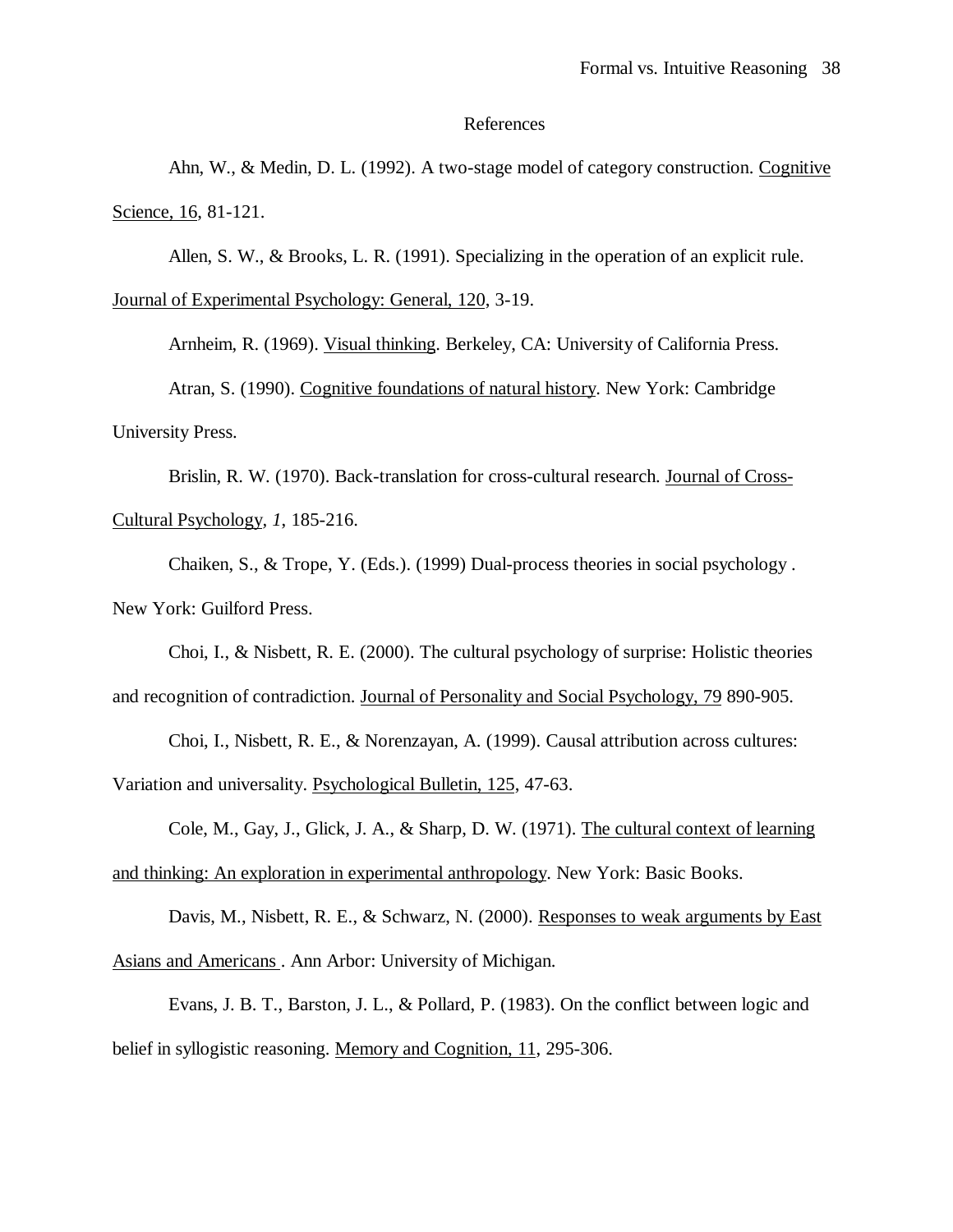Evans, J. B. T., & Handley, S. J., Harper, C. N. J., & Johnson-Laird, P. N. (1999).

Reasoning about necessity and possibility: A test of the mental model theory of deduction. Journal of Experimental Psychology:Learning, Memory, & Cognition, 25, 1495-1513.

Evans, J. B. T., & Over, D. E. (1996). Rationality and reasoning. Hove: Psychology Press. Fischhoff, B. (1975). Hindsight's foresight: The effect of outcome knowledge on judgment under uncertainty. Journal of Experimental Psychology: Human Perception and Performance, 1, 288-299.

Fung, Y. L. (1952). A history of Chinese philosophy (D. Bodde, Trans.). (Vol. I). Princeton, NJ: Princeton University Press.

Gentner, D., & Medina, J. (1998). Similarity and the development of rules. Cognition, 65, 263-297.

Gilbert, D.T. (1991). How mental systems believe. American Psychologist, 46, 107-119. James, W. (1890). The principles of psychology. New York: Dover Publications.

Ji, L., Peng, K., & Nisbett, R. E. (in press). Culture, control, and perception of relationships in the environment. Journal of Personality and Social Psychology.

Kashima, Y., Yamaguchi, S., Kim, U., Choi, S., Gelfand, M. J., & Yuki, M. (1995). Culture, gender, and self: A perspective from individualism-collectivism research. Journal of Personality and Social Psychology, 69, 925-937.

Keil, F. (1994). The birth and nurturance of concepts by domains: The origins of concepts of living things. In L. Hirschfeld & S. Gelman (Eds.), Mapping the mind: Domain specificity in cognition and culture. New York: Cambridge University Press.

Kemler-Nelson, D. G. (1984). The effect of intention on what concepts are acquired. Journal of Verbal Learning and Verbal Behavior, 23, 734-759.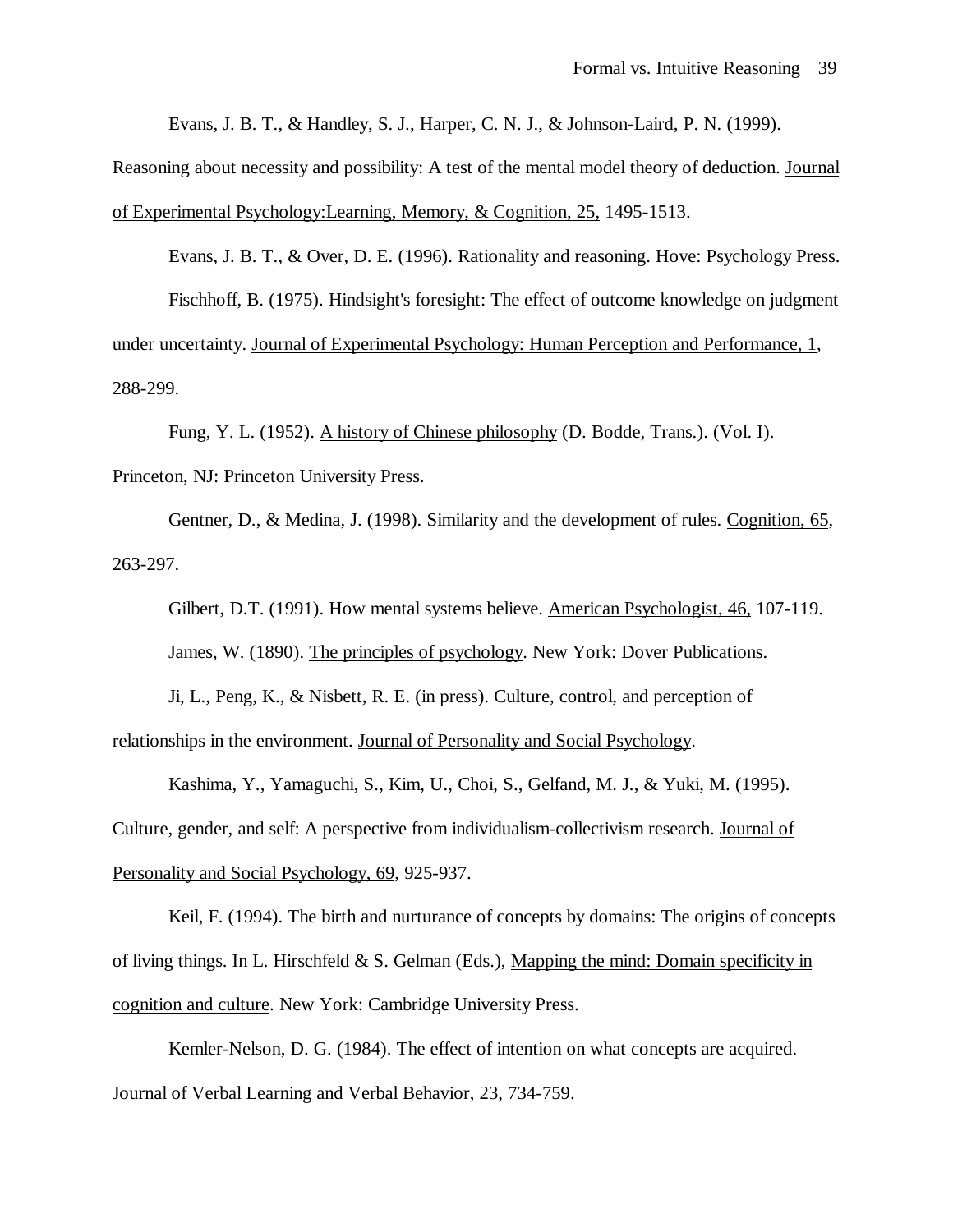Liu, S. H. (1974). The use of analogy and symbolism in traditional Chinese philosophy. Journal of Chinese Philosophy, 1, 313-338.

Lloyd, G. E. R. (1990). Demystifying mentalities. New York: Cambridge University Press.

Lloyd, G. E. R. (1996). Science in antiquity: the Greek and Chinese cases and their relevance to the problems of culture and cognition. In D. R. Olson & N. Torrance (Eds.), Modes of thought: Explorations in culture and cognition (pp. 15-33). Cambridge: Cambridge University Press.

Luria, A. (1971). Towards the problem of the historical nature of psychological processes. International Journal of Psychology*, 6*, 259-272.

Medin, D. L., Wattenmaker, W. D., & Hampson, S. E. (1987). Family resemblance, conceptual cohesiveness, and category construction. Cognitive Psychology, 19, 242-279.

Nagashima, N. (1973). A reversed world: Or is it? In R. Horton, & R. Finnegan (Eds.),

Modes of thought: Essays on thinking in Western and non-Western societies (pp. 92-111).

London: Faber and Faber.

Nakamura, H. (1960/1988). The ways of thinking of eastern peoples. New York: Greenwood Press.

Needham, J. (1954). Science and civilization in China (Vol 1). Cambridge, England: Cambridge University Press.

Neisser, U. (1963). The multiplicity of thought. British Journal of Psychology, 54, 1-14. Newstead, S. E., Pollard, P., Evans, J. B. T., & Allen, J. L. (1992). The source of the belief bias effects in syllogistic reasoning. Cognition, 45, 257-284.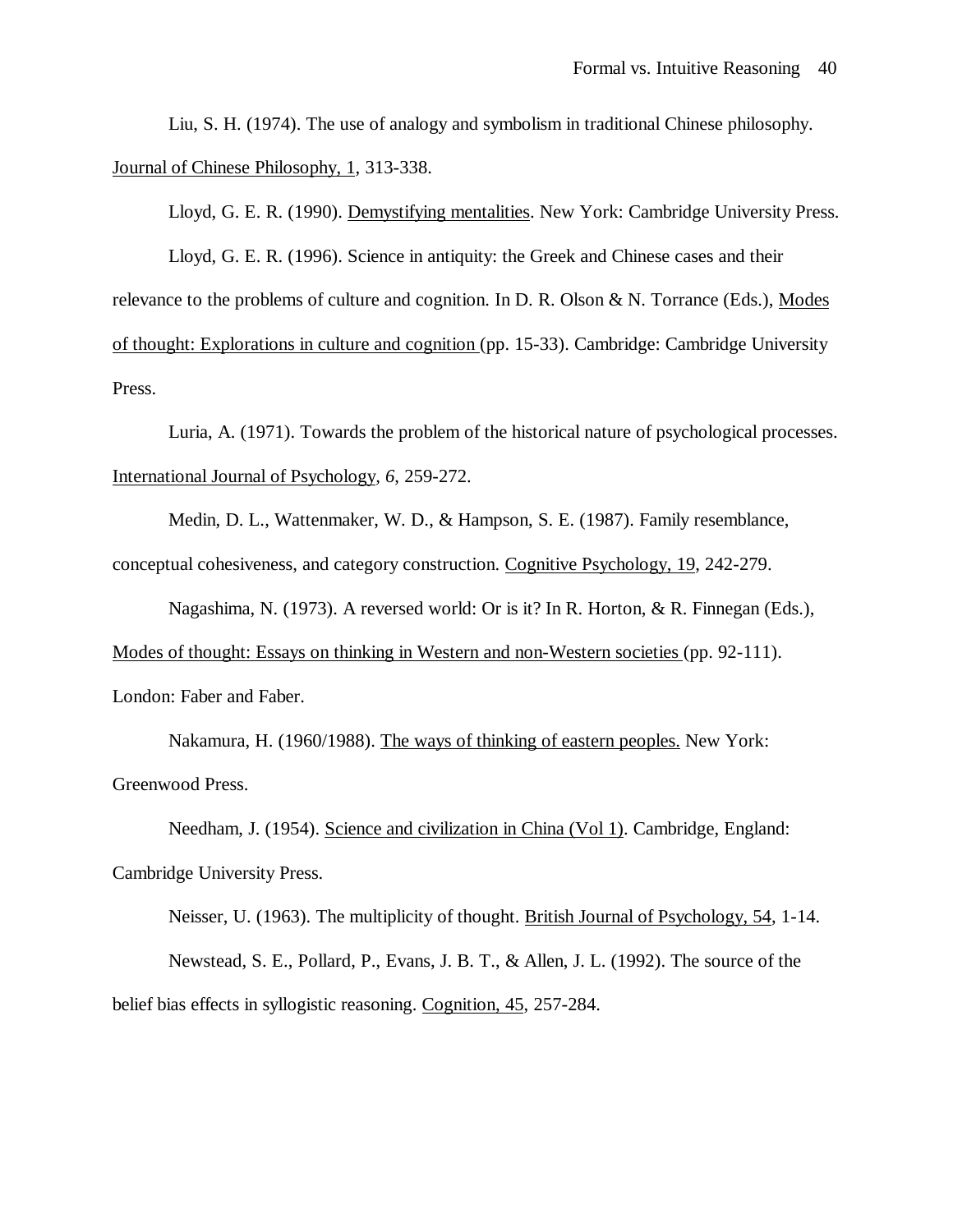Nisbett, R.E., & Norenzayan, A. (in press). Culture and cognition. In D. L. Medin (Ed.), Stevens' Handbook of Experimental Psychology: Cognition (3d Ed). New York: John Wiley & Sons.

Nisbett, R. E., Peng, K., Choi, I., & Norenzayan, A. (2001). Culture and systems of thought: Holistic vs. analytic cognition. Psychological Review, 108, 291-310.

Norenzayan, A. (1999). Rule-based and experience-based thinking: The cognitive consequences of intellectual traditions. Unpublished dissertation, University of Michigan, Ann Arbor.

Norenzayan, A., & Nisbett, R. E. (2000). Culture and causal cognition. Current Directions in Psychological Science, 9, 132-135.

Norenzayan, A., & Sanchez-Burks, J. (2002). A time for logic and a time for intuition: Normative evaluations of reasoning styles across cultures and contexts. Unpublished manuscript, University of Illinois, Urbana-Champaign.

Oakhill, J. V., & Johnson-Laird, P. N. (1985). The effects of belief on the production of syllogistic conclusions. Quarterly Journal of Experimental Psychology, 37A, 553-569.

Ohbuchi, K. I., & Takahashi, Y. (1994). Cultural styles of conflict management in Japanese and Americans: Passivity, covertness, and effectiveness of strategies. Journal of Applied Psychology, 24, 1345-1366.

On, L. W. (1996). The cultural context of Chinese learners: Conception of learning in the Confucian tradition. In D. A. Watkins & J. B. Biggs (Eds.), The Chinese learner: Cultural, psychological, and contextual influences (pp. 25-42). Hong Kong: Comparative Education Research Centre.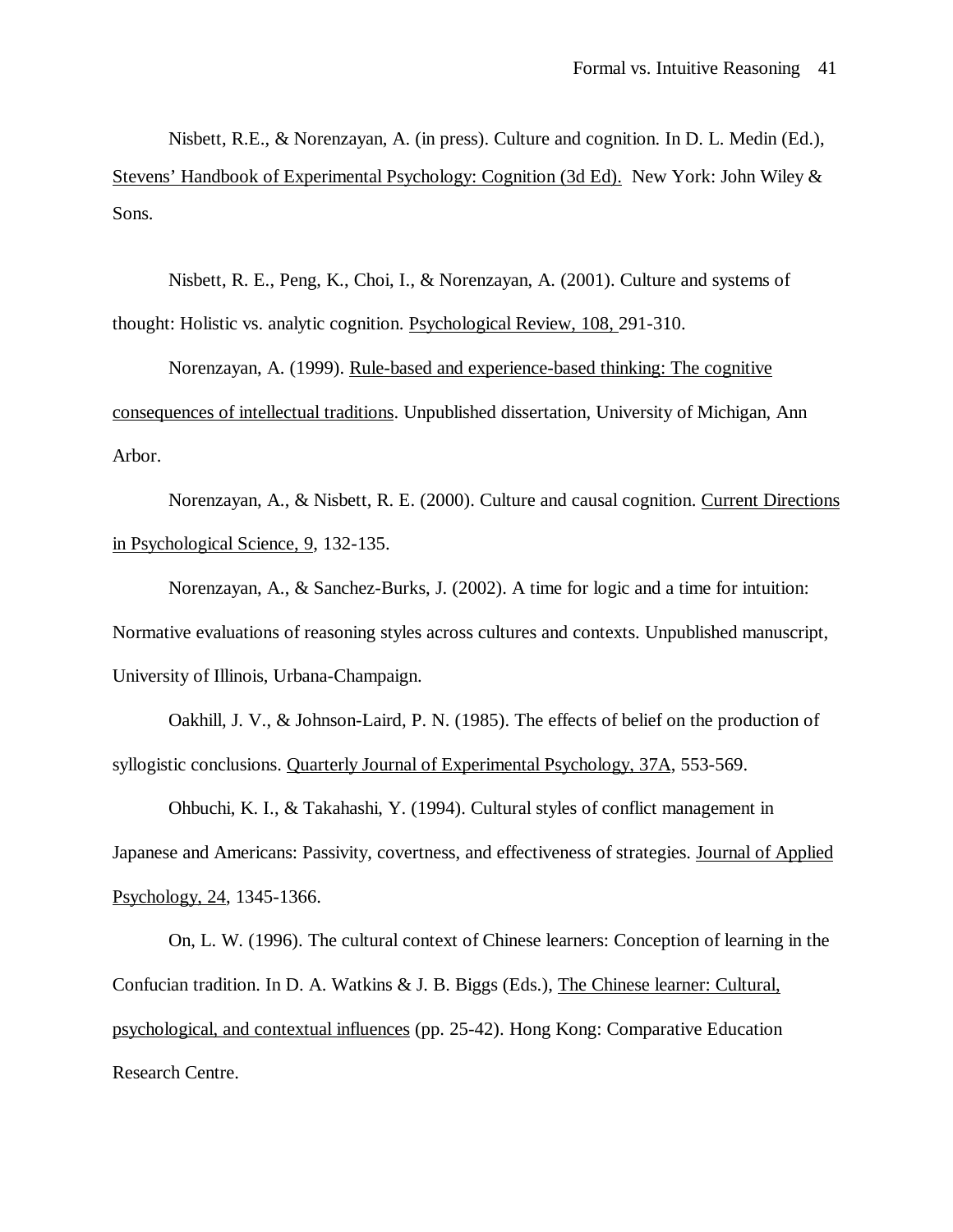Peng, K., & Nisbett, R. E. (1999). Culture, dialectics, and reasoning about contradiction. American Psychologist, 54, 741-754.

Regehr, G., & Brooks, L. R. (1993). Perceptual manifestations of an analytic structure:

The priority of holistic individuation. Journal of Experimental Psychology: General, 122, 92-114.

Resnick, L. B. (1994). Situated rationalism: Biological and social preparation for learning.

In L. A. Hirschfeld  $& S. A. Gelman (Eds.), Mapping the mind: Domain specificity in cognition$ 

and culture. Cambridge: Cambridge University Press.

Revlin, R., Leirer, V., Yop, H., & Yop, R. (1980). The belief-bias effect in formal

reasoning: The influence of knowledge on logic. Memory and Cognition, 8, 584-592.

Rips, L. J. (1989). Similarity, typicality, and categorization. In S. Vosniadou & A. Ortony

(Eds.), Similarity and analogical reasoning . Cambridge: Cambridge University Press.

Rosch, E. (1978). Principles of categorization. In E. Rosch & B. B. Lloyd (Eds.),

Cognition and categorization. Hillsdale, NJ: Erlbaum.

Rosch, E., & Mervis, C. B. (1975). Family resemblances: Studies in the internal structure of categories. Cognitive Psychology, 7, 573-605.

Ross, L. (1977). The intuitive psychologist and his shortcomings. In L. Berkowitz (Ed.),

Advances in experimental social psychology (Vol. 10, ). New York: Academic Press.

Russell, B. (1945). A history of Western philosophy. New York: Simon & Schuster.

Scribner, S. (1977). Modes of thinking and ways of speaking: Culture and logic

reconsidered. In P. Johnson-Laird & P. Wason (Eds.), Thinking: Readings in cognitive science

(pp. 483-500). New York:: Cambridge University Press.

Sloman, S. (1993). Feature-based induction. Cognitive Psychology, 25, 231-280.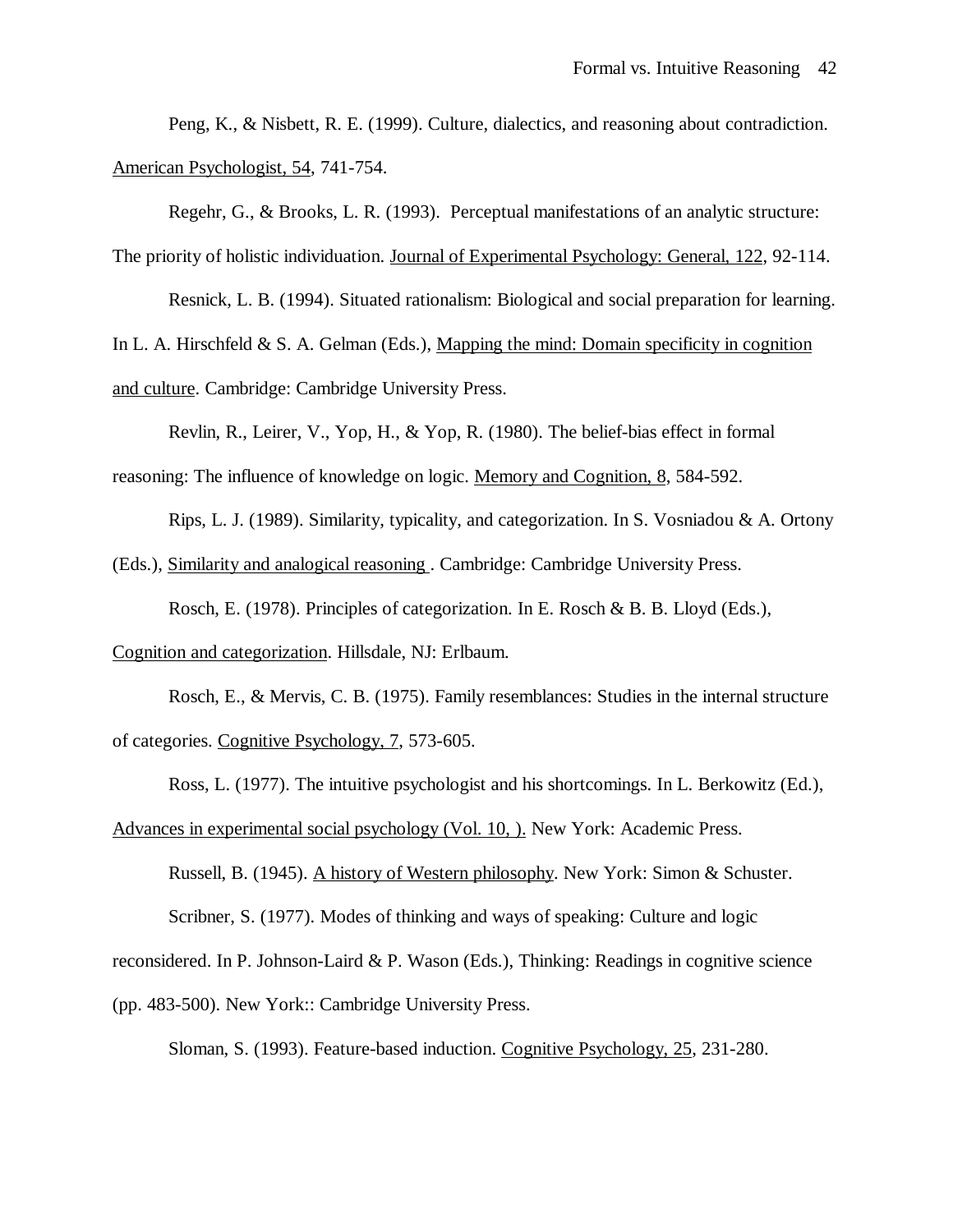Sloman, S. (1996). The empirical case for two systems of reasoning. Psychological Bulletin-, 119, 30-22.

Smith, E. E., Langston, C., & Nisbett, R. E. (1992). The case for rules in reasoning.

Cognitive Science, 16, 1-40.

Smith, E. E., & Medin, D. L. (1981). Categories and Concepts. Cambridge, MA: Harvard University Press.

Smith, E. E., Patalano, A. L., & Jonides, J. (1998). Alternative strategies of

categorization. Cognition, 65, 167-196.

Smith, J. D., & Kemler, D. G. (1984). Overall similarity in adults' classification: The child in all of us. Journal of Experimental Psychology: General, 113, 137-159.

Stanovich, K. E. (1999). Who is rational? Studies of individual differences in reasoning.

Mahwah, NJ: Lawrence Erlbaum Associates.

Stich, S. P. (1990). Fragmentation of reason. Cambridge, MA: MIT Press.

Tversky, A., & Kahneman, D. (1983). Extensional versus intuitive reasoning: The conjunction fallacy in probability judgment. Psychological Review, 90, 293-315.

Tweed, R. G., & Lehman, D. R. (in press). Learning considered within a cultural context: Confucian and Socratic approaches. American Psychologist.

Witkin, H. A., & Berry, J. W. (1975). Psychological differentiation in cross-cultural perspective. Journal of Cross Cultural Psychology, 6, 4-87.

Wittgenstein, L. (1953). Philosophical investigations. New York: Macmillan.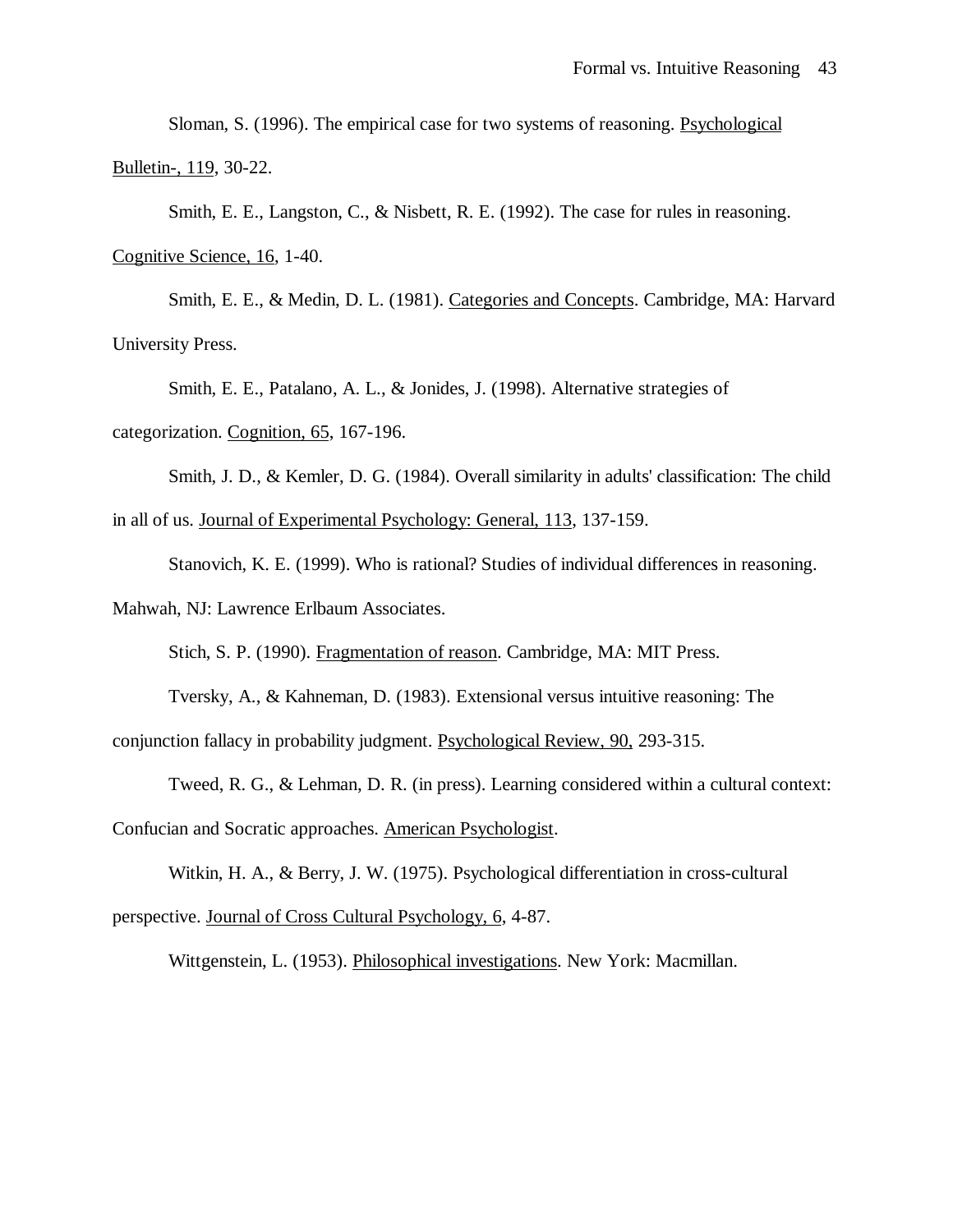## Author Note

This research is based on a doctoral dissertation submitted by Ara Norenzayan under the guidance of Richard Nisbett to the University of Michigan. Scott Atran, Jonathan Evans, Eric Lormand, Norbert Schwarz, and Yingrui Yang provided valuable comments on an earlier draft. We thank Viola Chen, Jason Drwal, Sally Harrison, Young Ho Hong, Jong Dae Kim, Yookyong Lee, Mehyun Song, and Miguel Wong for their assistance in conducting this research, and Andrea Patalano for providing the stimuli for Study 1.

This research was supported by a Rackham Predoctoral Fellowship of the University of Michigan and an NSF Graduate Research Fellowship to Ara Norenzayan, and by an NSF grant (SBR 9729103) to Richard Nisbett.

Address correspondence to Ara Norenzayan, Department of Psychology, University of Illinois at Urbana-Champaign, 603 East Daniel Street, Champaign, IL 61820.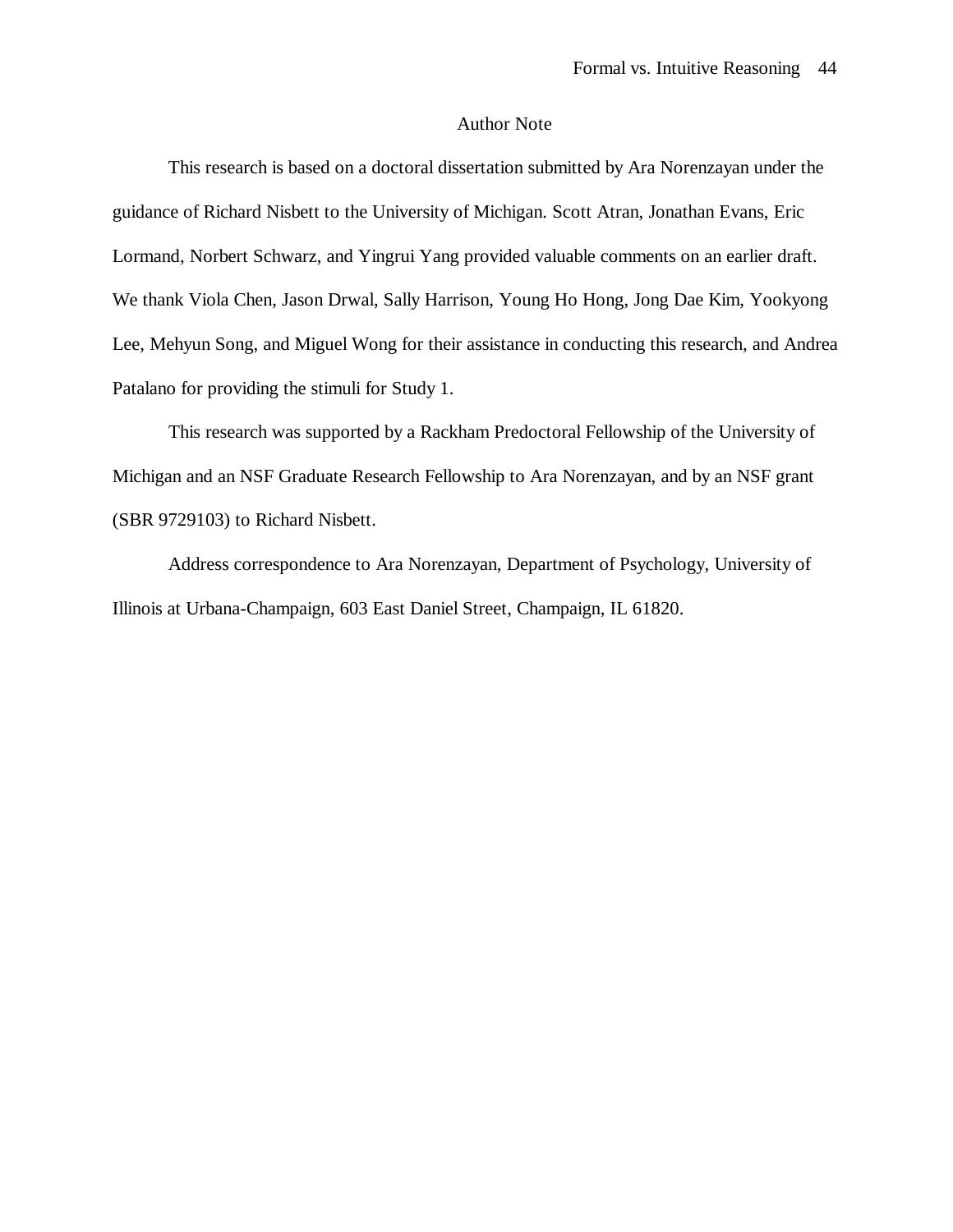# **Footnotes**

<sup>1</sup> In this study, typicality describes a kind of intuitive reasoning distinct from family resemblance. Typicality is used to refer to peoples' intuitions about the "goodness" of naturally occurring exemplars, whereas family resemblance is objectively determined as the proportion of features shared among category members, as in Study 2.

 $2$  That the belief bias was larger for valid than invalid arguments is surprising. Typically, the belief bias tends to be larger for invalid than valid arguments (Evans & Over, 1996; Newstead et al., 1992). However, this interaction can be reliably eliminated, and even non-significantly reversed, when (1) strong instructions are used that emphasize logical reasoning and logical necessity, or (2) when the invalid arguments are determinately invalid, that is, invalid because the conclusion definitely fails to follow from the premises. In contrast, indeterminately invalid arguments are invalid because the premises give insufficient information to judge whether the conclusion holds or not (Evans, Handley, Harper, & Johnson-Laird, 1999; for a discussion, see Newstead et al., 1992). Both of these factors were simultaneously present in this study. That is, very strong logical instructions were used, and 3 of the 4 invalid argument forms were determinately invalid. This could explain why the impact of belief was reversed, i.e., a stronger belief bias effect was found for valid arguments.

<sup>3</sup>Two of the four argument forms used in this study did not have "ALL" quantifiers for the second premise and the conclusion (second and third argument forms in Table 3). It is possible that this could have created quantifier ambiguity, i.e., interpreting them in terms of existential (SOME) instead of universal (ALL) quantifiers. Note, however, that there was no evidence in the solution rates to these particular arguments that this was the case. Nor is there any reason to believe that this potential ambiguity was any different for the two cultures. Nevertheless, we reanalyzed the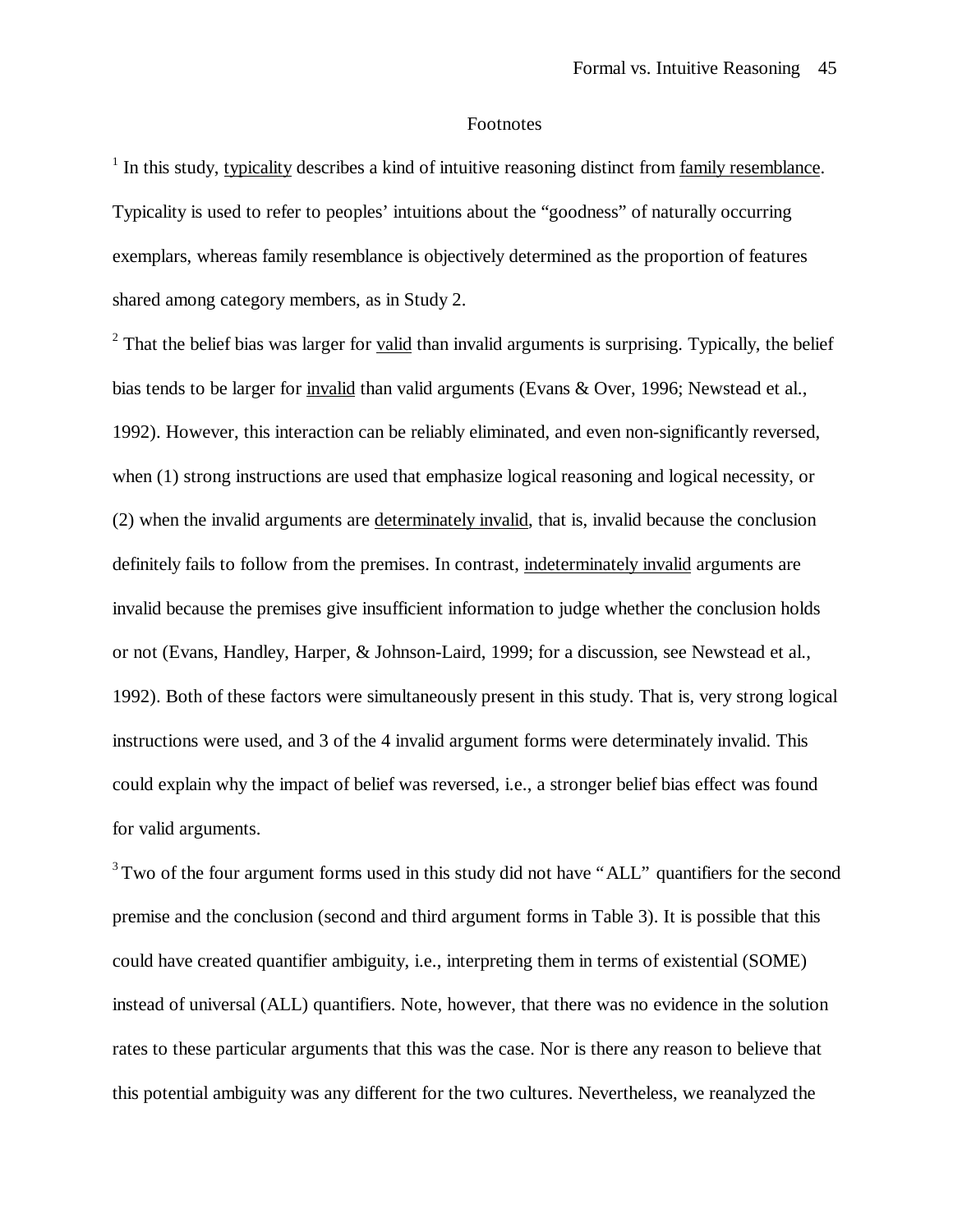data by considering only the argument forms that explicitly stated all the quantifiers (First and fourth argument forms in Table 3, for a total of 8 arguments). Almost identical results were obtained: there was a main effect of logic,  $F(1, 184) = 696.50$ ,  $p < .001$ ; a main effect of belief,  $F(1, 184) = 85.35, p < .001$ ; a main effect of culture,  $F(1, 184) = 26.72, p < .001$  (reflecting the difference in response bias), and a 3-way logic by belief by culture interaction,  $F(1, 184) = 5.17$ , p < .03, indicating a stronger belief bias for Koreans, but only for valid arguments. Culture by belief interaction for valid arguments,  $F(1, 184) = 3.07$ ,  $p = .08$ , and for invalid arguments,  $F(1, 184) =$ 1.95,  $p = ns$ .

<sup>4</sup> Although this research was not concerned with gender, post-hoc analyses were conducted to examine gender differences in thinking except for Study 1 (where there was an inadequate sample size). Overall, women were somewhat more likely to rely on intuitive strategies, whereas men were more likely to rely on formal rules. Importantly, the gender differences were orthogonal to the cultural differences. Also, the gender differences tended to be less reliable and smaller in size than the cultural differences. This pattern of cultural and gender differences reinforces prior research indicating that that there is greater psychological similarity among men and women of the same culture than people of different cultures who share the same gender (Kashima et al., 1995). The analyses for gender differences are available from the first author.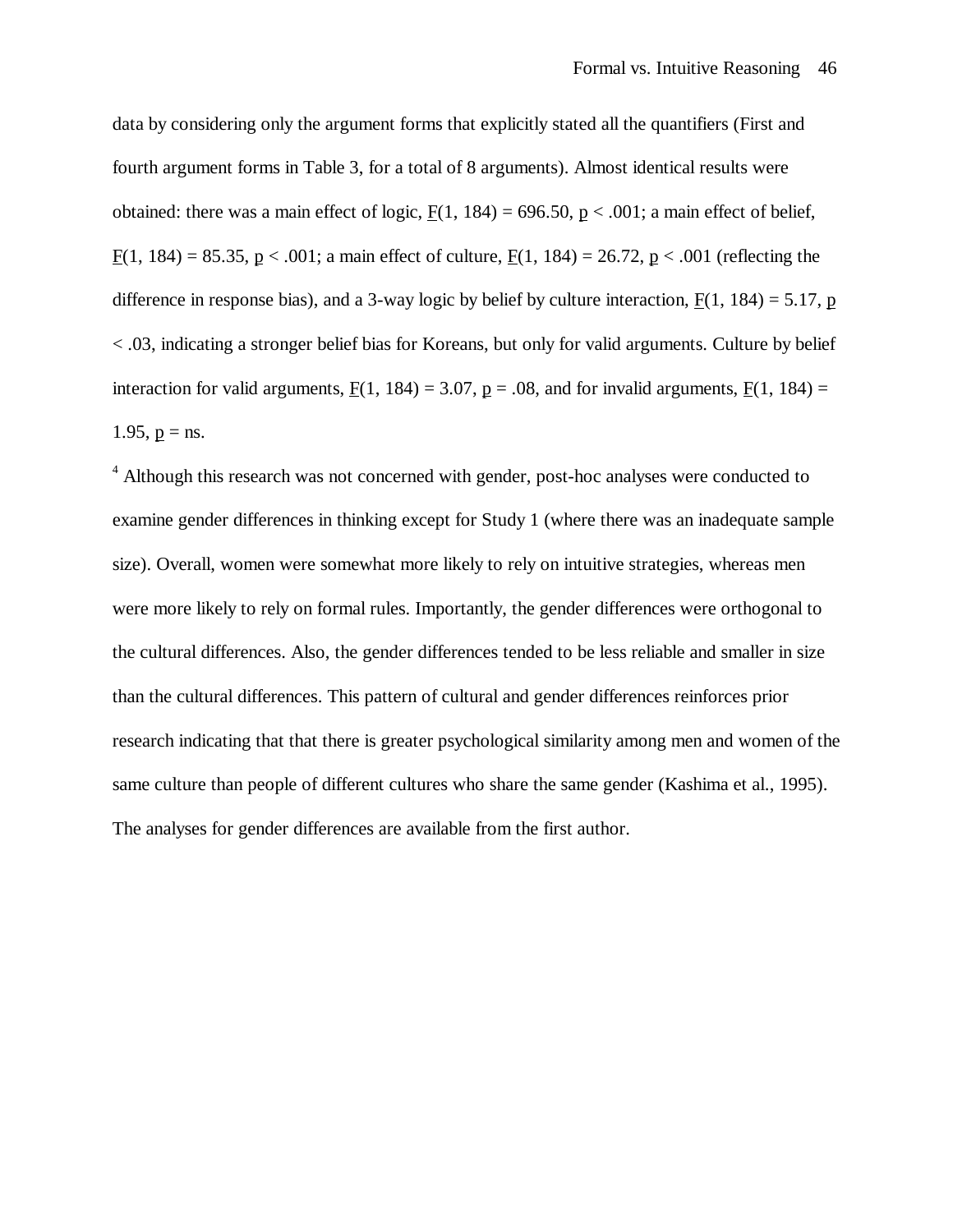| Group 1               | Group 2 |
|-----------------------|---------|
| 0000                  | 1111    |
| 0100                  | 1011    |
| 0010                  | 1101    |
| 0001                  | 1110    |
|                       |         |
| <b>Target Objects</b> |         |
| 0111                  |         |
| 1000                  |         |

Table 1. Category Structures in Study 2.

Note. The two categories (groups) in each stimulus set were instantiated in four exemplars per group, varying on four binary features. The value of each binary feature is represented as 0 or 1. Each row represents one exemplar, and each column represents the distribution of values for one feature. The first column corresponds to the defining rule.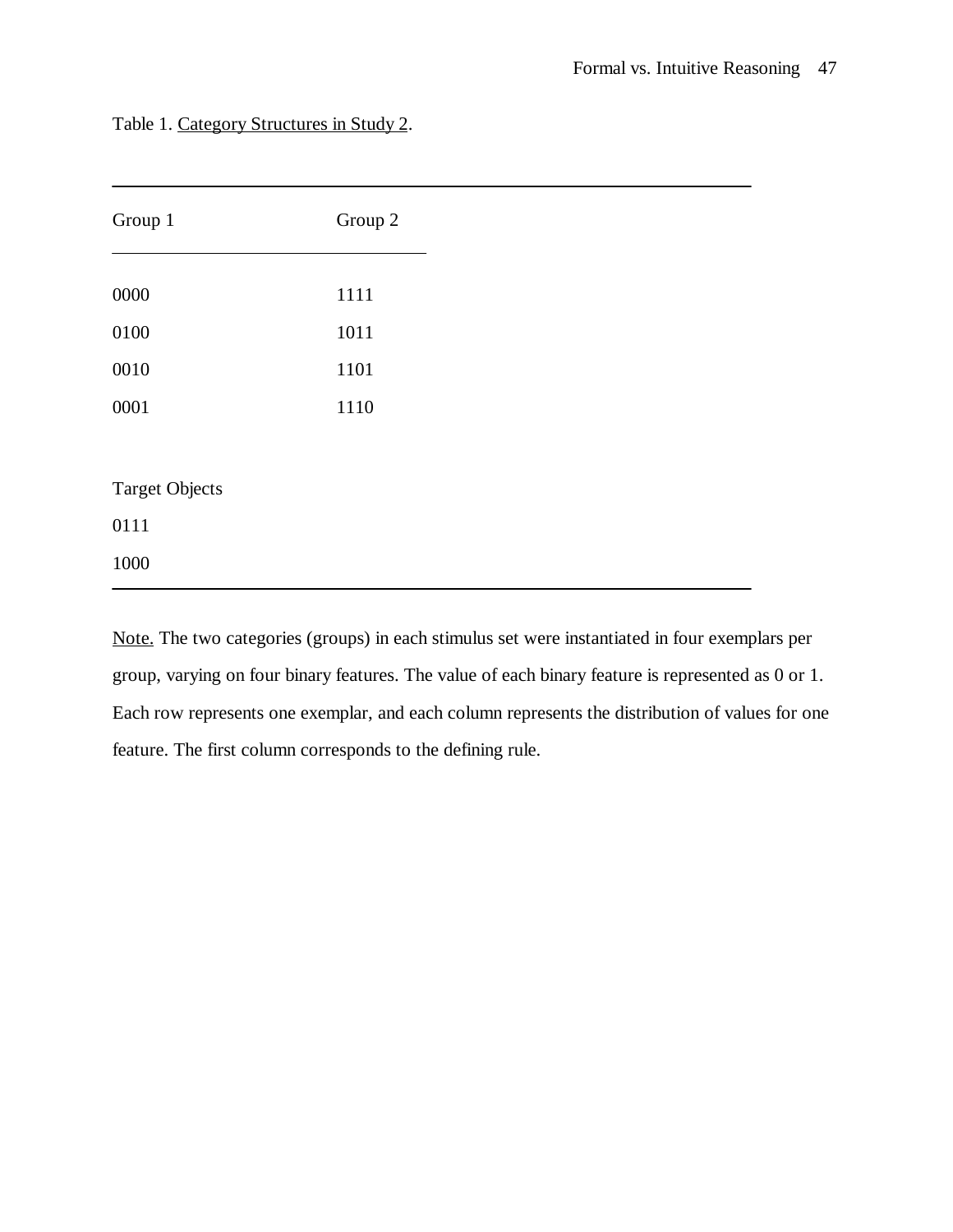Table 2. Selected Arguments in Study 3.

# Arguments with Typical Conclusions

1. All birds have an ulnar artery

Therefore, all eagles have an ulnar artery

2. All professionals do community service in Tahiti

Therefore, all doctors do community service in Tahiti

3. All clothing is made of Supsa leaves in the Island of Pago-Pago

Therefore, all shirts are made of Supsa leaves in the Island of Pago-Pago

\_\_\_\_\_\_\_\_\_\_\_\_\_\_\_\_\_\_\_\_\_\_\_\_\_\_\_\_\_\_\_\_\_\_\_\_\_\_\_\_\_\_\_\_\_\_\_\_\_\_\_\_\_\_\_\_\_\_\_\_\_\_\_\_\_\_\_\_\_\_\_\_

4. All diseases can be understood in terms of the Shawinigan principle

Therefore all cancer can be understood in terms of the Shawinigan principle

# Arguments with Atypical Conclusions

1. All birds have an ulnar artery

Therefore, all penguins have an ulnar artery

2. All professionals do community service in Tahiti

Therefore, all bankers do community service in Tahiti

3. All clothing is made of Supsa leaves in the Island of Pago-Pago

Therefore, all raincoats are made of Supsa leaves in the Island of Pago-Pago

4. All diseases can be understood in terms of the Shawinigan principle

Therefore all cholera can be understood in terms of the Shawinigan principle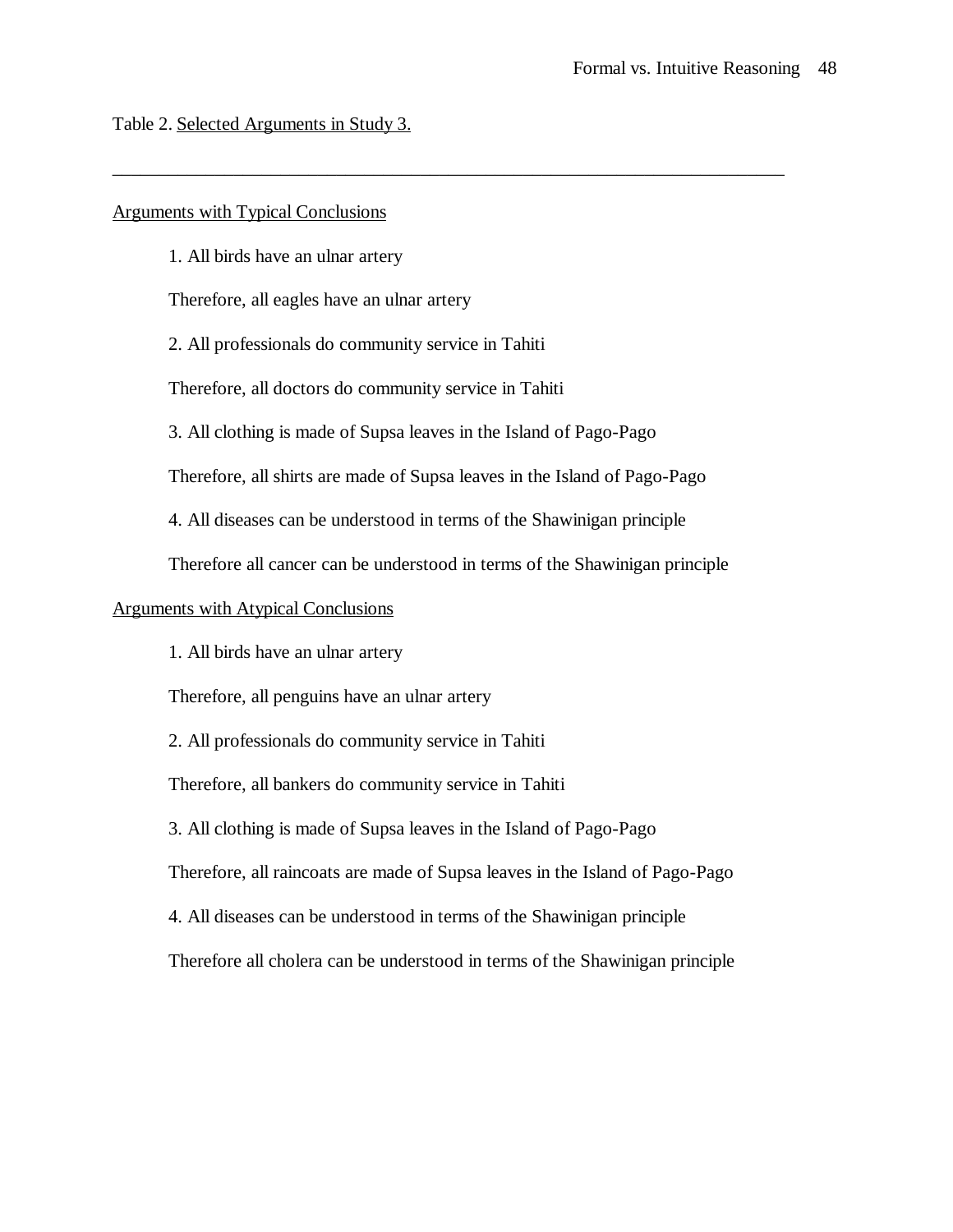# Table 3. Selected Arguments in Study 4.

# Valid/Believable

Premise 1: No police dogs are old

Premise 2: Some highly trained dogs are old

Conclusion: Some highly trained dogs are not police dogs

# Valid/Nonbelievable

Premise 1: All things that are made of plants are good for the health

\_\_\_\_\_\_\_\_\_\_\_\_\_\_\_\_\_\_\_\_\_\_\_\_\_\_\_\_\_\_\_\_\_\_\_\_\_\_\_\_\_\_\_\_\_\_\_\_\_\_\_\_\_\_\_\_\_\_\_\_\_\_\_\_\_\_\_\_\_\_\_\_\_\_

Premise 2: Cigarettes are things that are made of plants

Conclusion: Cigarettes are good for the health

# Invalid/Believable

Premise 1: All tall athletes have large foot size

Premise 2: Famous basketball players have large foot size

Conclusion: Famous basketball players are tall athletes

# Invalid/Nonbelievable

Premise 1: If a country is a member of the European Community, it is permitted to apply

for loans from the European Bank

Premise 2: India is not permitted to apply for loans from the European Bank

Conclusion: India is a member of the European Community